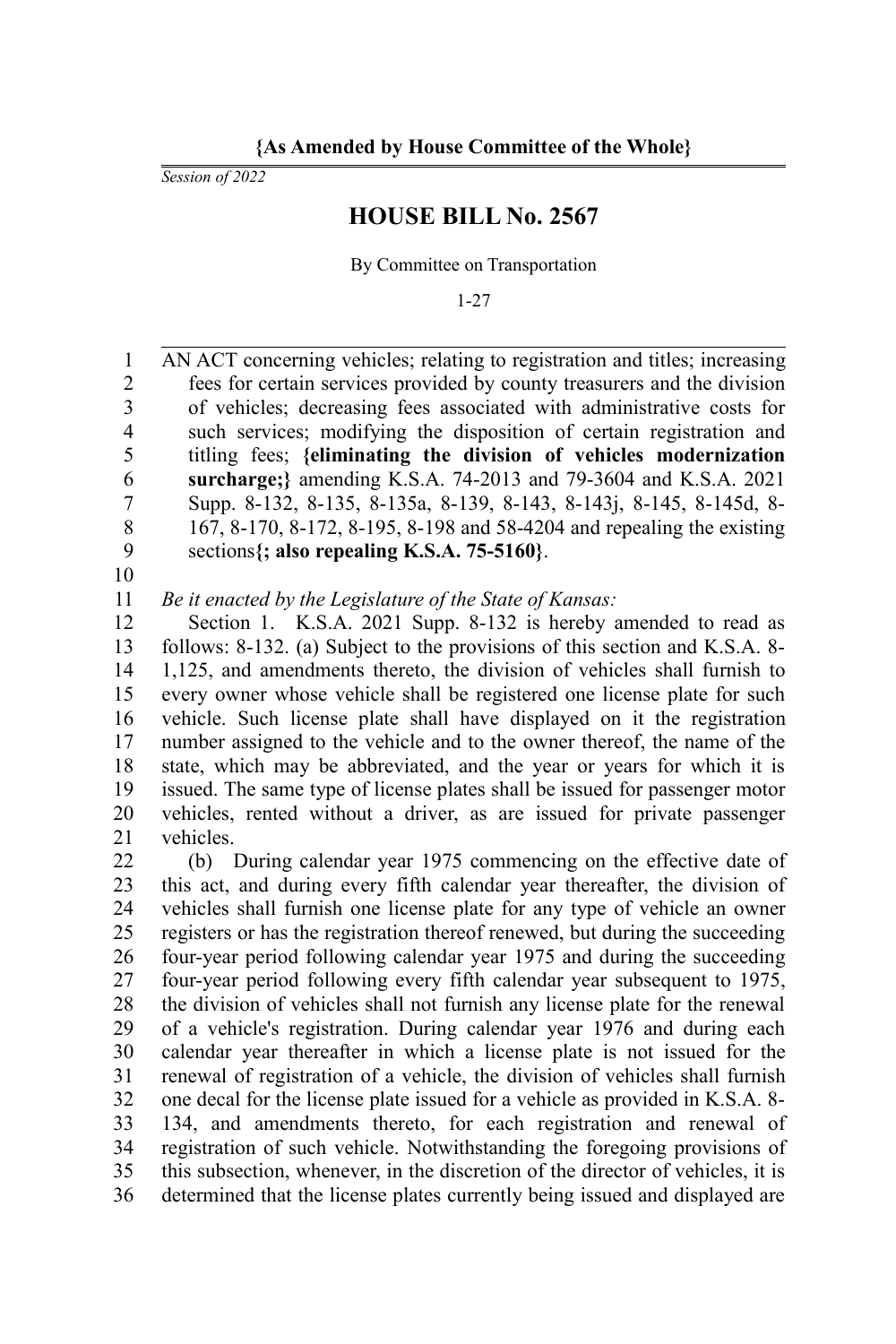not deteriorating to the extent that their replacement is warranted, the director may adopt rules and regulations to extend the five-year issuance cycle provided for in this subsection by one year at a time, and in the same manner the director may further extend such cycle by one year at a time, successively as the director determines appropriate. If the cycle is extended at the expiration of the extended term, new license plates shall again be issued in the manner and for the term provided in such rules and regulations, except that the owner of a motor vehicle currently registered may continue to display the license plate currently being issued and displayed for a period not to exceed three registration years from the date of the expiration of the extended term. The division shall furnish one decal for each such license plate in accordance with the provisions of this subsection. 1 2 3 4 5 6 7 8 9 10 11 12 13

(c) Any license plate issued pursuant to subsection (a) or (b) may be a personalized license plate subject to the additional fee set forth in subsection (d). The division shall allow an applicant for a personalized license plate to personalize a license plate design established by subsection (a), (b) or (d). 14 15 16 17 18

(d) Two personalized license plates may be issued to any owner or lessee of a passenger vehicle or a truck licensed for a gross weight of not more than 20,000 pounds, who makes proper application to the division of vehicles not less than 60 days prior to such owner's or lessee's renewal of registration date. Such application shall be on a form prescribed by the division and accompanied by a fee of \$40 \$39.25, which shall be in addition to any other fee required to renew the registration of such passenger vehicle under the laws of this state. One such personalized license plate shall be displayed on the rear of the vehicle and, at the option of the owner or lessee, the other license plate may be displayed on the front of the vehicle, except that no registration decal shall be issued pursuant to K.S.A. 8-134, and amendments thereto, for any such license plate displayed on the front of such vehicle. One personalized license plate may be issued to any owner of a motorcycle upon proper application in the same manner provided in this subsection for passenger vehicles and trucks. The \$40 *\$39.25* fee shall be paid only once during the registration period for which such license plates were issued, and any subsequent renewals during the registration period shall be subject only to the registration fee prescribed by K.S.A. 8-143, and amendments thereto. The division shall design distinctive, personalized license plates to be issued which shall contain not more than seven letters or numbers on truck or passenger vehicle license plates and not more than five letters or numbers on motorcycle license plates, or a combination thereof, to be designated by the applicant in lieu of the letters and numbers required by K.S.A. 8-147, and amendments thereto, other than the letters required to designate the 19 20 21 22 23 24 25 26 27 28 29 30 31 32 33 34 35 36 37 38 39 40 41 42 43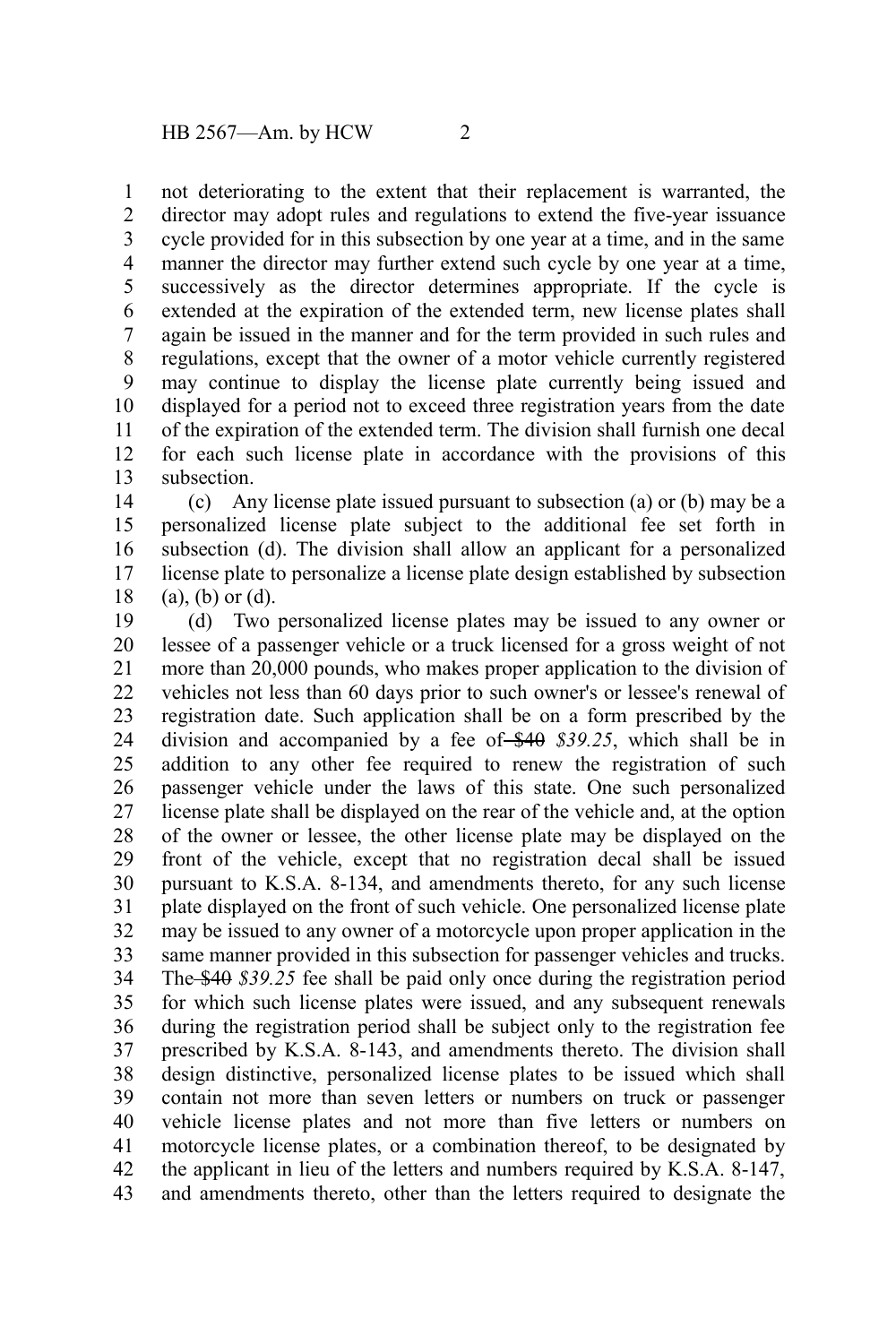county in which such vehicle is registered. Unless the letters or numbers designated by the applicant have been assigned to another vehicle, or unless the letters or numbers designated by the applicant have a profane, vulgar, lewd or indecent meaning or connotation, as determined by the director of vehicles, the division shall assign such letters or numbers to the applicant's vehicle, and the letters or numbers, or combination thereof, so assigned shall be deemed the registration number of such vehicle. Subject to the foregoing provisions, all license plates issued under this section shall be manufactured in accordance with K.S.A. 8-147, and amendments thereto. Such license plates shall be issued for a registration period of five years commencing in 1985 and each five years thereafter. 1 2 3 4 5 6 7 8 9 10 11

(e) The secretary of revenue shall adopt rules and regulations necessary to carry out the provisions of this act, including, without limitation, rules and regulations concerning: (1) The procedure for insuring that duplicate license plates are not issued throughout the state; (2) the procedure for reserving distinctive license plates for the purpose of obtaining the same on each annual renewal of registration; (3) the procedure for allowing the transfer of personalized license plates from one vehicle to another for which such license plates were originally issued, when the title to the original vehicle has not been transferred and the name or names of the owner or owners listed on the titles to both vehicles are identical; and (4) procedures necessary to coordinate this act with other laws of this state governing registration of vehicles. The director of vehicles shall remit all moneys received by the division of vehicles under this section to the state treasurer in accordance with the provisions of K.S.A. 75-4215, and amendments thereto. Upon receipt of each such remittance, the state treasurer shall deposit the entire amount in the state treasury to the credit of the state highway fund. 12 13 14 15 16 17 18 19 20 21 22 23 24 25 26 27 28

Sec. 2. K.S.A. 2021 Supp. 8-135 is hereby amended to read as follows: 8-135. (a) Upon the transfer of ownership of any vehicle registered under this act, the registration of the vehicle and the right to use any license plate thereon shall expire and thereafter there shall be no transfer of any registration, and the license plate shall be removed by the owner thereof. Except as provided in K.S.A. 8-172<del>, and amendments</del> thereto, and 8-1,147, and amendments thereto, it shall be unlawful for any person, other than the person to whom the license plate was originally issued, to have possession thereof. When the ownership of a registered vehicle is transferred, the original owner of the license plate may register another vehicle under the same number, upon application and payment of a fee of \$1.50 *\$0.75*, if such other vehicle does not require a higher license fee. If a higher license fee is required, then the transfer may be made upon the payment of the transfer fee of \$1.50 \$0.75 and the difference between the fee originally paid and that due for the new vehicle. 29 30 31 32 33 34 35 36 37 38 39 40 41 42 43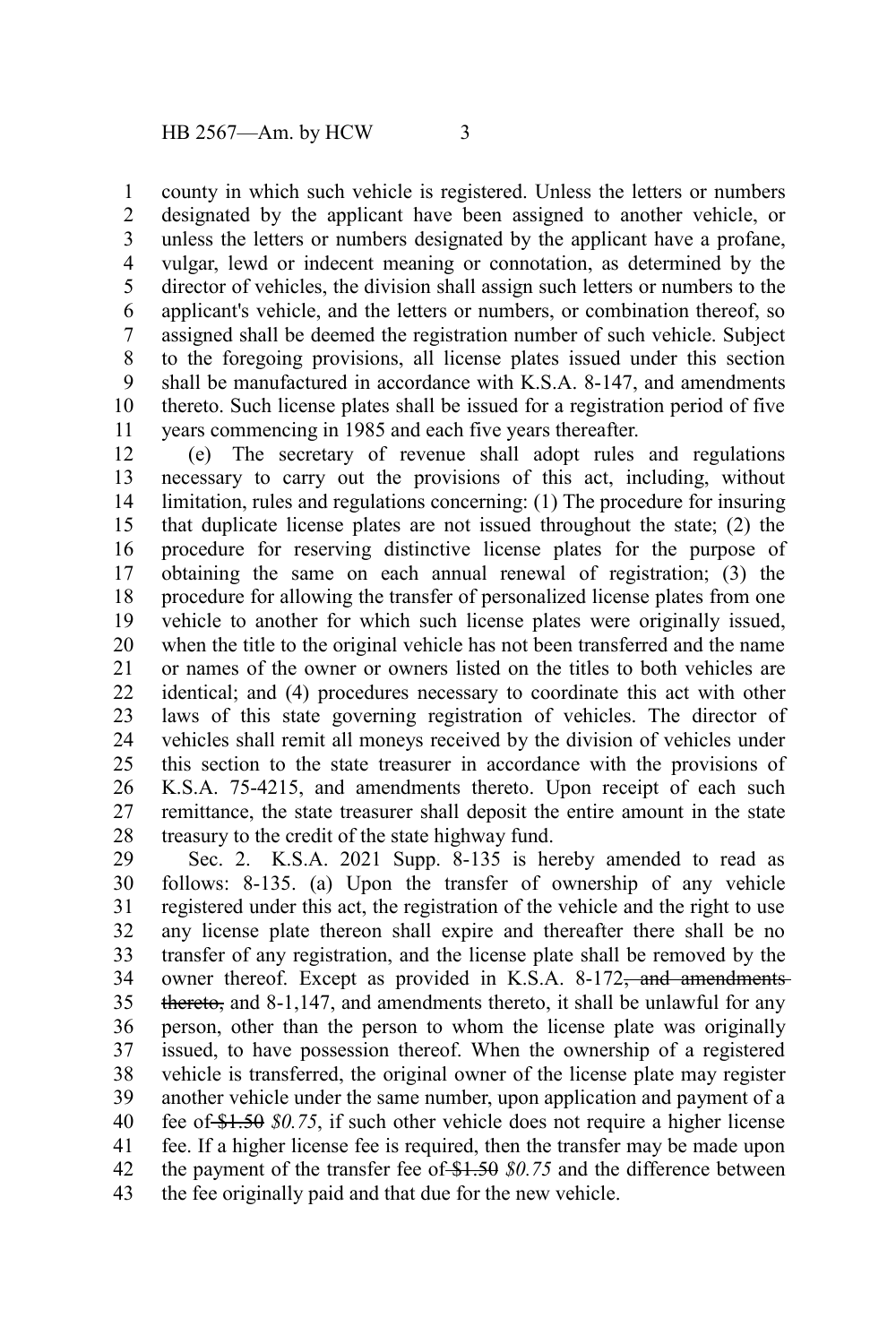(b) Subject to the provisions of K.S.A. 8-198(a), and amendments thereto, upon the transfer or sale of any vehicle by any person or dealer, or upon any transfer in accordance with K.S.A. 59-3511, and amendments thereto, the new owner thereof, within 60 days, inclusive of weekends and holidays, from date of such transfer shall make application to the division for registration or reregistration of the vehicle, but no person shall operate the vehicle on any highway in this state during the sixty-day period without having applied for and obtained temporary registration from the county treasurer or from a dealer. After the expiration of the sixty-day period, it shall be unlawful for the owner or any other person to operate such vehicle upon the highways of this state unless the vehicle has been registered as provided in this act. For failure to make application for registration as provided in this section, a penalty of \$2 shall be added to other fees. When a person has a current motorcycle or passenger vehicle registration and license plate, including any registration decal affixed thereto, for a vehicle and has sold or otherwise disposed of the vehicle and has acquired another motorcycle or passenger vehicle and intends to transfer the registration and the license plate to the motorcycle or passenger vehicle acquired, but has not yet had the registration transferred in the office of the county treasurer, such person may operate the motorcycle or passenger vehicle acquired for a period of not to exceed 60 days by displaying the license plate on the rear of the vehicle acquired. If the acquired vehicle is a new vehicle such person also must carry the assigned certificate of title or manufacturer's statement of origin when operating the acquired vehicle, except that a dealer may operate such vehicle by displaying such dealer's dealer license plate. 1 2 3 4 5 6 7 8 9 10 11 12 13 14 15 16 17 18 19 20 21 22 23 24 25 26

(c) Certificate of title: No vehicle required to be registered shall be registered or any license plate or registration decal issued therefor, unless the applicant for registration shall present satisfactory evidence of ownership and apply for an original certificate of title for such vehicle. The following paragraphs of this subsection shall apply to the issuance of a certificate of title for a nonhighway vehicle, salvage vehicle or rebuilt salvage vehicle, as defined in K.S.A. 8-197, and amendments thereto, except to the extent such paragraphs are made inapplicable by or are inconsistent with K.S.A. 8-198, and amendments thereto, and to any electronic certificate of title, except to the extent such paragraphs are made inapplicable by or are inconsistent with K.S.A. 2021 Supp. 8-135d, and amendments thereto, or with rules and regulations adopted pursuant to K.S.A. 2021 Supp. 8-135d, and amendments thereto. 27 28 29 30 31 32 33 34 35 36 37 38 39

The provisions of paragraphs (1) through (14) shall apply to any certificate of title issued prior to January 1, 2003, which indicates that there is a lien or encumbrance on such vehicle. 40 41 42

43

(1) An application for certificate of title shall be made by the owner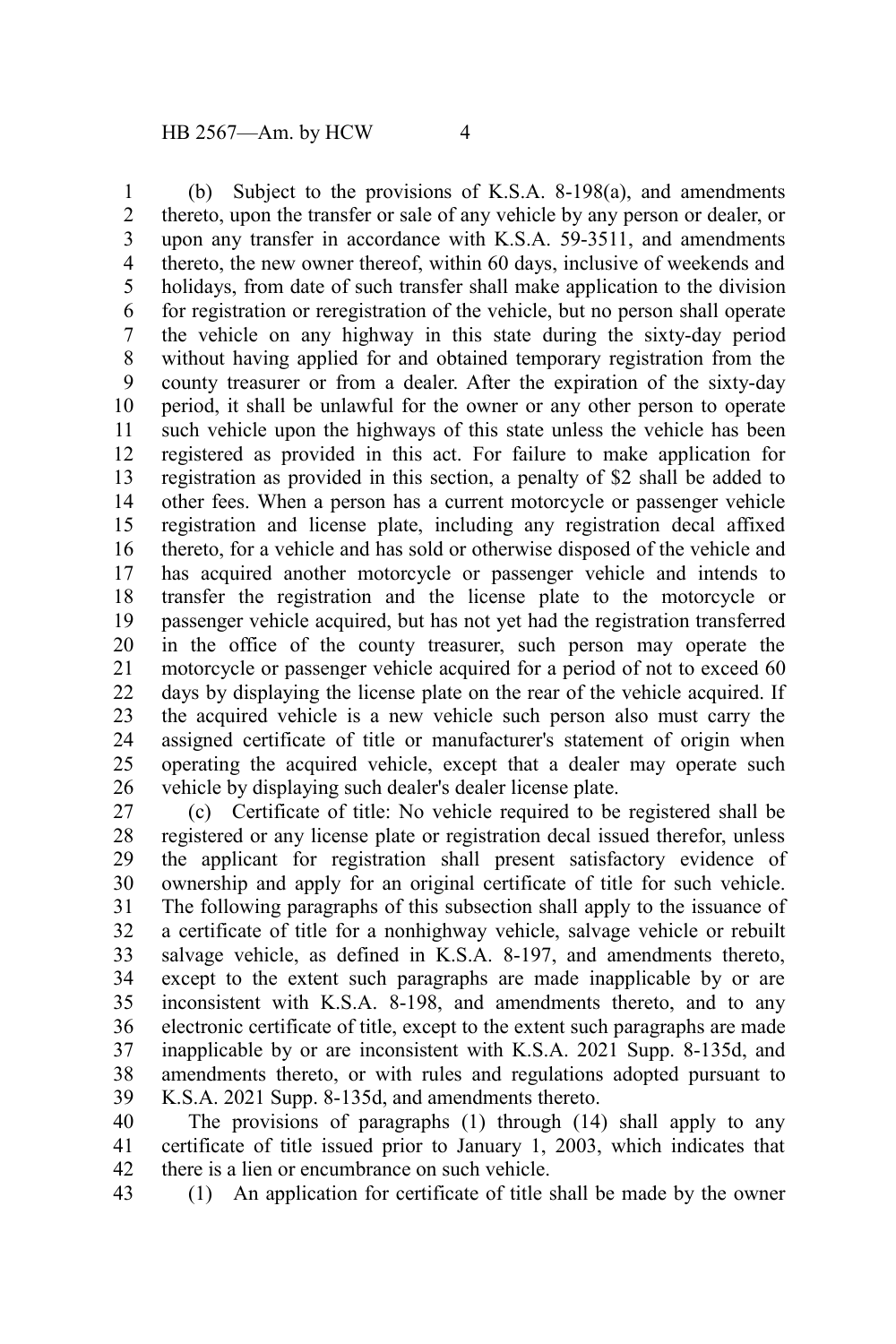or the owner's agent upon a form furnished by the division and shall state all liens or encumbrances thereon, and such other information as the division may require. Notwithstanding any other provision of this section, no certificate of title shall be issued for a vehicle having any unreleased lien or encumbrance thereon, unless the transfer of such vehicle has been consented to in writing by the holder of the lien or encumbrance. Such consent shall be in a form approved by the division. In the case of members of the armed forces of the United States while the United States is engaged at war with any foreign nation and for a period of six months next following the cessation of hostilities, such application may be signed by the owner's spouse, parents, brother or sister. The county treasurer shall use reasonable diligence in ascertaining whether the facts stated in such application are true, and if satisfied that the applicant is the lawful owner of such vehicle, or otherwise entitled to have the same registered in such applicant's name, shall so notify the division, who shall issue an appropriate certificate of title. The certificate of title shall be in a form approved by the division, and shall contain a statement of any liens or encumbrances which the application shows, and such other information as the division determines. 1 2 3 4 5 6 7 8 9 10 11 12 13 14 15 16 17 18 19

(2) (A) The certificate of title shall contain upon the reverse side a form for assignment of title to be executed by the owner. This assignment shall contain a statement of all liens or encumbrances on the vehicle at the time of assignment. The certificate of title shall also contain on the reverse side blank spaces so that an abstract of mileage as to each owner will be available. The seller at the time of each sale shall insert and certify the mileage and the purchase price on the form filed for application or reassignment of title, and the division shall insert such mileage on the certificate of title when issued to purchaser or assignee. The signature of the purchaser or assignee is required on the form filed for application or reassignment of title, acknowledging the odometer and purchase price certification made by the seller, except those vehicles that are exempt from odometer certification requirements pursuant to federal law shall be exempt from such requirement. Such title shall indicate whether the vehicle for which it is issued has been titled previously as a nonhighway vehicle or salvage vehicle. In addition, the reverse side shall contain two forms for reassignment by a dealer, stating the liens or encumbrances thereon. The first form of reassignment shall be used only when a dealer sells the vehicle to another dealer. The second form of reassignment shall be used by a dealer when selling the vehicle to another dealer or the ultimate owner of the vehicle. The reassignment by a dealer shall be used only where the dealer resells the vehicle, and during the time that the vehicle remains in the dealer's possession for resale, the certificate of title shall be dormant. 20 21 22 23 24 25 26 27 28 29 30 31 32 33 34 35 36 37 38 39 40 41 42 43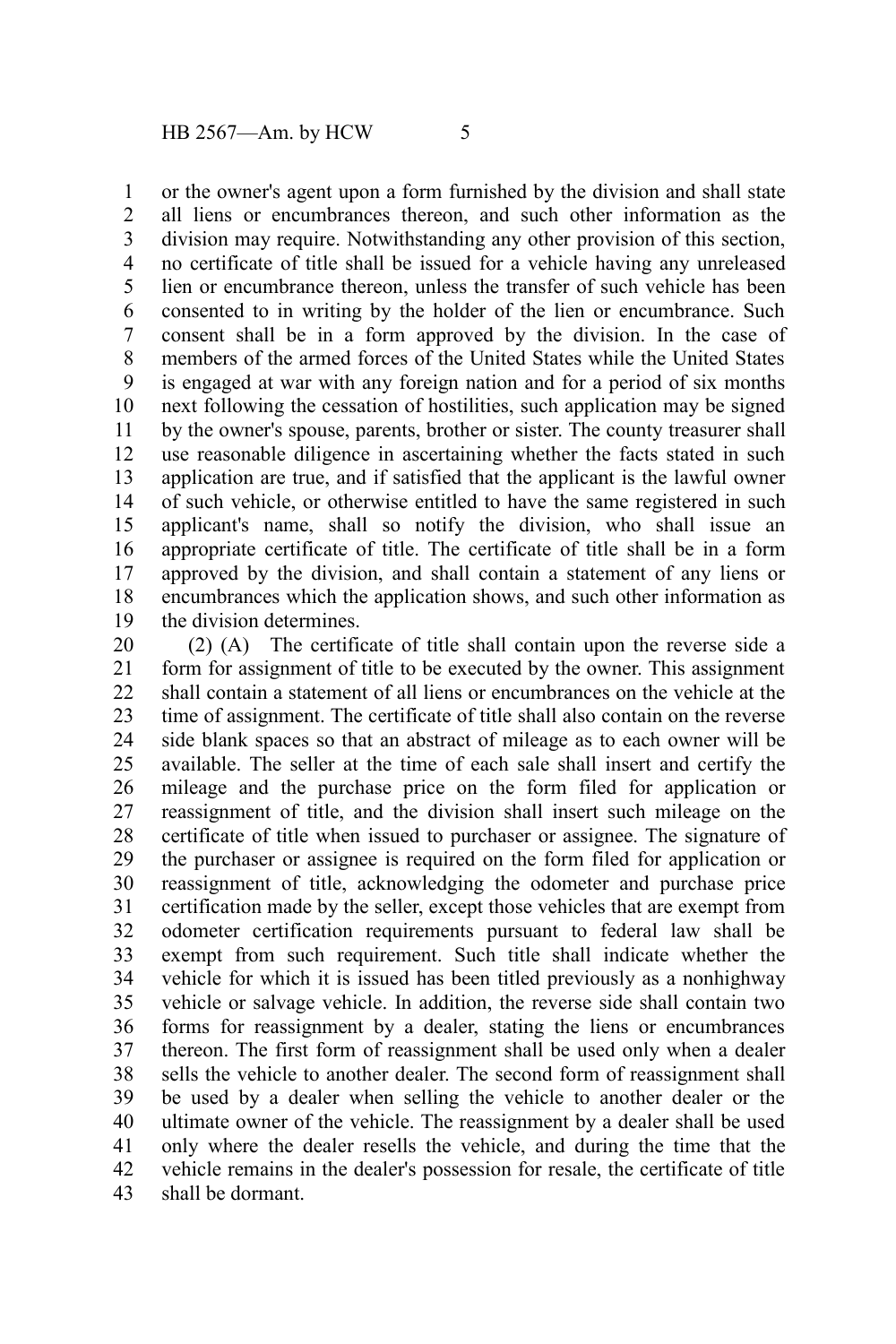(B) When the ownership of any vehicle passes by operation of law, or repossession upon default of a lease, security agreement, or executory sales contract, the person owning such vehicle, upon furnishing satisfactory proof to the county treasurer of such ownership, may procure a certificate of title to the vehicle. When a vehicle is registered in another state and is repossessed in another state, the owner of such vehicle shall not be entitled to obtain a valid Kansas title or registration, except that when a vehicle is registered in another state, but is financed originally by a financial institution chartered in the state of Kansas or when a financial institution chartered in Kansas purchases a pool of motor vehicle loans from the resolution trust corporation or a federal regulatory agency, and the vehicle is repossessed in another state, such Kansas financial institution shall be entitled to obtain a valid Kansas title or registration. 1 2 3 4 5 6 7 8 9 10 11 12 13

(C) In addition to any other fee required for the issuance of a certificate of title, any applicant obtaining a certificate of title for a repossessed vehicle shall pay a fee of \$3. 14 15 16

(3) Dealers shall execute, upon delivery to the purchaser of every new vehicle, a manufacturer's statement of origin stating the liens and encumbrances thereon. Such statement of origin shall be delivered to the purchaser at the time of delivery of the vehicle or at a time agreed upon by the parties, not to exceed 30 days, inclusive of weekends and holidays. The agreement of the parties shall be executed on a form approved by the division. In the event delivery of title cannot be made personally, the seller may deliver the manufacturer's statement of origin by restricted mail to the address of purchaser shown on the purchase agreement. The manufacturer's statement of origin may include an attachment containing assignment of such statement of origin on forms approved by the division. Upon the presentation to the division of a manufacturer's statement of origin, by a manufacturer or dealer for a new vehicle, sold in this state, a certificate of title shall be issued if there is also an application for registration, except that no application for registration shall be required for a travel trailer used for living quarters and not operated on the highways. 17 18 19 20 21 22 23 24 25 26 27 28 29 30 31 32

(4) The fee for each original certificate of title shall be \$10 *\$8* in addition to the fee for registration of such vehicle, trailer or semitrailer. The certificate of title shall be good for the life of the vehicle, trailer or semitrailer while owned or held by the original holder of the certificate of title. 33 34 35 36 37

(5) Except for a vehicle registered by a federally recognized Indian tribe, as provided in paragraph (16), upon sale and delivery to the purchaser of every vehicle subject to a purchase money security interest as provided in article 9 of chapter 84 of the Kansas Statutes Annotated, and amendments thereto, the dealer or secured party may complete a notice of security interest and when so completed, the purchaser shall execute the 38 39 40 41 42 43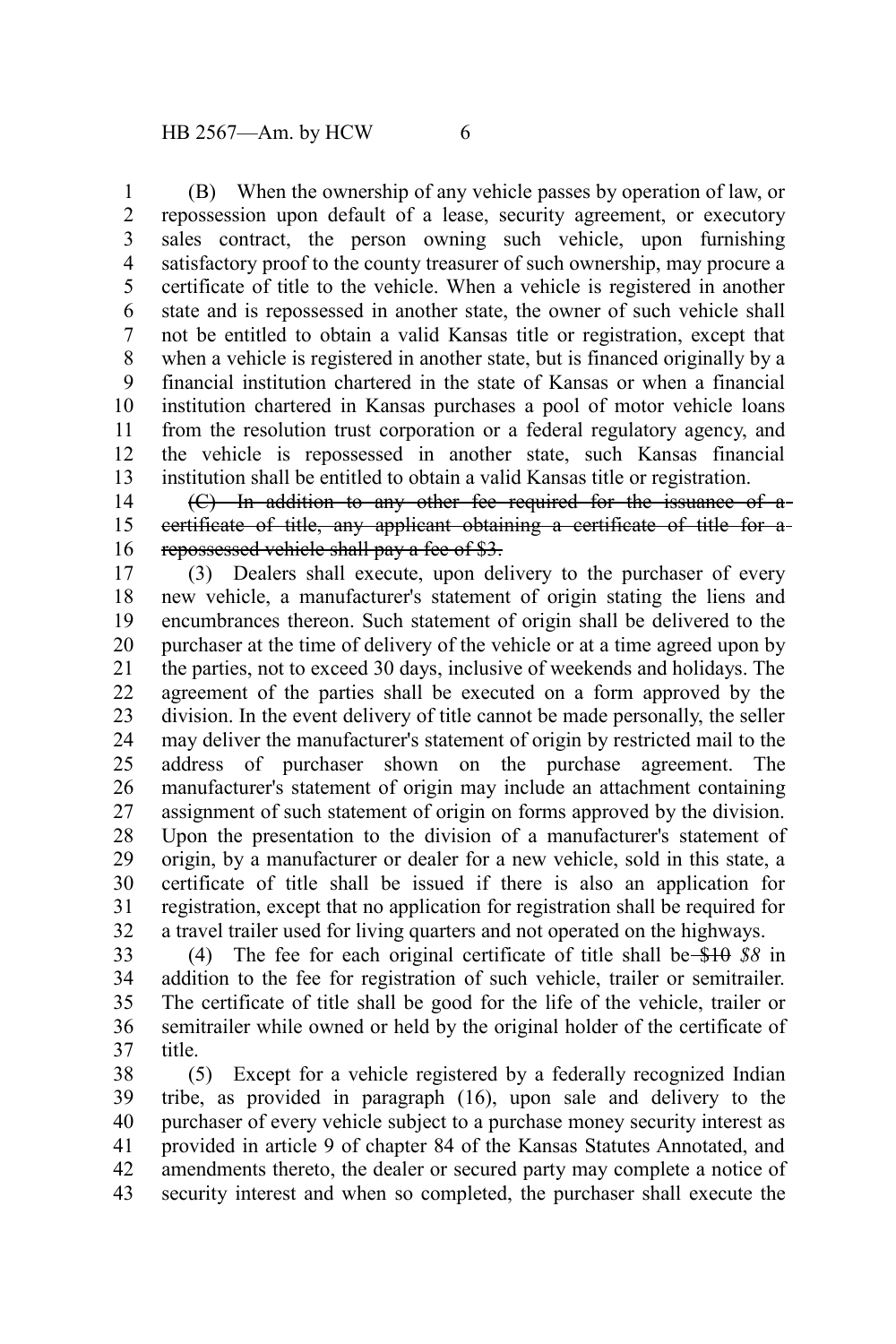notice, in a form prescribed by the division, describing the vehicle and showing the name and address of the secured party and of the debtor and other information the division requires. On and after July 1, 2007, only one lien shall be taken or accepted for vehicles with a gross vehicle weight rating of 26,000 pounds or less. As used in this section "gross vehicle weight rating" shall have the meaning ascribed thereto in 49 C.F.R. § 390.5, as in effect on July 1, 2017, or any later version as established in rules and regulations adopted by the state corporation commission. The dealer or secured party, within 30 days of the sale and delivery, may mail or deliver the notice of security interest, together with a fee of \$2.50, to the division. The notice of security interest shall be retained by the division until it receives an application for a certificate of title to the vehicle and a certificate of title is issued. The certificate of title shall indicate any security interest in the vehicle. Upon issuance of the certificate of title, the division shall mail or deliver confirmation of the receipt of the notice of security interest, the date the certificate of title is issued and the security interest indicated, to the secured party at the address shown on the notice of security interest. The proper completion and timely mailing or delivery of a notice of security interest by a dealer or secured party shall perfect a security interest in the vehicle, as referenced in K.S.A. 2021 Supp. 84-9- 311, and amendments thereto, on the date of such mailing or delivery. The county treasurers shall mail a copy of the title application to the lienholder. For any vehicle subject to a lien, the county treasurer, division or contractor shall collect from the applicant a \$1.50 service fee for processing and mailing a copy of the title application to the lienholder. 1 2 3 4 5 6 7 8 9 10 11 12 13 14 15 16 17 18 19 20 21 22 23 24 25

(6) It shall be unlawful for any person to operate in this state a vehicle required to be registered under this act, or to transfer the title to any such vehicle to any person or dealer, unless a certificate of title has been issued as herein provided. In the event of a sale or transfer of ownership of a vehicle for which a certificate of title has been issued, which certificate of title is in the possession of the transferor at the time of delivery of the vehicle, the holder of such certificate of title shall endorse on the same an assignment thereof, with warranty of title in a form prescribed by the division and printed thereon and the transferor shall deliver the same to the buyer at the time of delivery to the buyer of the vehicle or at a time agreed upon by the parties, not to exceed 60 days, inclusive of weekends and holidays, after the time of delivery. The agreement of the parties shall be executed on a form provided by the division. The requirements of this paragraph concerning delivery of an assigned title are satisfied if the transferor mails to the transferee by restricted mail the assigned certificate of title within the 60 days, and if the transferor is a dealer, as defined by K.S.A. 8-2401, and amendments thereto, such transferor shall be deemed to have possession of the certificate of title if the transferor has made 26 27 28 29 30 31 32 33 34 35 36 37 38 39 40 41 42 43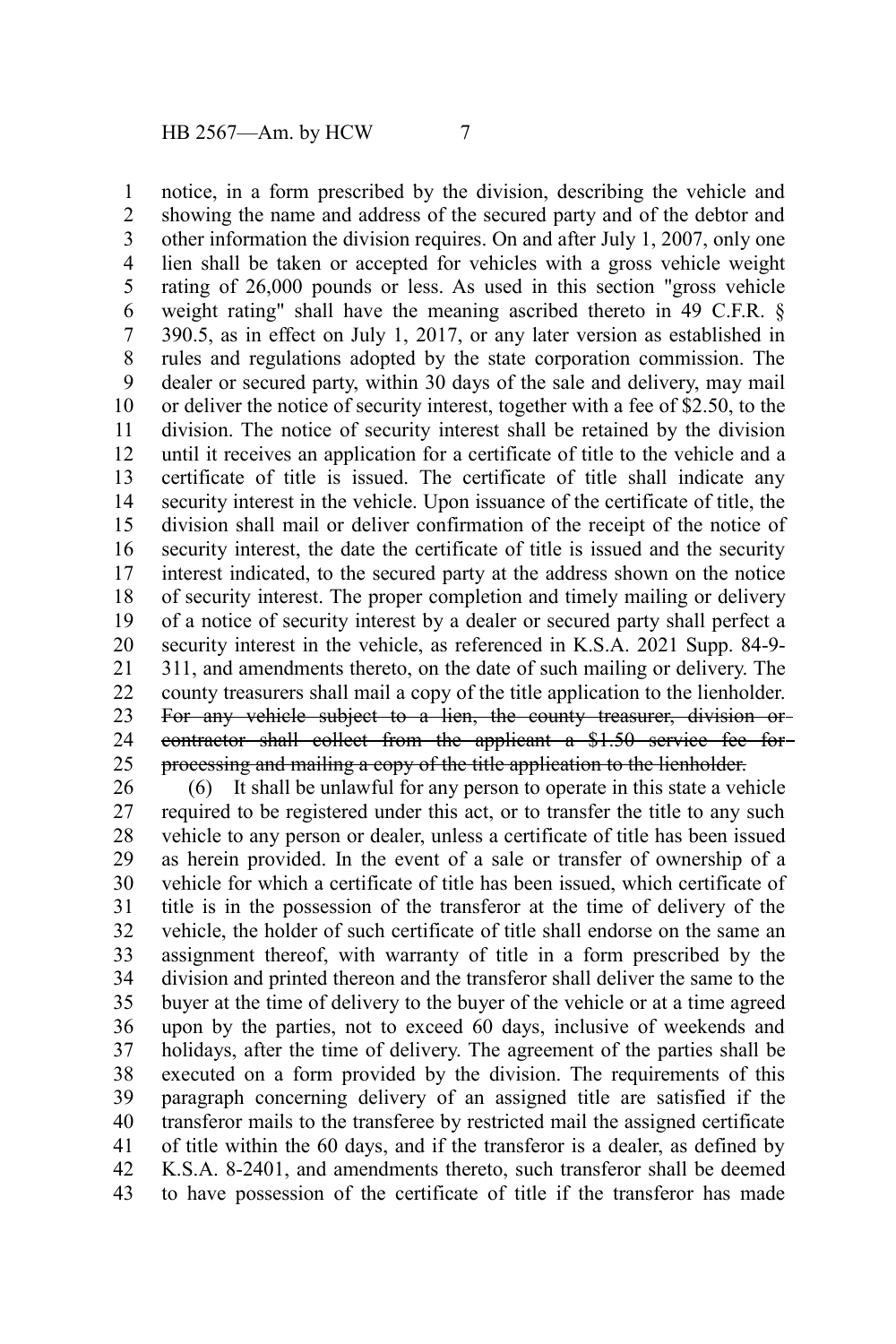application therefor to the division. The buyer shall then present such assigned certificate of title to the division at the time of making application for registration of such vehicle. A new certificate of title shall be issued to the buyer, upon payment of the fee of \$10 *\$8*. If such vehicle is sold to a resident of another state or country, the dealer or person making the sale shall notify the division of the sale and the division shall make notation thereof in the records of the division. When a person acquires a security interest that such person seeks to perfect on a vehicle subsequent to the issuance of the original title on such vehicle, such person shall require the holder of the certificate of title to surrender the same and sign an application for a mortgage title in form prescribed by the division. Upon such surrender such person shall immediately deliver the certificate of title, application, and a fee of \$10 *\$8* to the division. Delivery of the surrendered title, application and tender of the required fee shall perfect a security interest in the vehicle as referenced in K.S.A. 2021 Supp. 84-9- 311, and amendments thereto. On and after July 1, 2007, only one lien may be taken or accepted for security for an obligation to be secured by a lien to be shown on a certificate of title for vehicles with a gross vehicle weight rating, as defined in 49 C.F.R. § 390.5, as in effect on July 1, 2017, or any later version as established in rules and regulations adopted by the state corporation commission, of 26,000 pounds or less. A refinancing shall not be subject to the limitations of this act. A refinancing is deemed to occur when the original obligation is satisfied and replaced by a new obligation. Lien obligations created before July 1, 2007, which *that* are of a continuing nature shall not be subject to the limitations of this act until the obligation is satisfied. A lien in violation of this provision is void. Upon receipt of the surrendered title, application and fee, the division shall issue a new certificate of title showing the liens or encumbrances so created, but only one lien or encumbrance may be shown upon a title for vehicles with a gross vehicle rating of 26,000 pounds or less, and not more than two liens or encumbrances may be shown upon a title for vehicles in excess of 26,000 pounds gross vehicle weight rating. When a prior lienholder's name is removed from the title, there must be satisfactory evidence presented to the division that the lien or encumbrance has been paid. When the indebtedness to a lienholder, whose name is shown upon a title, is paid in full, such lienholder shall comply with the provisions of K.S.A. 2021 Supp. 8-1,157, and amendments thereto. 1 2 3 4 5 6 7 8 9 10 11 12 13 14 15 16 17 18 19 20 21 22 23 24 25 26 27 28 29 30 31 32 33 34 35 36 37

(7) It shall be unlawful for any person to buy or sell in this state any vehicle required to be registered, unless, at the time of delivery thereof or at a time agreed upon by the parties, not to exceed 60 days, inclusive of weekends and holidays, after the time of delivery, there shall pass between the parties a certificate of title with an assignment thereof. The sale of a vehicle required to be registered under the laws of this state, without 38 39 40 41 42 43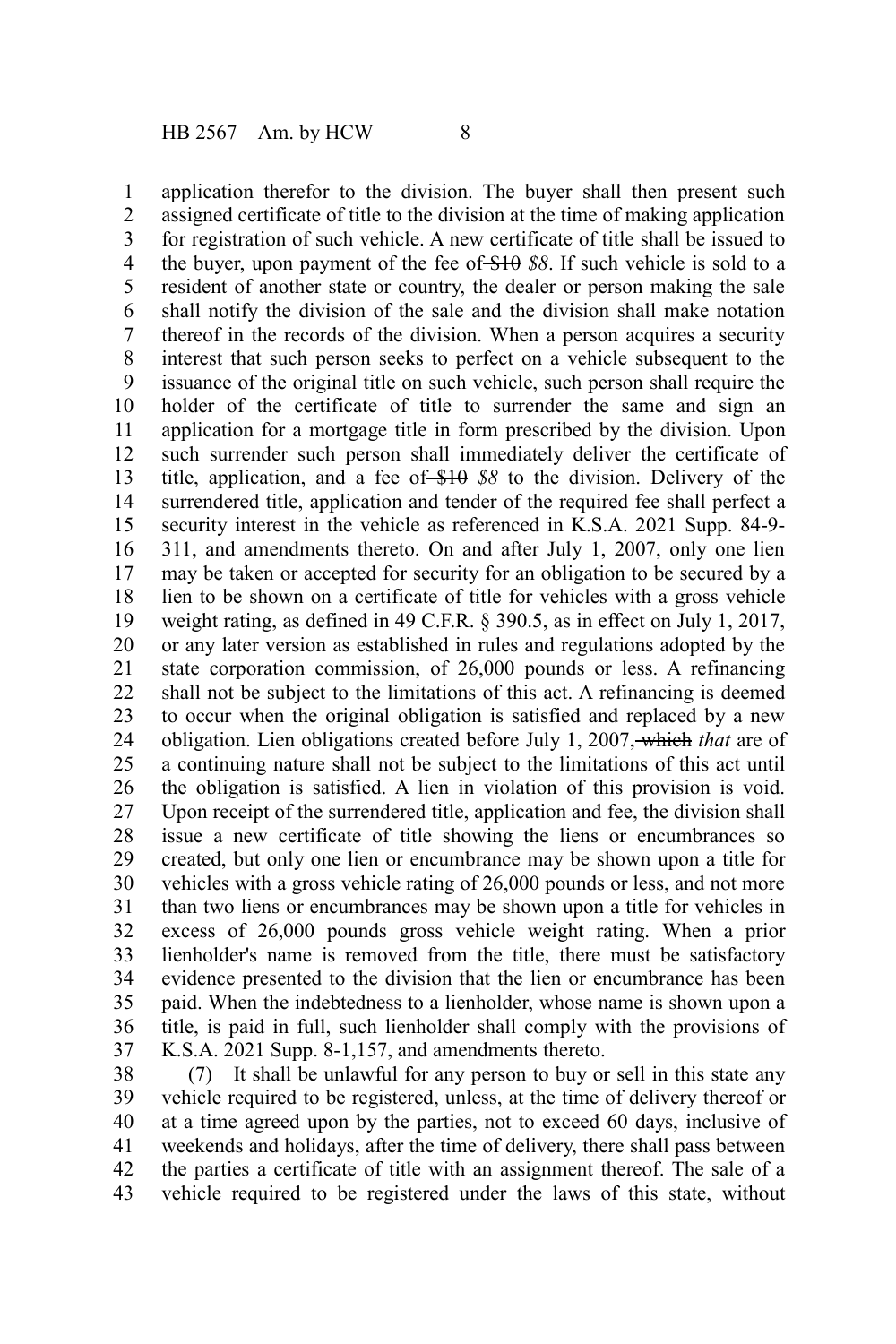assignment of the certificate of title, is fraudulent and void, unless the parties shall agree that the certificate of title with assignment thereof shall pass between them at a time other than the time of delivery, but within 60 days thereof. The requirements of this paragraph concerning delivery of an assigned title shall be satisfied if: (A) The seller mails to the purchaser by restricted mail the assigned certificate of title within 60 days; or (B) if the transferor is a dealer, as defined by K.S.A. 8-2401, and amendments thereto, such seller shall be deemed to have possession of the certificate of title if such seller has made application therefor to the division; or (C) if the transferor is a dealer and has assigned a title pursuant to subsection (c) (9). 1 2 3 4 5 6 7 8 9 10 11

(8) In cases of sales under the order of a court of a vehicle required to be registered under this act, the officer conducting such sale shall issue to the purchaser a certificate naming the purchaser and reciting the facts of the sale, which certificate shall be prima facie evidence of the ownership of such purchaser for the purpose of obtaining a certificate of title to such motor vehicle and for registering the same. Any such purchaser shall be allowed 60 days, inclusive of weekends and holidays, from the date of sale to make application to the division for a certificate of title and for the registering of such motor vehicle. 12 13 14 15 16 17 18 19 20

(9) Any dealer who has acquired a vehicle, the title for which was issued under the laws of and in a state other than the state of Kansas, shall not be required to obtain a Kansas certificate of title therefor during the time such vehicle remains in such dealer's possession and at such dealer's place of business for the purpose of sale. The purchaser or transferee shall present the assigned title to the division of vehicles when making application for a certificate of title as provided in subsection  $(c)(1)$ . 21 22 23 24 25 26 27

28

(10) Motor vehicles may be held and titled in transfer-on-death form.

(11) Notwithstanding the provisions of this act with respect to time requirements for delivery of a certificate of title, or manufacturer's statement of origin, as applicable, any person who chooses to reaffirm the sale in writing on a form approved by the division which advises them of their rights pursuant to subsection (c)(7) and who has received and accepted assignment of the certificate of title or manufacturer's statement of origin for the vehicle in issue may not thereafter void or set aside the transaction with respect to the vehicle for the reason that a certificate of title or manufacturer's statement of origin was not timely delivered, and in such instances the sale of a vehicle shall not be deemed to be fraudulent and void for that reason alone. 29 30 31 32 33 34 35 36 37 38 39

(12) The owner of any vehicle assigning a certificate of title in accordance with the provisions of this section may file with the division a form indicating that such owner has assigned such certificate of title. Such forms shall be furnished by the division and shall contain such information 40 41 42 43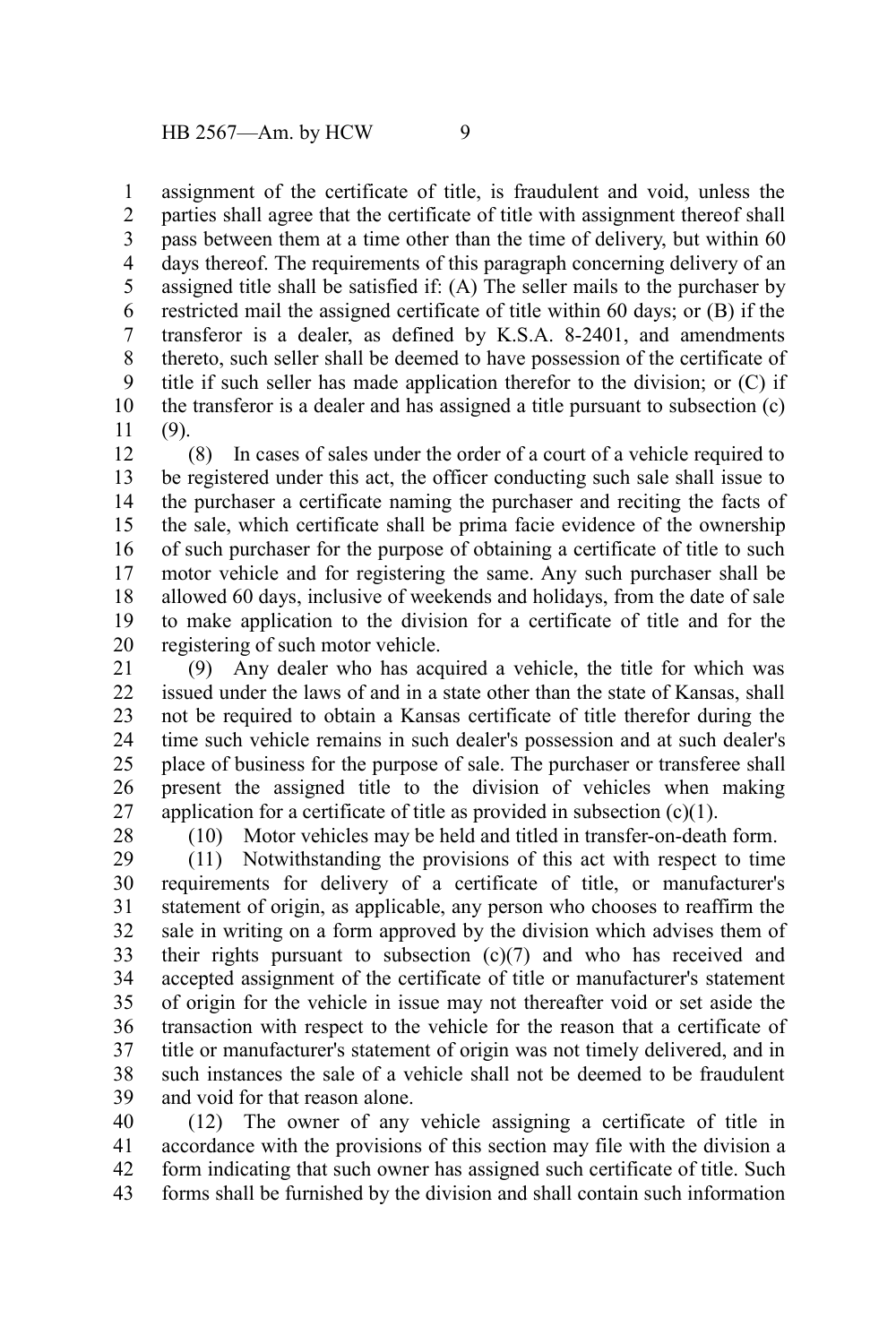as the division may require. Any owner filing a form as provided in this paragraph shall pay a fee of \$10. The filing of such form shall be prima facie evidence that such certificate of title was assigned and shall create a rebuttable presumption. If the assignee of a certificate of title fails to make application for registration, an owner assigning such title and filing the form in accordance with the provisions of this paragraph shall not be held liable for damages resulting from the operation of such vehicle. 1 2 3 4 5 6 7

(13) Application for a certificate of title on a boat trailer with a gross weight over 2,000 pounds shall be made by the owner or the owner's agent upon a form to be furnished by the division and shall contain such information as the division shall determine necessary. The division may waive any information requested on the form if it is not available. The application together with a bill of sale for the boat trailer shall be accepted as prima facie evidence that the applicant is the owner of the boat trailer, provided that a Kansas title for such trailer has not previously been issued. If the application and bill of sale are used to obtain a certificate of title for a boat trailer under this paragraph, the certificate of title shall not be issued until an inspection in accordance with K.S.A. 8-116a(a), and amendments thereto, has been completed. 8 9 10 11 12 13 14 15 16 17 18 19

(14) In addition to the two forms for reassignment under subsection (c)(2), a dealer may attach one additional reassignment form to a certificate of title. The director of vehicles shall prescribe and furnish such reassignment forms. The reassignment form shall be used by a dealer when selling the vehicle to another dealer or the ultimate owner of the vehicle only when the two reassignment forms under subsection  $(c)(2)$  have already been used. The fee for a reassignment form shall be \$6.50. A dealer may purchase reassignment forms in multiples of five upon making proper application and the payment of required fees. 20 21 22 23 24 25 26 27 28

(15) A first stage manufacturer, as defined in K.S.A. 8-2401, and amendments thereto, who manufactures a motor vehicle in this state, and who sells such motor vehicles to dealers located in a foreign country, may execute a manufacturer's statement of origin to the division of vehicles for the purpose of obtaining an export certificate of title. The motor vehicle issued an export certificate of title shall not be required to be registered in this state. An export certificate of title shall not be used to register such vehicle in the United States. 29 30 31 32 33 34 35 36

(16) A security interest in a vehicle registered by a federally recognized Indian tribe shall be deemed valid under Kansas law if validly perfected under the applicable tribal law and the lien is noted on the face of the tribal certificate of title. 37 38 39 40

(17) On and after January 1, 2010, a certificate of title issued for a rebuilt salvage vehicle for the initial time, shall indicate on such title, the reduced classification of such vehicle as provided under K.S.A. 79-5104, 41 42 43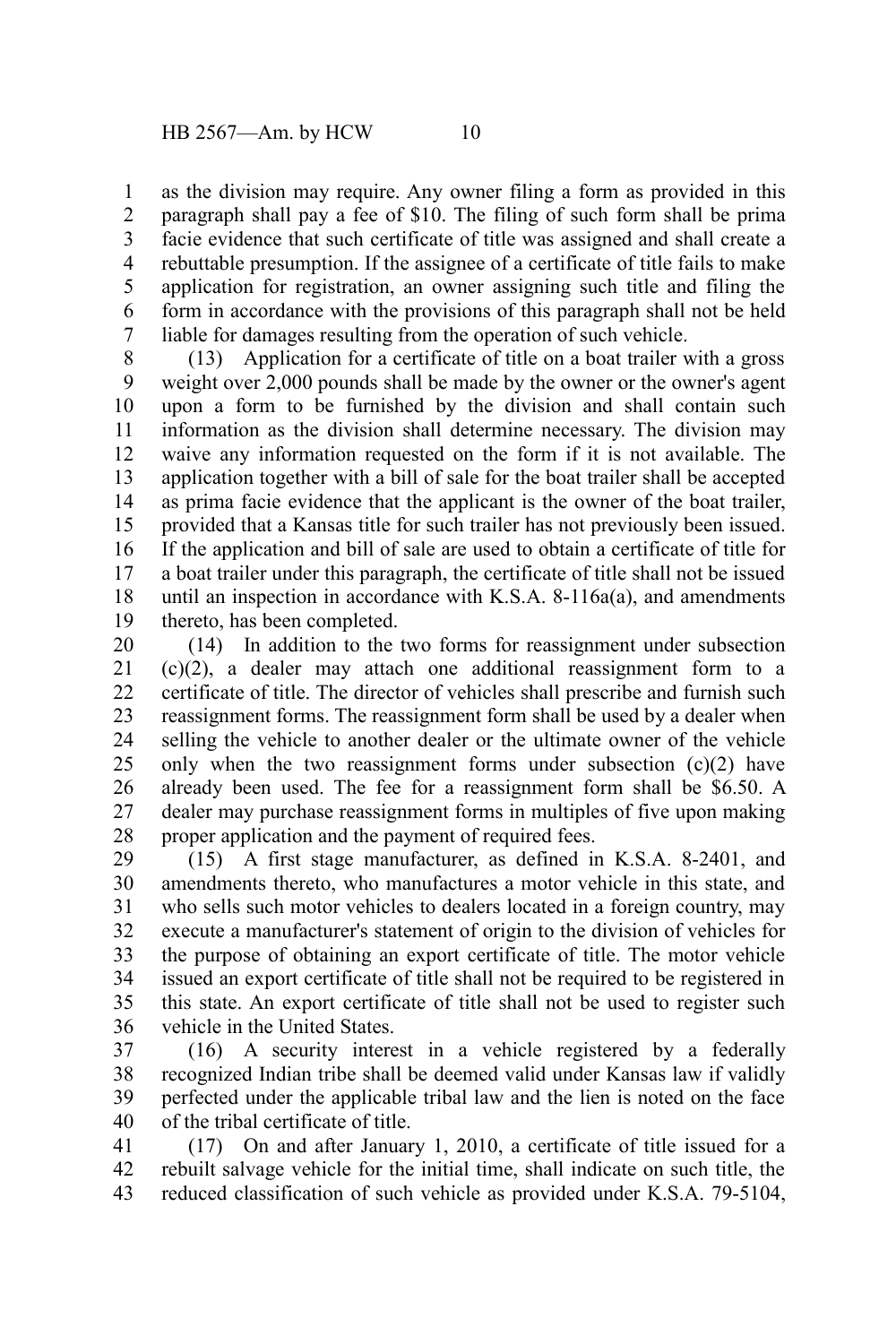and amendments thereto. 1

Sec. 3. K.S.A. 2021 Supp. 8-135a is hereby amended to read as follows: 8-135a. A person in whose name a vehicle is titled and registered may add their spouse's name by assigning the title from the titleholder to titleholder and spouse and by applying for a name change title and registration. A son or daughter in whose name a vehicle is titled and registered may add a parent's name by assigning the title from such son or daughter to such son or daughter and parent and by applying for a name change title and registration. A parent may add a son or daughter's name by assigning the title from such parent to such parent and parent's son or daughter and by applying for a name change title and registration. Application for name change title and registration shall be made in the manner required by law, including certification of insurance coverage. The fee shall be \$10 *\$8* for the title, and no charge shall be made for the registration, except, when applicable, the fee for transfer of registration under K.S.A. 8-135, and amendments thereto. 2 3 4 5 6 7 8 9 10 11 12 13 14 15 16

Sec. 4. K.S.A. 2021 Supp. 8-139 is hereby amended to read as follows: 8-139. In the event that any license plate, certificate of title, registration decal or registration receipt issued hereunder, shall be lost, mutilated, or shall have become illegible, the person who is entitled thereto shall make immediate application for and obtain a duplicate or substitute therefor, upon furnishing information of such fact satisfactory to the division and upon payment of the required fees: Namely, Certificate of title, \$10, registration receipt, \$1, registration decal, \$.50 *\$8*, license plates, \$2 *\$1.25*. In case the license plate is of such type or constructed in such a way that it is not reasonably possible to remove it from the vehicle to which it is attached without destroying or mutilating such license plate, and the ownership of such vehicle shall be transferred and the license plate shall be mutilated or destroyed by the owner thereof as a result of the owner's effort to comply with the provisions of K.S.A. 8-135, and amendments thereto, by removing the same from the vehicle so transferred, then and in such case no fee shall be charged for such duplicate or substitute license plate, including any registration decal affixed thereto, but the same shall be furnished free of charge providing such person shall otherwise in all respects have complied with the laws governing the transfer of ownership of such motor vehicle. 17 18 19 20 21 22 23 24 25 26 27 28 29 30 31 32 33 34 35 36

Sec. 5. K.S.A. 2021 Supp. 8-143 is hereby amended to read as follows: 8-143. (a) *(1)* All applications for the registration of motorcycles, motorized bicycles and passenger vehicles other than trucks and truck tractors, except as otherwise provided, shall be accompanied by an annual license fee as follows: 37 38 39 40 41

(1) Prior to January 1, 2020: 42

(A) For motorized bicycles, \$11; 43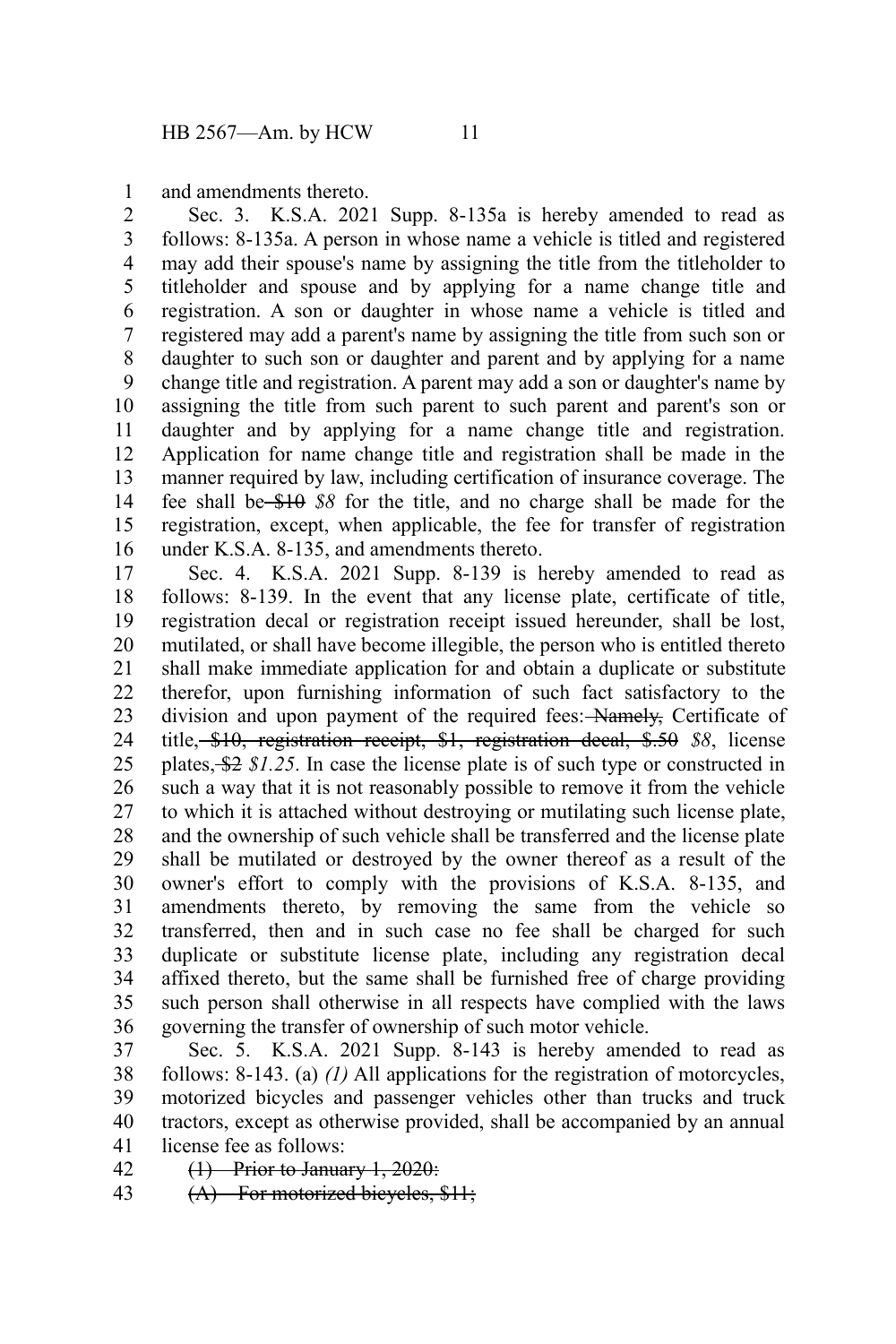(B) for motorcycles, \$16; (C) for passenger vehicles, other than motorcycles, used solely for the carrying of persons for pleasure or business, and for hearses and ambulances a fee of: (i) For those having a gross weight of 4,500 pounds or less, \$30; and (ii) for those having a gross weight of more than 4,500 pounds, \$40. (D) Except for motor vehicles, trailers or semitrailers registered under the provisions of K.S.A. 8-1,134, and amendments thereto, the annualregistration fee for each motor vehicle, trailer or semitrailer owned by any political or taxing subdivision of this state or by any agency or instrumentality of any one or more political or taxing subdivisions of this state and used exclusively for governmental purposes and not for any private or utility purposes, that is not otherwise exempt from registration, shall be \$2. (2) On and after January 1, 2020: (A) For motorized bicycles, \$11 *\$10.25*; (B) for motorcycles, \$16 *\$15.25*; *and* (C) for passenger vehicles, other than motorcycles, used solely for the carrying of persons for pleasure or business, and for hearses and ambulances a fee of: (i) For those having a gross weight of  $4,500$  pounds or less,  $\frac{$30}{10}$ *\$29.25*; (ii) for those having a gross weight of more than  $4,500$  pounds,  $\frac{$40}{90}$ *\$39.25*; (iii) for those motor vehicles that are electric hybrid or plug-in electric hybrid vehicles, \$50 *\$49.25*; and (iv) for those motor vehicles that are all-electric vehicles,  $$100$ *\$99.25*. (D)*(2)* Except for motor vehicles, trailers or semitrailers registered under the provisions of K.S.A. 8-1,134, and amendments thereto, the annual registration fee for each motor vehicle, trailer or semitrailer owned by any political or taxing subdivision of this state or by any agency or instrumentality of any one or more political or taxing subdivisions of this state and used exclusively for governmental purposes and not for any private or utility purposes, that is not otherwise exempt from registration, shall be \$2 *\$1.25*. (b)  $(1)$  As used in this subsection, the term "gross weight" shall mean *means* and include *includes* the empty weight of the truck, or combination of the truck or truck tractor and any type trailer or semitrailer, plus the maximum weight of cargo which will be transported on or with the same, except when the empty weight of a truck plus the maximum weight of 1 2 3 4 5 6 7 8 9 10 11 12 13 14 15 16 17 18 19 20 21 22 23 24 25 26 27 28 29 30 31 32 33 34 35 36 37 38 39 40 41

cargo which will be transported thereon is 12,000 pounds or less. The term *"*Gross weight shall*" does* not include: The weight of any travel trailer 42 43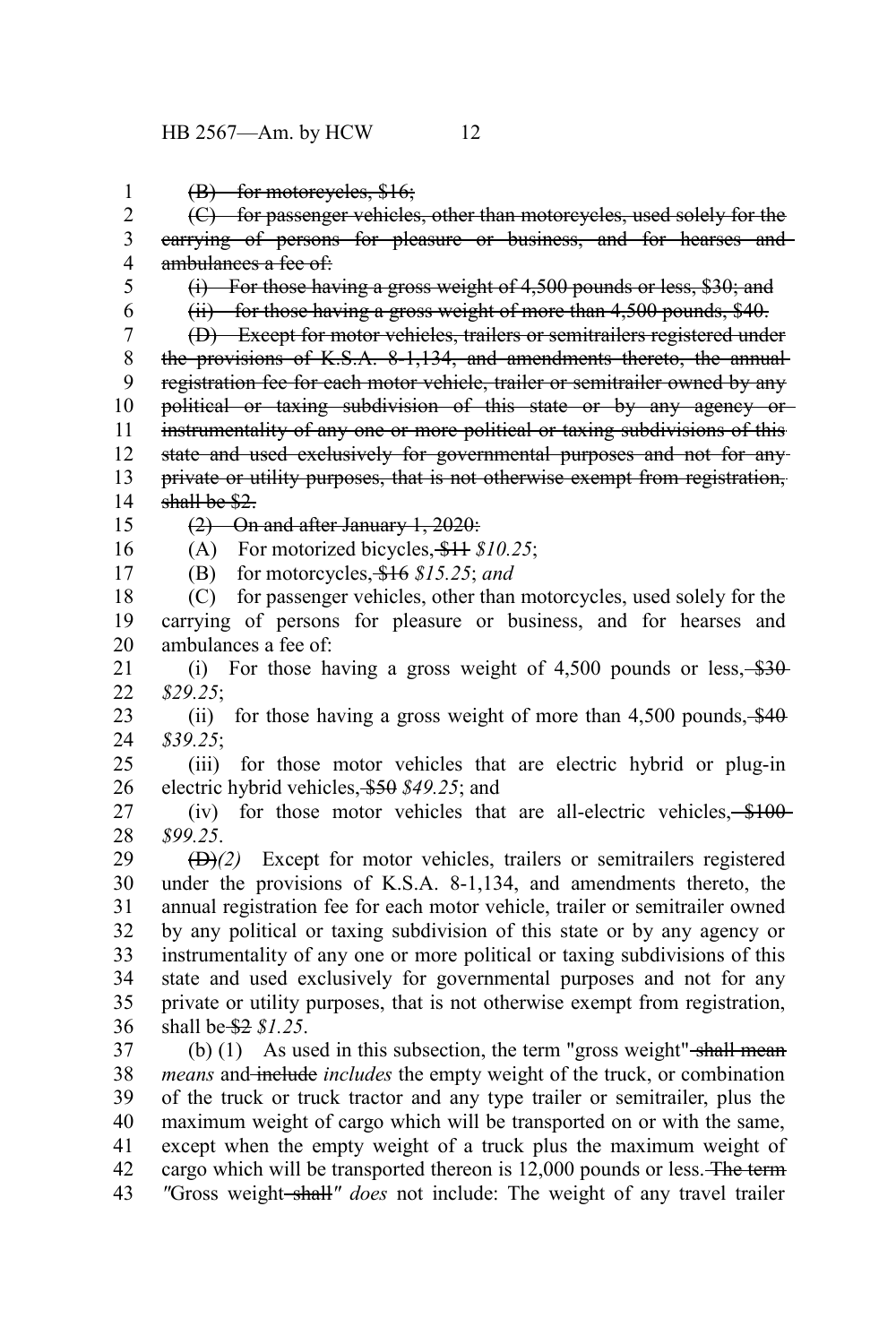propelled thereby which is being used for private recreational purposes; or the weight of any vehicle or combination of vehicles for which wrecker or towing service, as defined in K.S.A. 66-1329, and amendments thereto, is to be provided by a wrecker or tow truck, as defined in K.S.A. 66-1329, and amendments thereto. Such wrecker or tow truck shall be registered for the empty weight of such vehicle fully equipped for the recovery or towing of vehicles. The gross weight license fees hereinafter prescribed shall only apply to the truck or truck tractor used as the propelling unit for the cargo and vehicle propelled, either as a single vehicle or combination of vehicles. On application for the registration of a truck or truck tractor, the owner thereof shall declare as a part of such application the maximum gross weight the owner desires to be applicable to such vehicle, which declared gross weight in no event shall be in excess of the limitations described by K.S.A. 8-1908 and 8-1909, and amendments thereto, for such vehicle or combination of vehicles of which it will be a part. 1 2 3 4 5 6 7 8 9 10 11 12 13 14 15

*(A)* All applications for the registration of trucks or truck tractors, except as otherwise provided herein *in this section*, shall be accompanied by an annual license fee as follows: 16 17 18

| 19 |                                                     | <del>\$40</del> \$39.25 |
|----|-----------------------------------------------------|-------------------------|
| 20 | For a gross weight of more than 12,000 lbs. and not |                         |
| 21 |                                                     | 202201.25               |
| 22 | For a gross weight of more than 16,000 lbs. and not |                         |
| 23 |                                                     | . <del>232</del> 231.25 |
| 24 | For a gross weight of more than 20,000 lbs. and not |                         |
| 25 |                                                     | <del>297</del> 296.25   |
| 26 | For a gross weight of more than 24,000 lbs. and not |                         |
| 27 |                                                     | . <del>412</del> 411.25 |
| 28 | For a gross weight of more than 26,000 lbs. and not |                         |
| 29 |                                                     | . <del>412</del> 411.25 |
| 30 | For a gross weight of more than 30,000 lbs. and not |                         |
| 31 |                                                     | <del>475</del> 474.25   |
| 32 | For a gross weight of more than 36,000 lbs. and not |                         |
| 33 | more than 42,000 lbs.                               | <del>575</del> 574.25   |
| 34 | For a gross weight of more than 42,000 lbs. and not |                         |
| 35 |                                                     | . <del>705</del> 704.25 |
| 36 | For a gross weight of more than 48,000 lbs. and not |                         |
| 37 | more than 54,000 lbs.                               | <del>905</del> 904.25   |
| 38 | For a gross weight of more than 54,000 lbs. and not |                         |
| 39 |                                                     | $. + 1451.144.25$       |
| 40 | For a gross weight of more than 60,000 lbs. and not |                         |
| 41 |                                                     |                         |
| 42 | For a gross weight of more than 66,000 lbs. and not |                         |
| 43 |                                                     | $. + 6701, 669.25$      |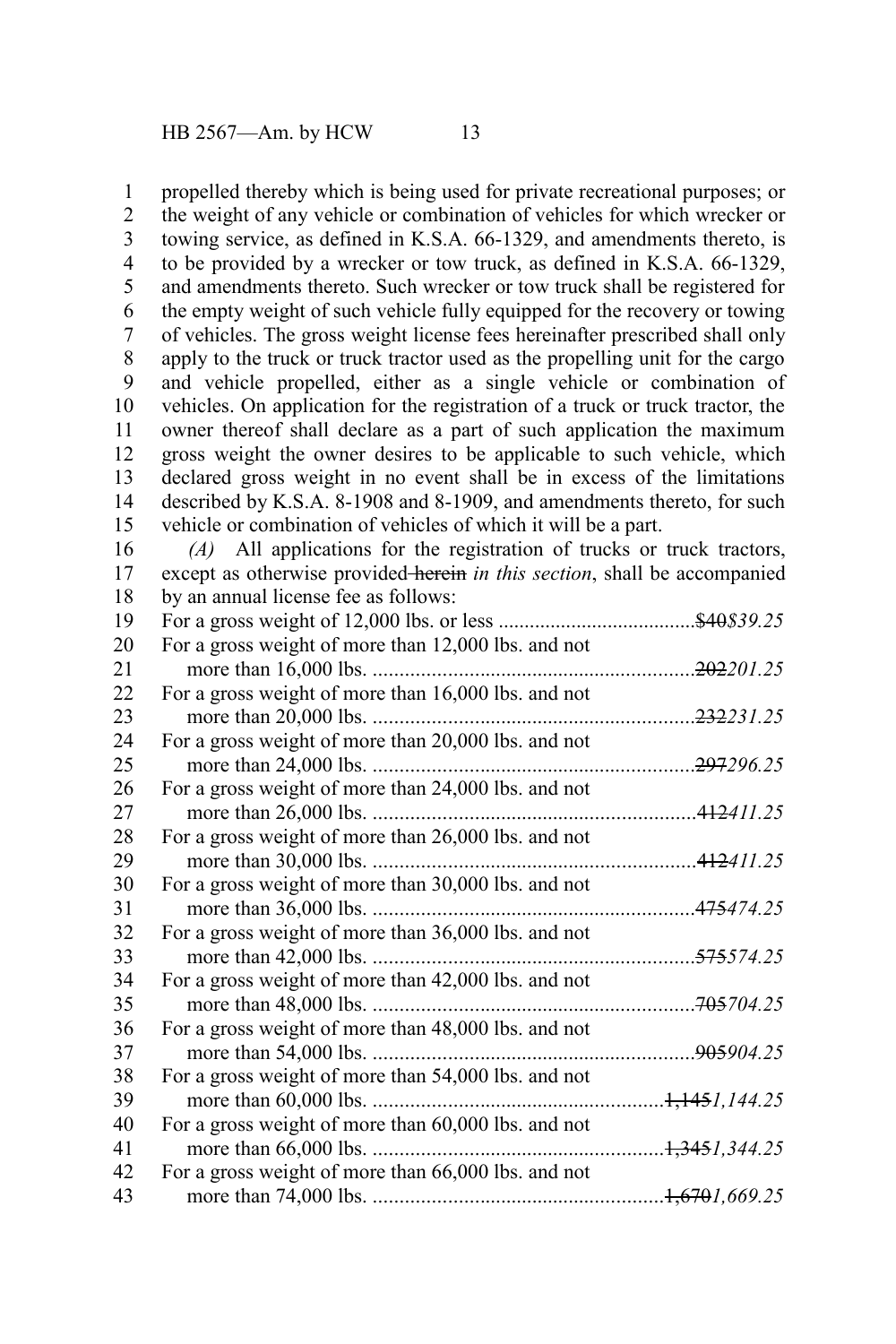HB 2567—Am. by HCW 14

| 1              | For a gross weight of more than 74,000 lbs. and not                        |
|----------------|----------------------------------------------------------------------------|
| $\overline{c}$ |                                                                            |
| 3              | For a gross weight of more than 80,000 lbs. and not                        |
| $\overline{4}$ |                                                                            |
| 5              | (B) The annual license fee for a truck or truck tractor registered as a    |
| 6              | commercial motor vehicle pursuant to K.S.A. 2021 Supp. 8-143m, and         |
| $\overline{7}$ | amendments thereto, or with an apportioned registration pursuant to        |
| 8              | K.S.A. 8-1,100, and amendments thereto, shall be as follows:               |
| 9              |                                                                            |
| 10             | For a gross weight of more than 12,000 lbs. and not                        |
| 11             |                                                                            |
| 12             | For a gross weight of more than 16,000 lbs. and not                        |
| 13             |                                                                            |
| 14             | For a gross weight of more than 20,000 lbs. and not                        |
| 15             |                                                                            |
| 16             | For a gross weight of more than 24,000 lbs. and not                        |
| 17             |                                                                            |
| 18             | For a gross weight of more than 26,000 lbs. and not                        |
| 19             |                                                                            |
| 20             | For a gross weight of more than 30,000 lbs. and not                        |
| 21             |                                                                            |
| 22             | For a gross weight of more than 36,000 lbs. and not                        |
| 23             |                                                                            |
| 24             |                                                                            |
| 25             |                                                                            |
| 26             | For a gross weight of more than 48,000 lbs. and not                        |
| 27             |                                                                            |
| 28             | For a gross weight of more than 54,000 lbs. and not                        |
| 29             |                                                                            |
| 30             | For a gross weight of more than 60,000 lbs. and not more                   |
| 31             |                                                                            |
| 32             | For a gross weight of more than 66,000 lbs. and not                        |
| 33             |                                                                            |
| 34             | For a gross weight of more than 74,000 lbs. and not                        |
| 35             |                                                                            |
| 36             | For a gross weight of more than 80,000 lbs. and not                        |
| 37             |                                                                            |
| 38             | (2) If the applicant for registration of any truck or truck tractor for a  |
| 39             | gross weight of more than 12,000 pounds in the state of Kansas or any      |
| 40             | political or taxing subdivision or agency of the state, except a city or   |
| 41             | county, whose truck or truck tractor is not otherwise entitled to the \$2- |
| 42             | \$1.25 license fee or otherwise exempt from all fees, such vehicle may be  |
| 43             | licensed for a fee in accordance with the schedule-hereinafter prescribed  |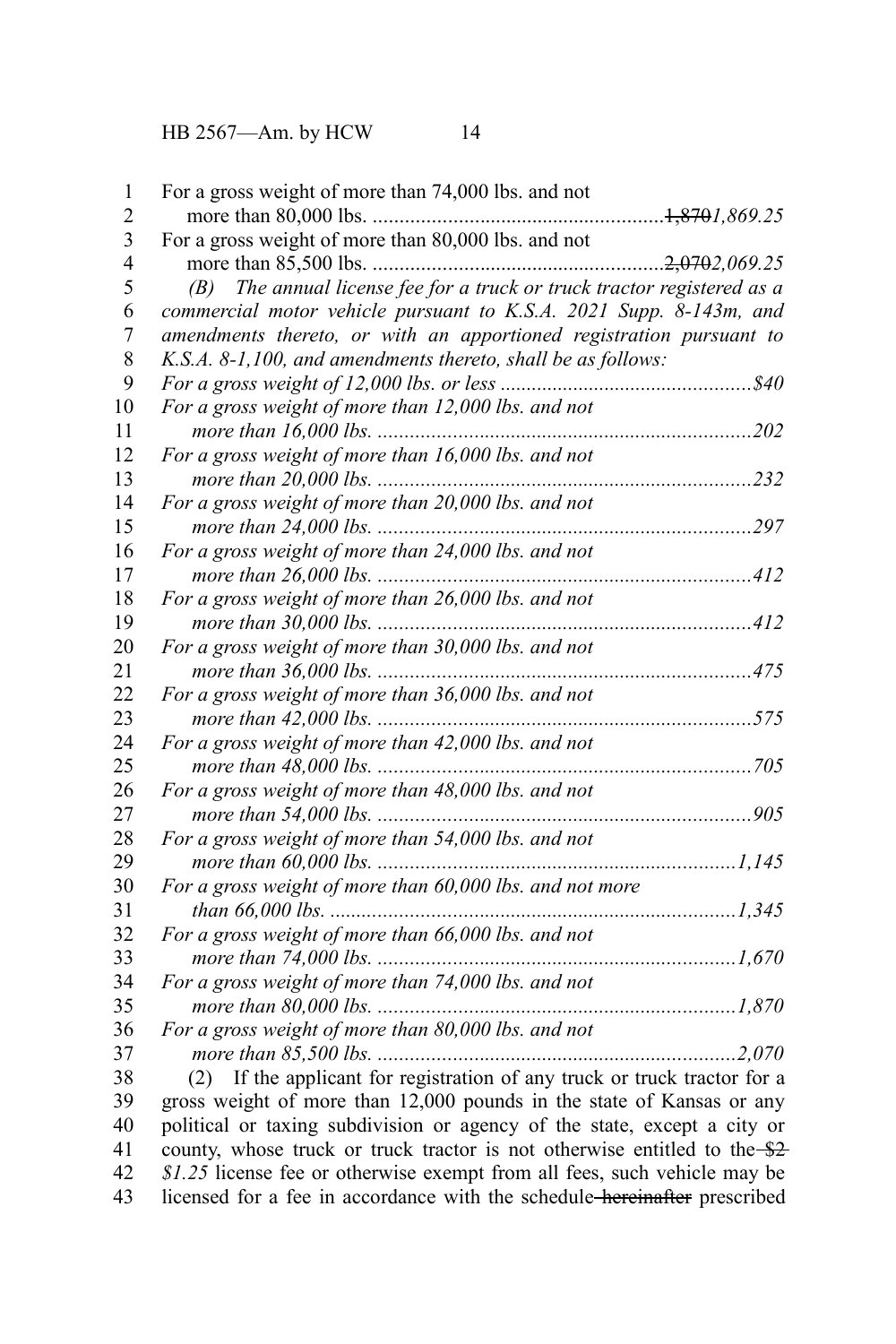for local trucks or truck tractors. 1

(3) If the applicant for registration of any truck or truck tractor for a gross weight of more than 12,000 pounds shall under oath state in writing on a form prescribed and furnished by the director of vehicles that the applicant does not expect to operate it more than 6,000 miles in the calendar year for which the applicant seeks registration, and that if the applicant shall operate it more than 6,000 miles during such registration year such applicant will pay an additional fee equal to the fee required by the schedule under paragraph (1), less the amount of the fee paid at time of registration, such vehicle may be licensed for a fee in accordance with the schedule prescribed for local trucks or truck tractors. Whenever a truck or truck tractor is registered on a local truck or truck tractor fee basis a tab or marker shall be issued in connection with the regular license plate, which tab or marker shall be attached or affixed to and displayed with the regular license plate and the failure to have the same attached, affixed or displayed shall be subject to the same penalties as provided by law for the failure to display the regular license plate; and the secretary of revenue may adopt rules and regulations requiring the owners of trucks and truck tractors so registered on a local truck or truck tractor fee basis to keep such records and make such reports of mileage of such vehicles as the secretary of revenue shall deem proper. 2 3 4 5 6 7 8 9 10 11 12 13 14 15 16 17 18 19 20 21

(4) A transporter delivering vehicles not the transporter's own by the driveaway method where such vehicles are being driven, towed, or transported singly, or by the saddlemount, towbar, or fullmount methods, or by any lawful combination thereof, may apply for license plates which may be transferred from one such vehicle or combination to another for each delivery without further registration, and the annual license fee for such license plate shall be as follows: 22 23 24 25 26 27 28

For the first such set of license plates .....................................................\$64 For each additional such set of license plates ...........................................38 29 30

(5) A truck or truck tractor registered for a gross weight of more than 12,000 pounds that is operated wholly within the corporate limits of a city or village or within a radius of 25 miles beyond the corporate limits, shall be classified as a local truck except that in no event shall such vehicles operated as contract or common carriers outside a radius of three miles beyond the corporate limits of the city or village in which such vehicles were based when registered and licensed be considered local trucks or truck tractors. The secretary of revenue is hereby authorized and directed to adopt rules and regulations prescribing a procedure for the issuance of permits by the division of vehicles whereby owners of local trucks or truck tractors may operate any such vehicle, empty, beyond the radius hereinbefore prescribed, when such operation is solely for the purpose of having such vehicle repaired, painted or serviced or for adding additional 31 32 33 34 35 36 37 38 39 40 41 42 43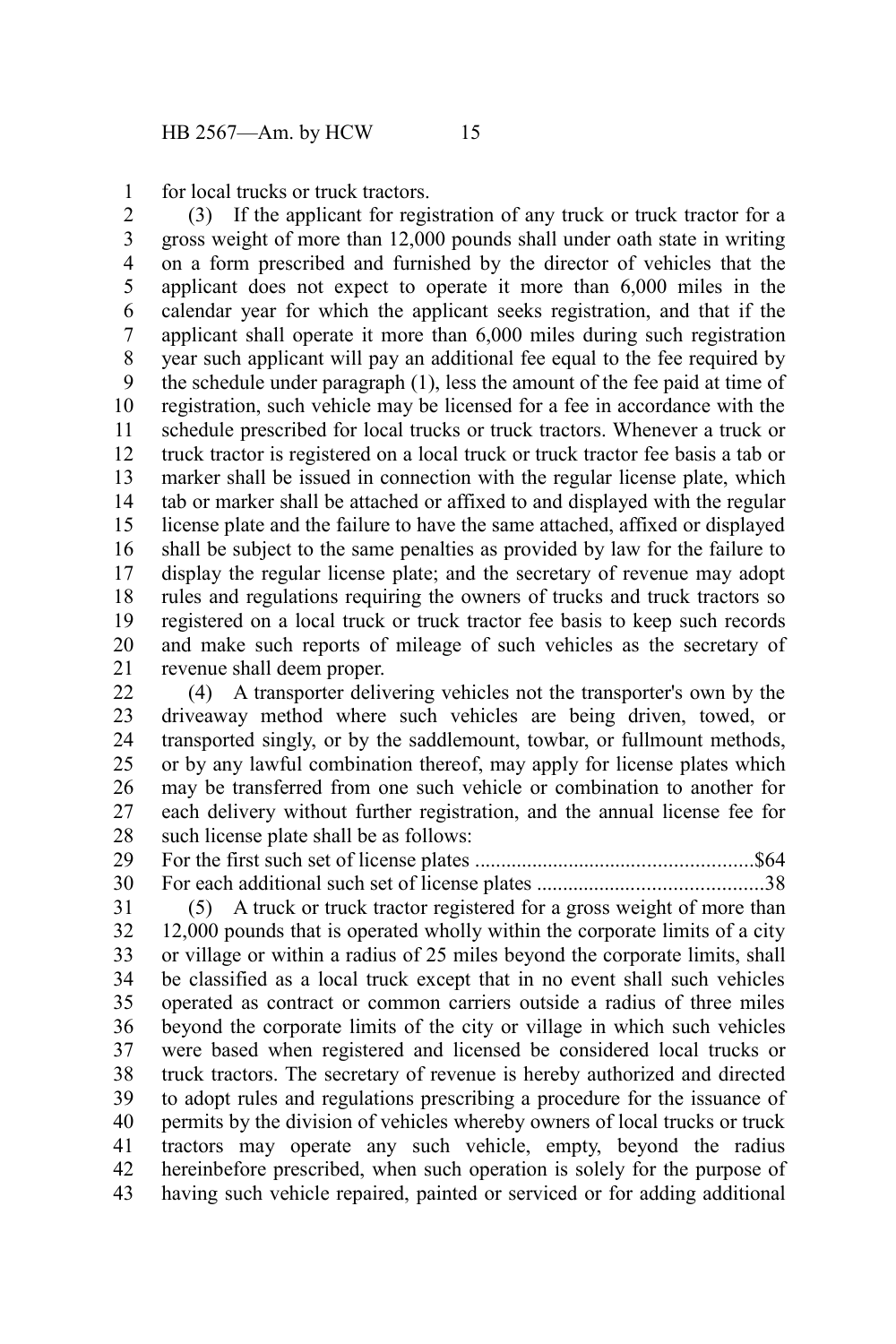| 1           | equipment thereto.                                                         |  |
|-------------|----------------------------------------------------------------------------|--|
| 2           | $(A)$ The annual license fee for a local truck or truck tractor, except as |  |
| 3           | otherwise provided herein in this section, shall be as follows:            |  |
| 4           | For a gross weight of more than 12,000 lbs. and not                        |  |
| 5           |                                                                            |  |
| 6           | For a gross weight of more than 16,000 lbs. and not                        |  |
| 7           |                                                                            |  |
| $\,$ 8 $\,$ | For a gross weight of more than 20,000 lbs. and not                        |  |
| 9           |                                                                            |  |
| 10          | For a gross weight of more than 24,000 lbs. and not                        |  |
| 11          |                                                                            |  |
| 12          | For a gross weight of more than 26,000 lbs. and not                        |  |
| 13          |                                                                            |  |
| 14          | For a gross weight of more than 30,000 lbs. and not                        |  |
| 15          |                                                                            |  |
| 16          | For a gross weight of more than 36,000 lbs. and not                        |  |
| 17          |                                                                            |  |
| 18          | For a gross weight of more than 42,000 lbs. and not                        |  |
| 19          |                                                                            |  |
| 20          | For a gross weight of more than 48,000 lbs. and not                        |  |
| 21          |                                                                            |  |
| 22          | For a gross weight of more than 54,000 lbs. and not                        |  |
| 23          |                                                                            |  |
| 24          | For a gross weight of more than 60,000 lbs. and not                        |  |
| 25          |                                                                            |  |
| 26          | For a gross weight of more than 66,000 lbs. and not                        |  |
| 27          |                                                                            |  |
| 28          | For a gross weight of more than 74,000 lbs. and not                        |  |
| 29          |                                                                            |  |
| 30          | For a gross weight of more than 80,000 lbs. and not                        |  |
| 31          |                                                                            |  |
| 32          | (B) The annual license fee for a local truck or truck tractor registered   |  |
| 33          | as a commercial motor vehicle pursuant to K.S.A. 2021 Supp. 8-143m, and    |  |
| 34          | amendments thereto, or with an apportioned registration pursuant to        |  |
| 35          | K.S.A. 8-1,100, and amendments thereto, shall be as follows:               |  |
| 36          | For a gross weight of more than 12,000 lbs. and not                        |  |
| 37          |                                                                            |  |
| 38          | For a gross weight of more than 16,000 lbs. and not                        |  |
| 39          |                                                                            |  |
| 40          | For a gross weight of more than 20,000 lbs. and not                        |  |
| 41          |                                                                            |  |
| 42          | For a gross weight of more than 24,000 lbs. and not                        |  |
| 43          |                                                                            |  |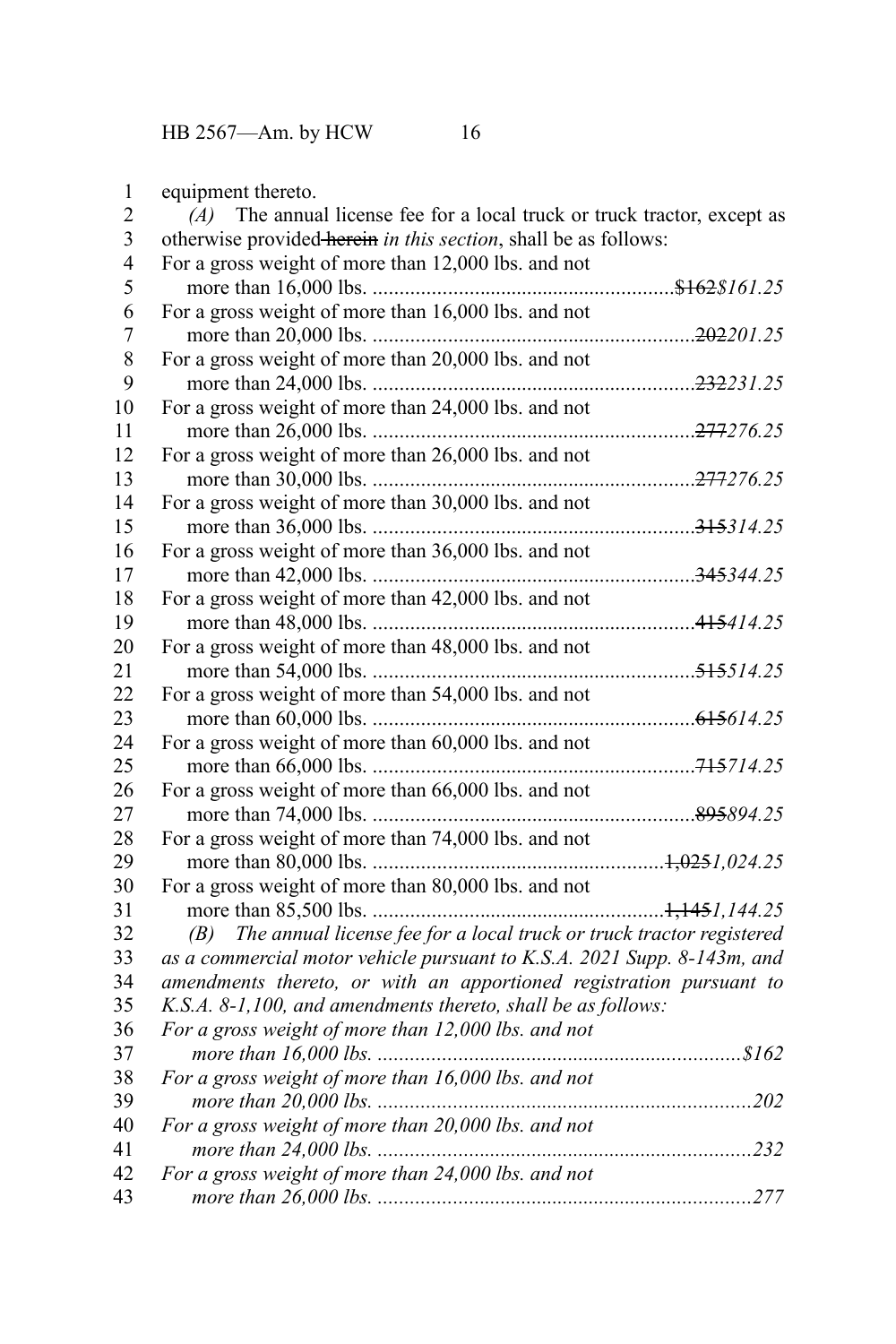HB 2567—Am. by HCW 17

| $\mathbf{1}$            | For a gross weight of more than 26,000 lbs. and not                               |
|-------------------------|-----------------------------------------------------------------------------------|
| $\overline{c}$          |                                                                                   |
| $\overline{\mathbf{3}}$ | For a gross weight of more than 30,000 lbs. and not                               |
| $\overline{4}$          |                                                                                   |
| 5                       | For a gross weight of more than 36,000 lbs. and not                               |
| 6                       |                                                                                   |
| $\overline{7}$          | For a gross weight of more than 42,000 lbs. and not                               |
| $\,$ 8 $\,$             |                                                                                   |
| 9                       | For a gross weight of more than 48,000 lbs. and not                               |
| 10                      |                                                                                   |
| 11                      | For a gross weight of more than 54,000 lbs. and not                               |
| 12                      |                                                                                   |
| 13                      | For a gross weight of more than 60,000 lbs. and not                               |
| 14                      |                                                                                   |
| 15                      | For a gross weight of more than 66,000 lbs. and not                               |
| 16                      |                                                                                   |
| 17                      | For a gross weight of more than 74,000 lbs. and not                               |
| 18                      |                                                                                   |
| 19                      | For a gross weight of more than 80,000 lbs. and not                               |
| 20                      |                                                                                   |
| 21                      | (6) A truck or truck tractor registered for a gross weight of more than           |
| 22                      | 12,000 pounds <del>, which</del> that is owned by a person engaged in farming and |
| 23                      | which truck or truck tractor is used by such owner to transport agricultural      |
| 24                      | products produced by such owner or commodities purchased by such                  |
| 25                      | owner for use on the farm owned or rented by the owner of such farm               |
| 26                      | truck or truck tractor, shall be classified as a farm truck or truck tractor and  |
| 27                      | the annual license fee for such farm truck shall be as follows:                   |
| 28                      | For a gross weight of more than 12,000 lbs. and not                               |
| 29                      |                                                                                   |
| 30                      | For a gross weight of more than 16,000 lbs. and not                               |
| 31                      |                                                                                   |
| 32                      | For a gross weight of more than 20,000 lbs. and not                               |
| 33                      |                                                                                   |
| 34                      | For a gross weight of more than 24,000 lbs. and not                               |
| 35                      |                                                                                   |
| 36                      | For a gross weight of more than 26,000 lbs. and not                               |
| 37                      |                                                                                   |
| 38                      | For a gross weight of more than 36,000 lbs. and not                               |
| 39                      |                                                                                   |
| 40                      | For a gross weight of more than 54,000 lbs. and not                               |
| 41                      |                                                                                   |
| 42                      | For a gross weight of more than 60,000 lbs. and not                               |
| 43                      |                                                                                   |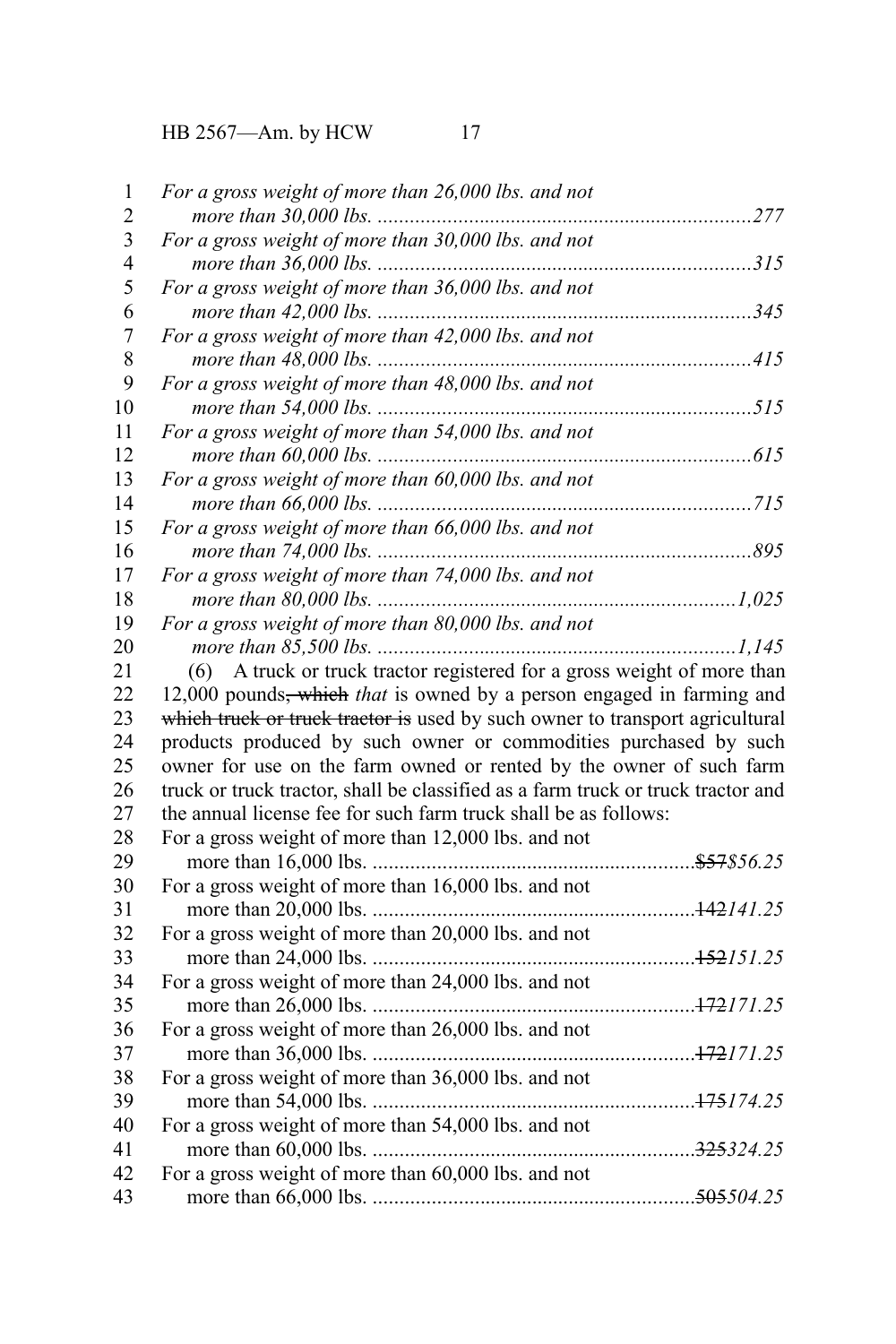For a gross weight of more than 66,000 lbs. ................................745*744.25* A vehicle licensed as a farm truck or truck tractor may be used by the owner thereof to transport, for charity and without compensation of any kind, commodities for religious or educational institutions. A truck that is licensed as a farm truck may also be used for the transportation of sand, gravel, slag stone, limestone, crushed stone, cinders, black top, dirt or fill material to a township road maintenance or construction site of the township in which the owner of such truck resides. Any applicant for registration of any farm truck or farm truck tractor used in combination with a trailer or semitrailer shall register the farm truck or farm truck tractor for a gross weight which shall include the empty weight of the truck or truck tractor or of the combination of any truck or truck tractor and any type of trailer or semitrailer, plus the maximum weight of cargo that will be transported on or with the same. The applicant for registration of any farm truck or farm truck tractor used to transport a gross weight of more than 54,000 pounds shall durably letter on the side of the motor vehicle the words "farm vehicle—not for hire." If an applicant for registration of any farm truck or farm truck tractor operates such vehicle for any use or purpose not authorized for a farm truck or farm truck tractor, such applicant shall pay an additional fee equal to the fee required for the registration of all trucks or truck tractors not registered as local, 6,000-mile or farm truck or farm truck tractor motor vehicles, less the amount of the fee paid at time of registration. Nothing in this or the preceding paragraph shall authorize a gross weight of a vehicle or combination of vehicles on the national system of interstate and defense highways greater than permitted by laws of the United States congress. 1 2 3 4 5 6 7 8 9 10 11 12 13 14 15 16 17 18 19 20 21 22 23 24 25 26

(7) Except as provided herein, the annual license fee for each local urban transit bus used in local urban transit operations exempted under the provisions of K.S.A. 66-1,109(a), and amendments thereto, shall be based on the passenger seating capacity of the bus and shall be as follows: 27 28 29 30

| 33 |                                                                          |  |
|----|--------------------------------------------------------------------------|--|
| 34 | The annual license fee for each local urban transit bus that is owned by |  |

a metropolitan transit authority established pursuant to articles 25 and 28 of chapter 12 or pursuant to article 31 of chapter 13 of the Kansas Statutes Annotated, and amendments thereto, shall be \$2. 35 36 37

(8) For licensing purposes, station wagons with a carrying capacity of less than 10 passengers shall be subject to registration fees based on the weight of the vehicles, as provided in subsection (a). Station wagons with a carrying capacity of 10 or more passengers shall be subject to the truck classifications and license fees as provided. 38 39 40 41 42

(9) *(A) Except as otherwise provided,* for any trailer, semitrailer, 43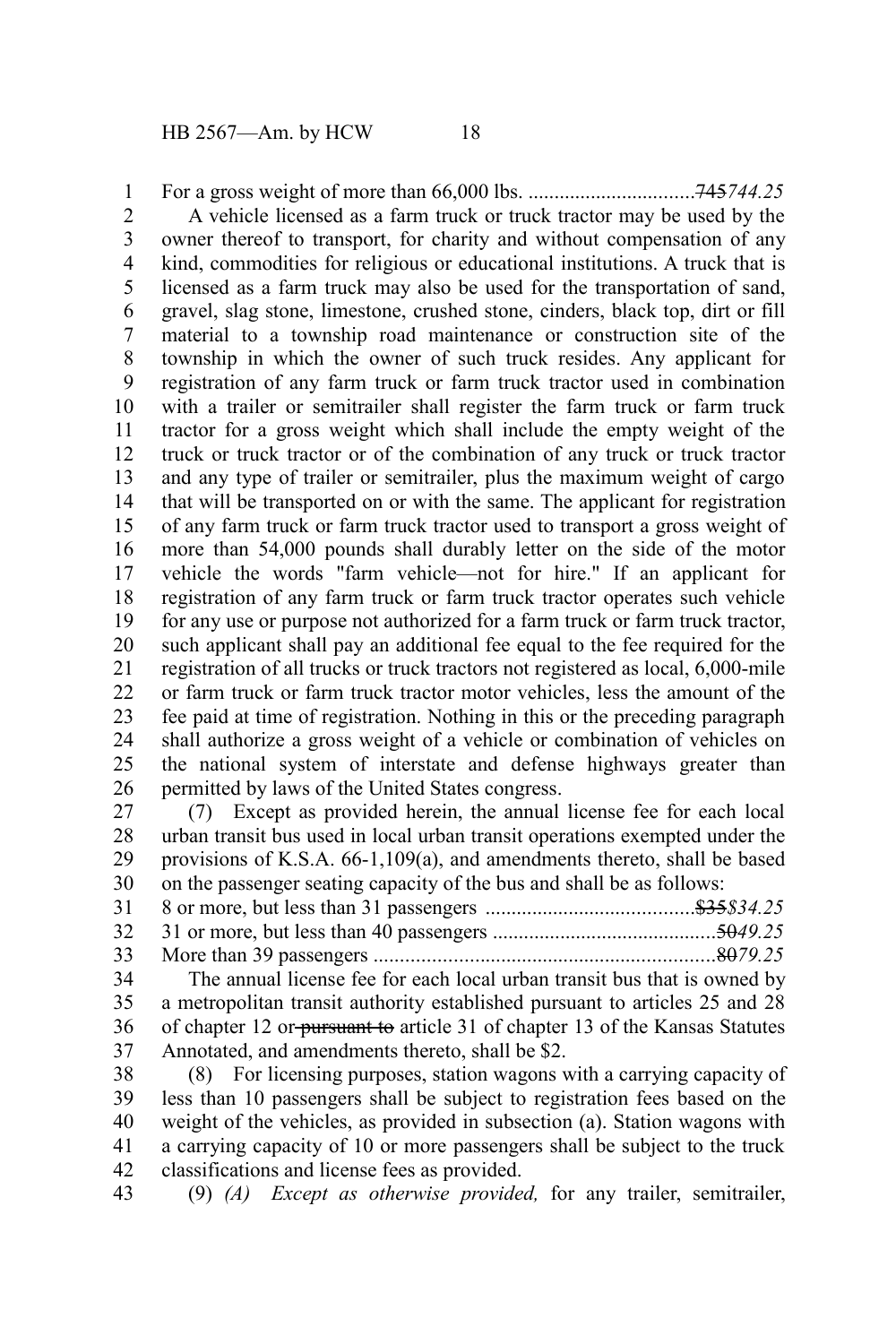HB 2567—Am. by HCW 19

travel trailer or pole trailer*,* the annual license fee shall be as follows: 1

 $(A)(i)$  For any such vehicle with a gross weight of more than 12,000 pounds but less than 54,000 pounds*,* the annual fee shall be \$55 *\$54.25*; 2 3

(B)*(ii)* any such vehicle grossing more than 8,000 pounds but not over 12,000 pounds, the annual fee shall be \$45 *\$44.25*; 4

(C)*(iii)* for any such vehicle grossing more than 2,000 pounds but not over 8,000 pounds, the annual fee shall be \$35 *\$34.25*. 6 7

Any such vehicle having a gross weight of 2,000 pounds or less may, at the owner's option, be registered and the fee for such registration shall be as provided in paragraph (C) *subparagraph (A)(iii)*. 8 9 10

*(B) The annual license fee for any trailer, semitrailer, travel trailer or pole trailer with an apportioned or commercial motor vehicle registration pursuant to K.S.A. 8-1,119, and amendments thereto, shall be as follows:* 11 12 13

*(i) For any such vehicle with a gross weight of more than 12,000 pounds but less than 54,000 pounds, the annual fee shall be \$55;* 14 15

*(ii) for any such vehicle grossing more than 8,000 pounds but not over 12,000 pounds. the annual fee shall be \$45; and* 16 17

*(iii) for any such vehicle grossing more than 2,000 pounds but not over 8,000 pounds, the annual fee shall be \$35.* 18 19

*Any such vehicle having a gross weight of 2,000 pounds or less may, at the owner's option, be registered and the fee for such registration shall be as provided in subparagraph (B)(iii).* 20 21 22

Any trailer, semitrailer or travel trailer owned by a nonresident of this state and based in another state that is properly registered and licensed in the state of residence of the owner or in the state where based, may be operated in this state without being registered or licensed in this state if the truck or truck tractor propelling the same is properly registered and licensed in this state, or is registered and licensed in some other state and is entitled to reciprocal privileges of operation in this state, but this provision shall not apply to any trailer or semitrailer owned by a nonresident of this state when such trailer or semitrailer is owned by a person who has proportionately registered and licensed a fleet of vehicles under the provisions of K.S.A. 8-1,101 through 8-1,123, and amendments thereto, or under the terms of any reciprocal or proration agreement made pursuant thereto. 23 24 25 26 27 28 29 30 31 32 33 34 35

At the option of the owner, any trailer, semitrailer or pole trailer, with a gross weight of more than 12,000 pounds, may be issued a multi-year registration for a five-year period upon payment of the appropriate registration fee. The fee for a five-year registration of such trailer shall be five times the annual fee for such trailer. If the annual registration fee is increased during the multi-year registration period, the owner of the trailer with such multi-year registration shall be subject to the amount of the increase of the annual registration fee for the remaining calendar years of 36 37 38 39 40 41 42 43

5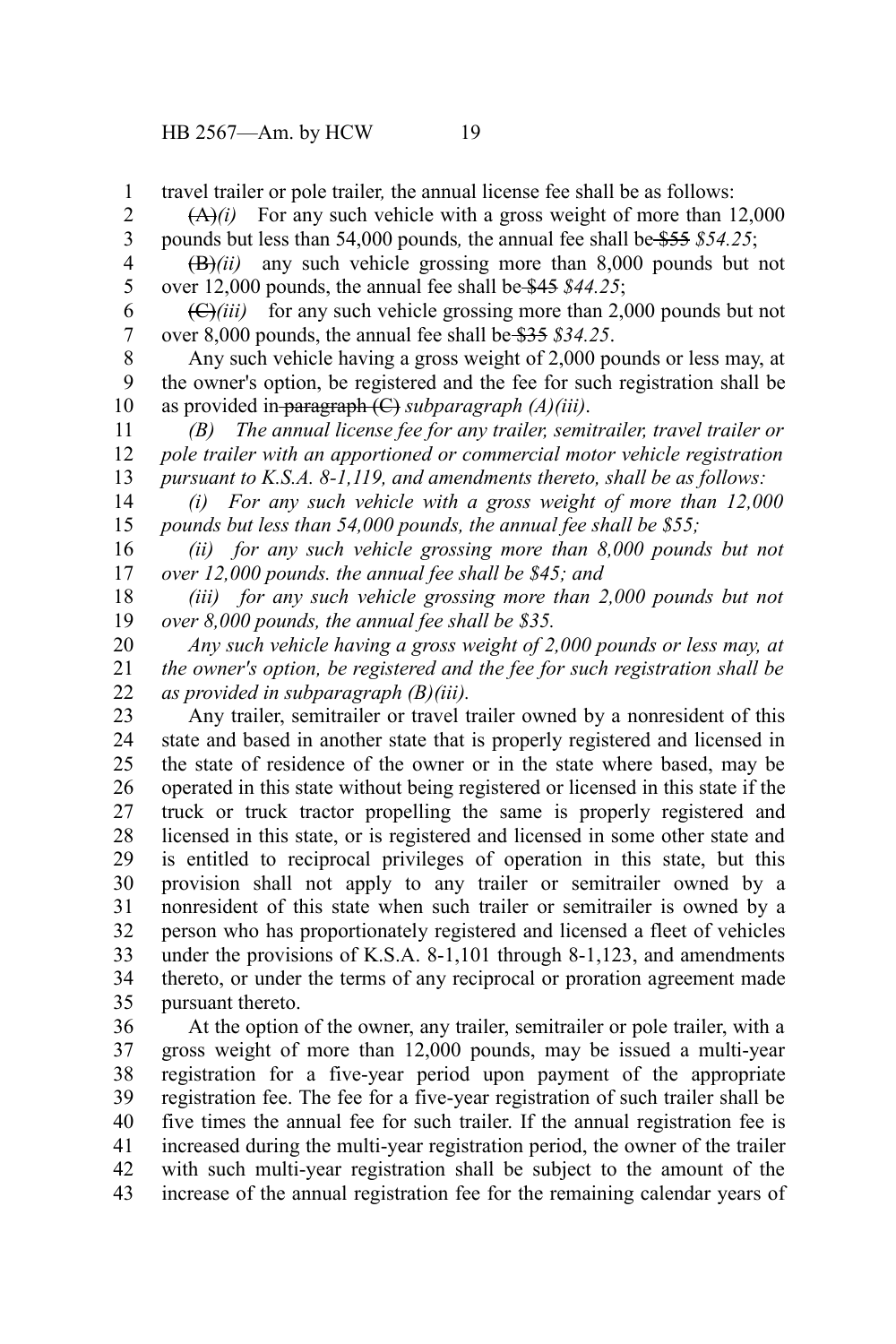such multi-year registration. When the owner of any trailer, semitrailer or pole trailer registered under this multi-year provision transfers or assigns the title, or interest thereto, the registration of such trailer shall expire. The owner shall remove the license plate from such trailer and forward the license plate to the division of vehicles or may have such license plate assigned to another trailer, semitrailer or pole trailer upon the payment of fees required by law. Any owner of a trailer, semitrailer or pole trailer where the multi-year registration fee has been paid and the trailer is sold, junked, repossessed, foreclosed by a mechanic's lien or title transferred by operation of law, and the registration thereon is not going to be transferred to another trailer, may secure a refund for the registration fee for the remaining calendar years by making application to the division of vehicles on a form and in the manner prescribed by the director of vehicles. The secretary of revenue may adopt such rules and regulations necessary to implement the multi-year registration of such trailers, semitrailers and pole trailers. 1 2 3 4 5 6 7 8 9 10 11 12 13 14 15 16

(c) Any truck or truck tractor having a gross weight of 4,000 pounds or over, using solid tires, shall pay a license fee of double the amount herein charged. The annual fees herein provided for trucks, truck tractors and trailers not subject to K.S.A. 8-134a, and amendments thereto, shall be due January 1 of each year and payable on or before the last day of February in each year. If the fee is not paid by such date a penalty of \$1 shall be added to the fee charged herein for each month or fraction thereof and until December 31 of each registration year. The annual registration fee for all passenger vehicles and vehicles subject to K.S.A. 8-134a, and amendments thereto, shall be due on or before the last day of the month in which the registration plate expires and shall be due for other vehicles as provided by K.S.A. 8-134, and amendments thereto. If the registration fee is not paid by such date a penalty of \$1 shall be added to the fee charged herein for each month or fraction thereof until such registration fee is paid. Members of the armed forces of the United States shall be permitted to apply for registration at any time and be subject to registration fee, less penalties, applicable at the time the application is made. If any motorcycle, motorized bicycle, trailer, semitrailer, travel trailer, or pole trailer is either purchased or acquired after the anniversary or renewal date in any registration year there shall immediately become due and payable a registration fee as follows: If purchased or acquired between the anniversary or renewal date of any registration year and the first six months of such registration year, the annual fee provided herein; if purchased or acquired during the last six months of any registration year, 50% of such annual fee. If any truck or truck tractor, except trucks subject to K.S.A. 8-134a, and amendments thereto, is purchased or acquired prior to April 1 of any year the fee shall be the annual fee provided herein, but if 17 18 19 20 21 22 23 24 25 26 27 28 29 30 31 32 33 34 35 36 37 38 39 40 41 42 43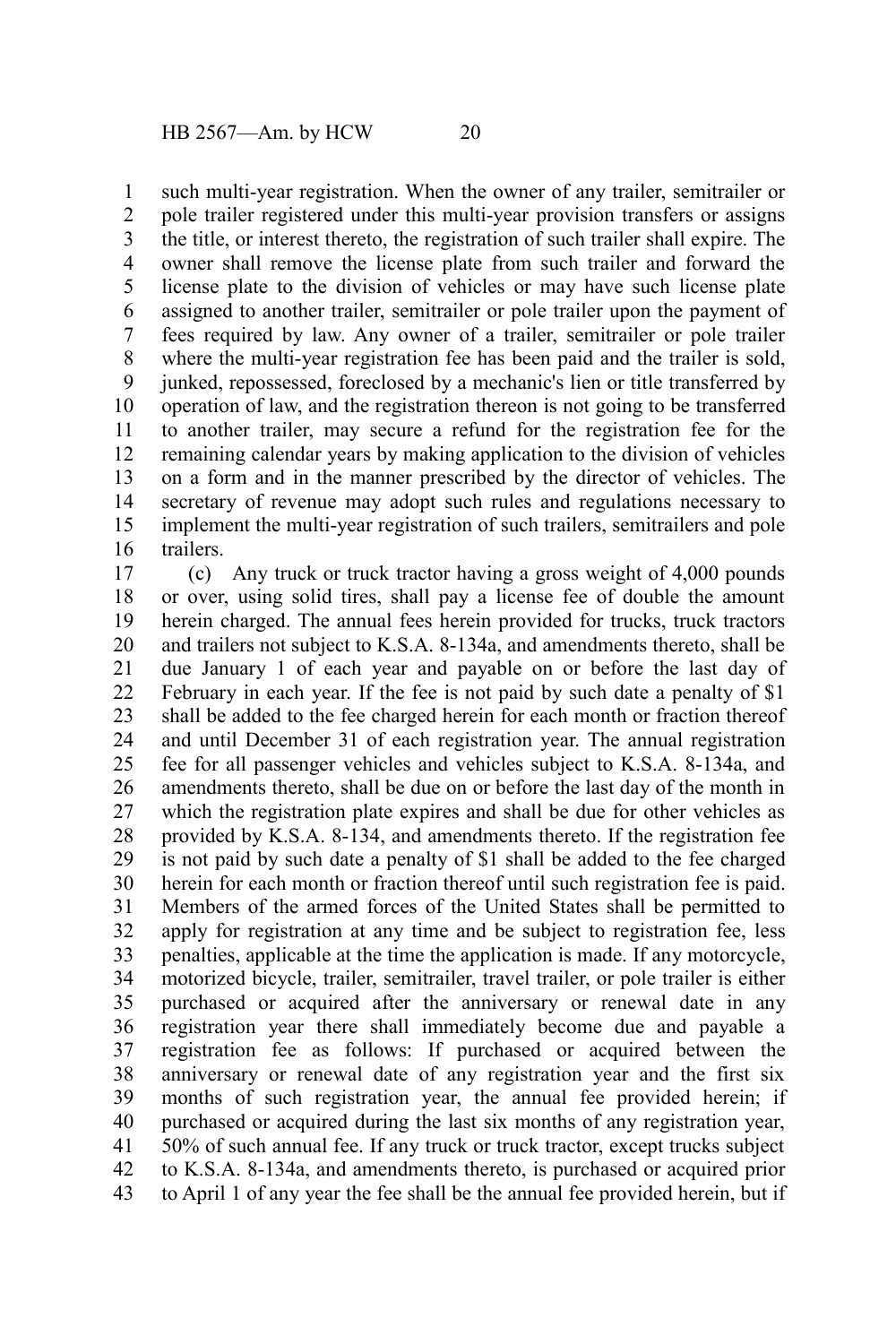such truck or truck tractor is purchased or acquired after the end of March of any year, the license fee for such year shall be reduced  $\frac{1}{12}$  for each calendar month which has elapsed since the beginning of the year. If any truck registered for a gross weight of 12,000 pounds or less or passenger vehicle is purchased or acquired and less than 12 months remain in the registration period, the fee shall be  $\frac{1}{12}$  of the annual fee for each calendar month remaining in the registration period. 1 2 3 4 5 6 7

(d) The owner of any motorcycle, motorized bicycle, passenger vehicle, truck, truck tractor, trailer, semitrailer, or electrically propelled vehicle who fails to pay the registration fee or fees herein provided on the date when the same become due and payable shall be guilty of a misdemeanor, and upon conviction thereof shall be subject to a penalty in the sum of \$1 for each month or fraction thereof during which such fee has remained unpaid after it became due and payable; and in addition thereto shall be subject to such other punishment as is provided in this act. Upon the transfer of motorcycles, motorized bicycles, passenger vehicles, trailers, semitrailers, trucks or truck tractors, on which registration fees have been paid for the year in which the transfer is made, *A corporation shall be exempt from the payment of registration fees on motorcycles, motorized bicycles, passenger vehicles, trailers, semitrailers, trucks or truck tractors when the registration fees have been paid on such vehicles within the same year such vehicles are transferred* either: (1) To a corporation by one or more persons, solely in exchange for stock or securities in such corporation; or (2) by one corporation to another corporation when all of the assets of such corporation are transferred to the other corporation, then in either case, paragraph  $(1)$  or  $(2)$  the corporation shall be exempt from the payment of registration fees on such vehicles for the year in which such transfer is made. Applications for transfer or registration shall be accompanied by a fee of  $$1.50$   $$0.75$ . When the registration of a vehicle has expired at midnight on the last day of any registration year, and such vehicle is not thereafter operated upon the highways, any application for renewal of registration made subsequent to the anniversary or renewal date of any registration year following the expiration of such registration and for succeeding registration years in which such vehicle has not been registered shall be accompanied by an affidavit of nonoperation and nonuse, and such application for renewal or registration shall be received by the division of vehicles upon payment of the proper fees for the current registration year and without penalty. 8 9 10 11 12 13 14 15 16 17 18 19 20 21 22 23 24 25 26 27 28 29 30 31 32 33 34 35 36 37 38

(e) Any nonresident of Kansas purchasing a vehicle from a Kansas resident and desiring to secure registration on the vehicle in the state of such person's residence may make application in the office of any county treasurer for a-sixty-day 60-day temporary registration. The county treasurer upon presentation of evidence of ownership in the applicant and 39 40 41 42 43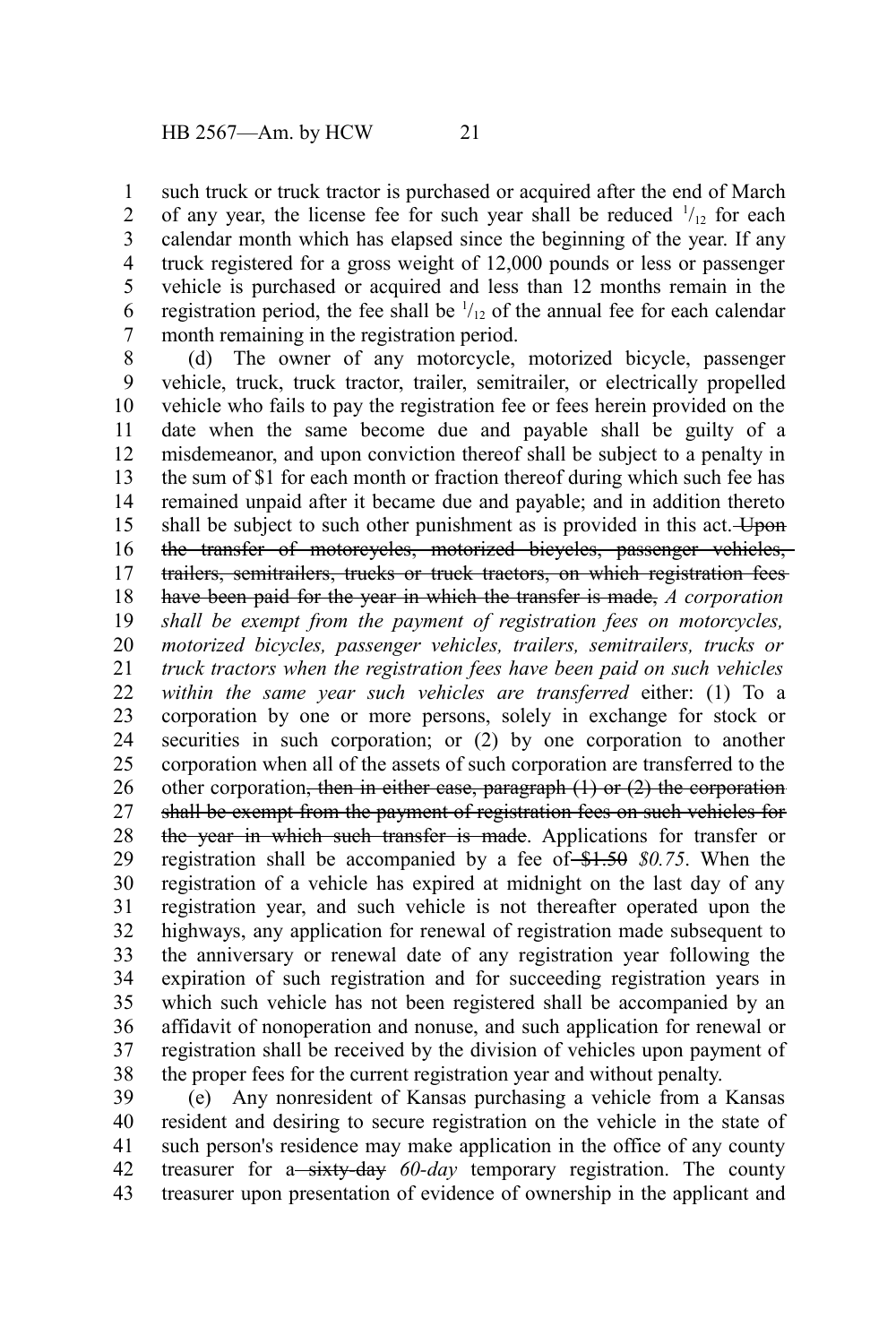evidence the sales tax has been paid, if due, shall charge and collect a fee of \$3 *\$2.25* for each sixty-day *60-day* temporary license and issue a sticker or paper registration as may be determined by the director of vehicles, and the registration so issued shall be valid for a period of 60 days from the date of issuance. 1 2 3 4 5

(f) Any owner of any motor vehicle that is subject to taxation under the provisions of article 51 of chapter 79 of the Kansas Statutes Annotated, and amendments thereto, or any other truck or truck tractor where the annual registration fee has been paid and the vehicle is sold, junked, repossessed, foreclosed by a mechanic's lien or title transferred by operation of law, and the registration thereon is not going to be transferred to another vehicle may secure a refund for the registration fee for the remaining portion of the year by making application to the division of vehicles on a form and in the manner prescribed by the director of vehicles, accompanied by all license plates and attachments issued in connection therewith. If the owner of the registration becomes deceased and the vehicle is not going to be used on the highway, and title is not being currently transferred, the proper representative of the estate shall be entitled to the refund. The refund shall be made only for the period of time remaining in the registration year from the date of completion and filing of the application with and delivery of the license plate and attachments to the division of vehicles. Where the registration is secured under a quarterly payment annual registration fee, as provided for in K.S.A. 8-143a, and amendments thereto, such refund shall be made on the quarterly fee paid and unused and all remaining quarterly payments shall be canceled. Any truck or truck tractor having the registration fee paid on quarterly payment basis, all quarterly payments due or a fraction of quarterly payment due shall be paid before title may be transferred, except that in case of death, the filing of the application and returning of the license plate and attachment shall cancel the remaining annual payments due. Whenever a truck or truck tractor, where the registration is secured on a quarterly payment of the annual registration, the one repossessing the truck or truck tractor, or foreclosing by a mechanic's lien, or securing title by court order, the mortgagor or the assigns of the mortgagor, or the one securing title may pay the balance due on date of application for title, but the payments for the remaining portion of the year shall not be canceled unless application is made and the license plate and attachments are surrendered. Nothing in this subsection shall apply when registration is secured under the provisions of K.S.A. 8-1,101 through 8-1,123, and amendments thereto. Notwithstanding any of the foregoing provisions of this section, no refund shall be made under the provisions of this section where the amount thereof does not exceed \$5. The division of vehicles shall furnish such blank forms as may be required under the provisions of this 6 7 8 9 10 11 12 13 14 15 16 17 18 19 20 21 22 23 24 25 26 27 28 29 30 31 32 33 34 35 36 37 38 39 40 41 42 43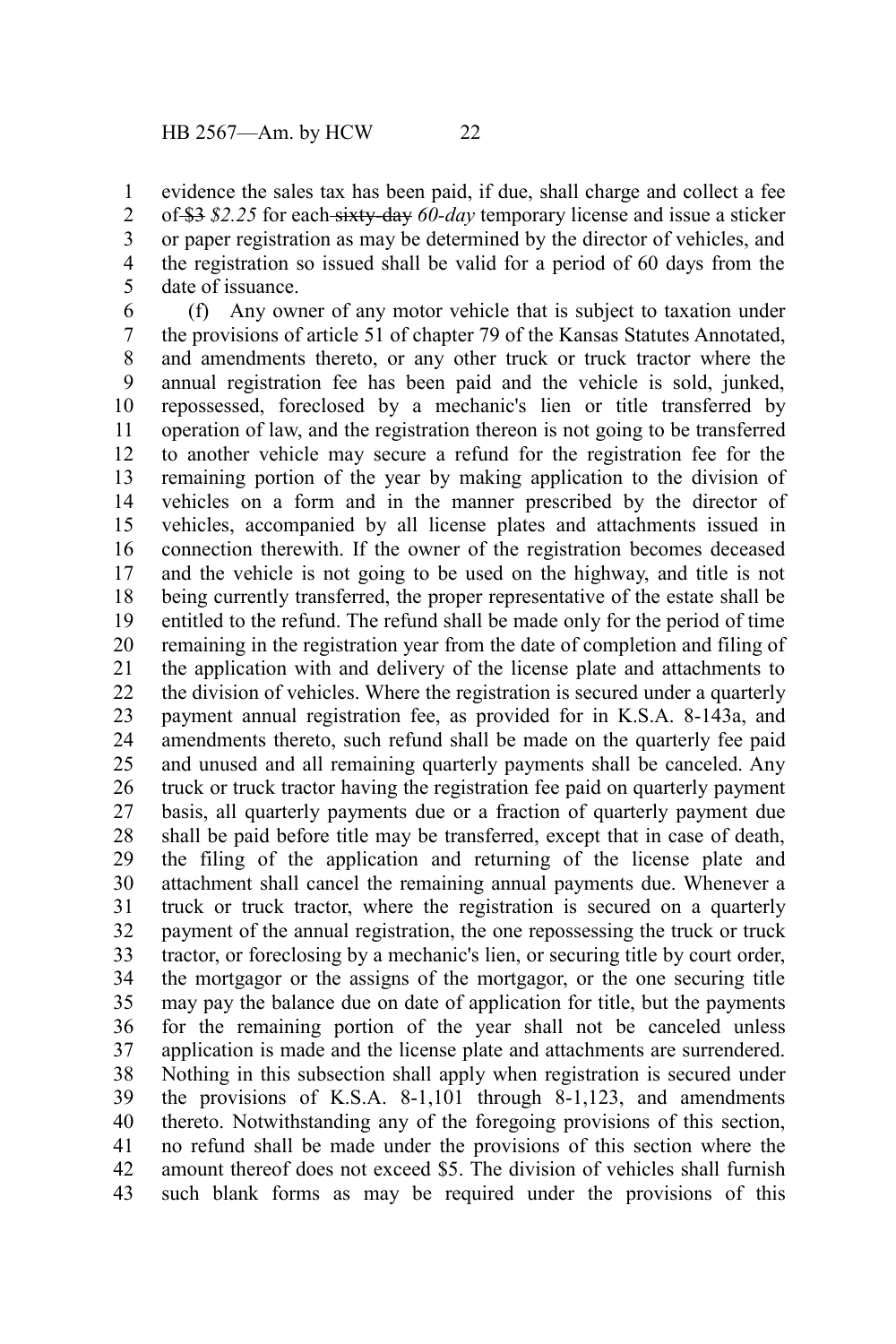subsection as it deems necessary to be completed by the applicant. Whenever a registration which has been secured on a quarterly basis shall be canceled as provided in this subsection, the division of vehicles shall notify the county treasurer issuing the original registration of such cancellation so that the county treasurer may, and the county treasurer shall cancel the registration of such vehicle in the county treasurer's office and release any lien issued in connection with such registration. 1 2 3 4 5 6 7

(g) Every owner of a travel trailer designed for or intended to be moved upon any highway in this state shall, before the same is so moved, apply for and obtain the proper registration thereof as provided in this act, except when such unit is permitted to be moved under the special provisions relating to secured parties, manufacturers, dealers and nonresidents contained in this act. At the time of registering any travel trailer for the purpose of moving any such vehicle upon any highway in this state, the owner thereof shall indicate on the registration form whether or not such vehicle is being moved permanently to a location outside of the county in which such vehicle is being registered. No such vehicle which the owner thereof intends to move to a permanent location outside the boundaries of such county shall be registered for movement on the highways of this state until all taxes levied against such vehicle have been paid. A copy of such registration form shall be sent to the county clerk or assessor of the county to which such vehicle is being moved. When such travel trailer is used for living quarters and not operated on the highways, the owner shall be exempt from the license fees as provided in subsection (b)(9) so long as such travel trailer is not operated on the highway. 8 9 10 11 12 13 14 15 16 17 18 19 20 21 22 23 24 25

Sec. 6. K.S.A. 2021 Supp. 8-143*j* is hereby amended to read as follows: 8-143j. (a) On and after January 1,  $1991$ , Any truck or truck tractor registered for a gross weight of more than 12,000 pounds—which *that* is engaged in farm custom harvesting operations may be registered in accordance with the schedule for such farm custom harvesting vehicles, but shall not be registered as a farm truck or farm truck tractor. *Except as provided in subsection (b),* the annual license fee for a farm custom harvesting truck or truck tractor shall be as follows: 26 27 28 29 30 31 32 33

(1) Prior to January 1, 2013: 34

|    | For a gross weight of more than 12,000 lbs. and not |
|----|-----------------------------------------------------|
| 36 |                                                     |
|    | For a gross weight of more than 16,000 lbs. and not |
| 38 |                                                     |
| 39 | For a gross weight of more than 20,000 lbs. and not |
| 40 |                                                     |
|    | For a gross weight of more than 24,000 lbs. and not |
|    |                                                     |
|    | For a gross weight of more than 26,000 lbs. and not |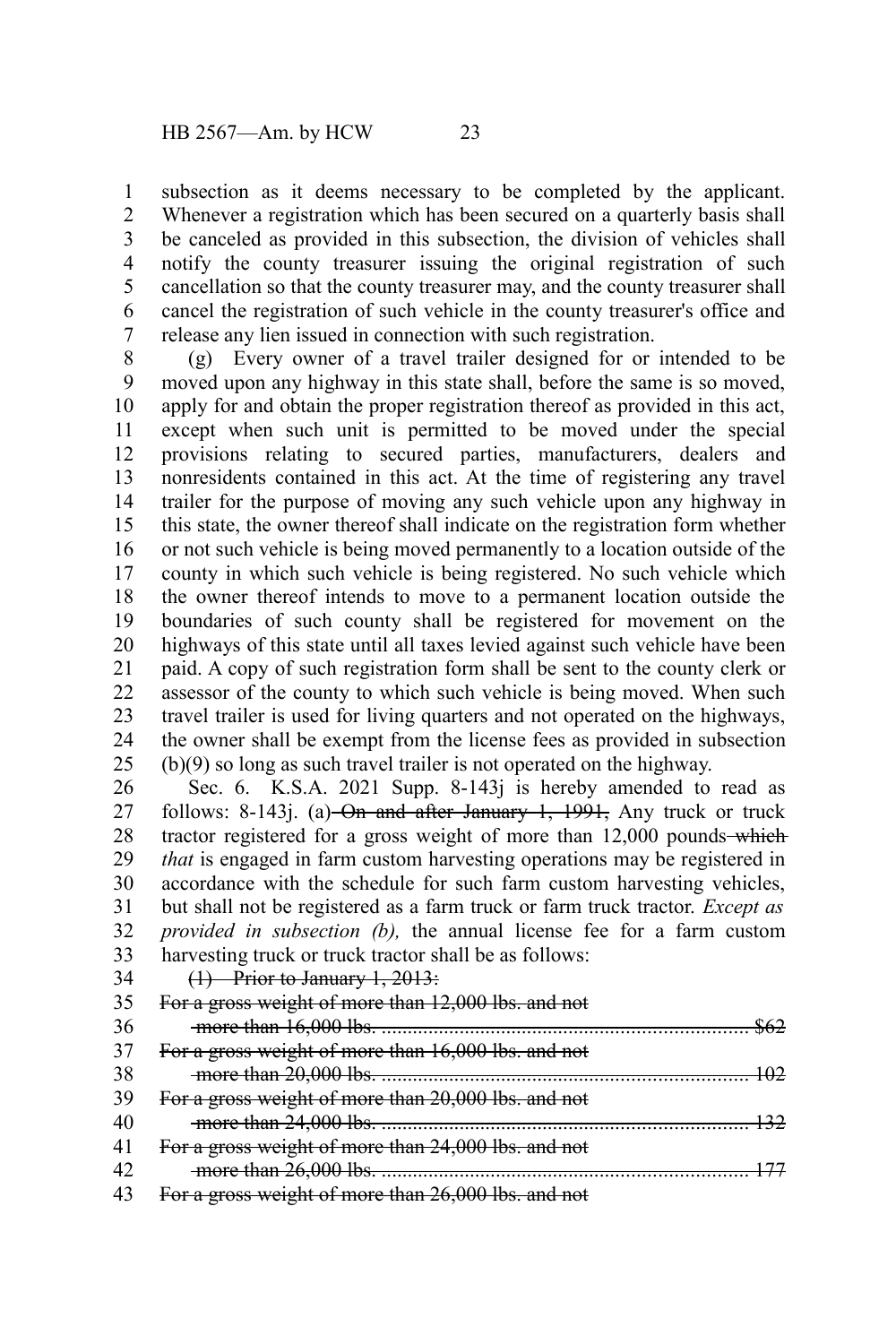| 1              |                                                                                                                                                                                                                                                                                               |  |
|----------------|-----------------------------------------------------------------------------------------------------------------------------------------------------------------------------------------------------------------------------------------------------------------------------------------------|--|
| $\overline{2}$ | For a gross weight of more than 30,000 lbs. and not                                                                                                                                                                                                                                           |  |
| $\overline{3}$ |                                                                                                                                                                                                                                                                                               |  |
| $\overline{4}$ | For a gross weight of more than 36,000 lbs. and not                                                                                                                                                                                                                                           |  |
| 5              |                                                                                                                                                                                                                                                                                               |  |
| 6              | For a gross weight of more than 42,000 lbs. and not                                                                                                                                                                                                                                           |  |
| $\overline{7}$ |                                                                                                                                                                                                                                                                                               |  |
| 8              | For a gross weight of more than 48,000 lbs. and not                                                                                                                                                                                                                                           |  |
| 9              |                                                                                                                                                                                                                                                                                               |  |
| 10             | For a gross weight of more than 54,000 lbs. and not                                                                                                                                                                                                                                           |  |
| 11             | $\frac{1}{2}$ and $\frac{1}{2}$ and $\frac{1}{2}$ and $\frac{1}{2}$ and $\frac{1}{2}$ and $\frac{1}{2}$ and $\frac{1}{2}$ and $\frac{1}{2}$ and $\frac{1}{2}$ and $\frac{1}{2}$ and $\frac{1}{2}$ and $\frac{1}{2}$ and $\frac{1}{2}$ and $\frac{1}{2}$ and $\frac{1}{2}$ and $\frac{1}{2}$ a |  |
| 12             | For a gross weight of more than 60,000 lbs. and not                                                                                                                                                                                                                                           |  |
| 13             | more than 66,000 lbs.                                                                                                                                                                                                                                                                         |  |
| 14             | For a gross weight of more than 66,000 lbs. and not                                                                                                                                                                                                                                           |  |
| 15             |                                                                                                                                                                                                                                                                                               |  |
| 16             | For a gross weight of more than 74,000 lbs. and not                                                                                                                                                                                                                                           |  |
| 17             |                                                                                                                                                                                                                                                                                               |  |
| 18             | For a gross weight of more than 80,000 lbs. and not                                                                                                                                                                                                                                           |  |
| 19             |                                                                                                                                                                                                                                                                                               |  |
| 20             | $(2)$ On January 1, 2013, through December 1, 2013:                                                                                                                                                                                                                                           |  |
| 21             | For a gross weight of more than 12,000 lbs. and not                                                                                                                                                                                                                                           |  |
| 22             |                                                                                                                                                                                                                                                                                               |  |
| 23             | For a gross weight of more than 16,000 lbs. and not                                                                                                                                                                                                                                           |  |
| 24             |                                                                                                                                                                                                                                                                                               |  |
| 25             | For a gross weight of more than 20,000 lbs. and not                                                                                                                                                                                                                                           |  |
| 26             |                                                                                                                                                                                                                                                                                               |  |
| 27             | For a gross weight of more than 24,000 lbs. and not                                                                                                                                                                                                                                           |  |
| 28             |                                                                                                                                                                                                                                                                                               |  |
| 29             | For a gross weight of more than 26,000 lbs. and not                                                                                                                                                                                                                                           |  |
| 30             |                                                                                                                                                                                                                                                                                               |  |
| 31             | For a gross weight of more than 30,000 lbs. and not                                                                                                                                                                                                                                           |  |
| 32             |                                                                                                                                                                                                                                                                                               |  |
| 33             | For a gross weight of more than 36,000 lbs. and not                                                                                                                                                                                                                                           |  |
| 34             |                                                                                                                                                                                                                                                                                               |  |
| 35             | For a gross weight of more than 42,000 lbs. and not                                                                                                                                                                                                                                           |  |
| 36             |                                                                                                                                                                                                                                                                                               |  |
| 37             | For a gross weight of more than 48,000 lbs. and not                                                                                                                                                                                                                                           |  |
| 38             |                                                                                                                                                                                                                                                                                               |  |
| 39             | For a gross weight of more than 54,000 lbs. and not                                                                                                                                                                                                                                           |  |
| 40             |                                                                                                                                                                                                                                                                                               |  |
| 41             | For a gross weight of more than 60,000 lbs. and not                                                                                                                                                                                                                                           |  |
| 42             |                                                                                                                                                                                                                                                                                               |  |
| 43             | For a gross weight of more than 66,000 lbs. and not                                                                                                                                                                                                                                           |  |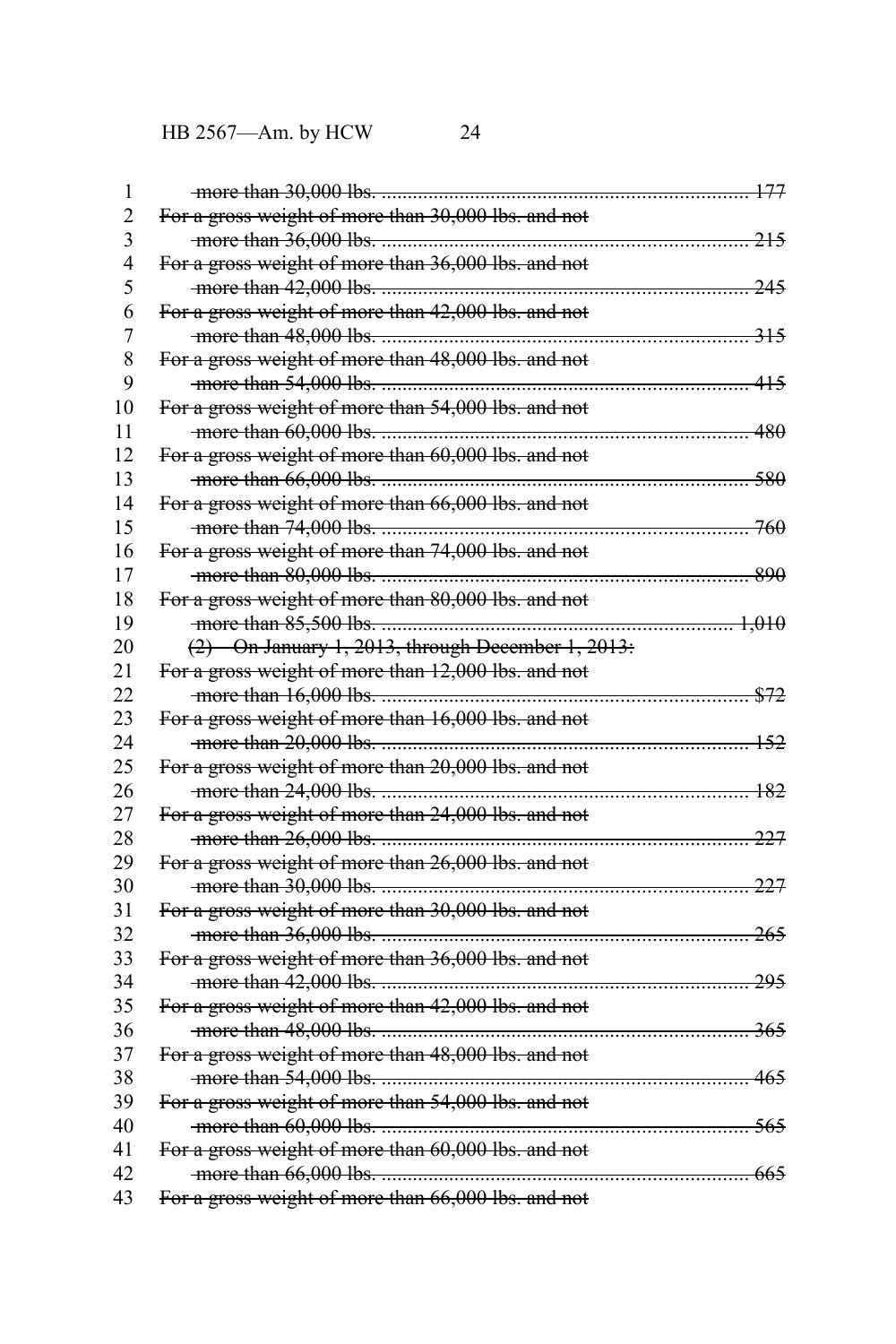| 1                       |                                                                         |  |
|-------------------------|-------------------------------------------------------------------------|--|
| $\overline{2}$          | For a gross weight of more than 74,000 lbs. and not                     |  |
| $\overline{\mathbf{3}}$ |                                                                         |  |
| $\overline{4}$          | For a gross weight of more than 80,000 lbs. and not                     |  |
| 5                       |                                                                         |  |
| 6                       | $(3)$ On January 1, 2014:                                               |  |
| $\overline{7}$          | For a gross weight of more than 12,000 lbs. and not                     |  |
| 8                       |                                                                         |  |
| 9                       | For a gross weight of more than 16,000 lbs. and not                     |  |
| 10                      |                                                                         |  |
| 11                      | For a gross weight of more than 20,000 lbs. and not                     |  |
| 12                      |                                                                         |  |
| 13                      | For a gross weight of more than 24,000 lbs. and not                     |  |
| 14                      |                                                                         |  |
| 15                      | For a gross weight of more than 26,000 lbs. and not                     |  |
| 16                      |                                                                         |  |
| 17                      | For a gross weight of more than 30,000 lbs. and not                     |  |
| 18                      |                                                                         |  |
| 19                      | For a gross weight of more than 36,000 lbs. and not                     |  |
| 20                      |                                                                         |  |
| 21                      | For a gross weight of more than 42,000 lbs. and not                     |  |
| 22                      |                                                                         |  |
| 23                      | For a gross weight of more than 48,000 lbs. and not                     |  |
| 24                      |                                                                         |  |
| 25                      | For a gross weight of more than 54,000 lbs. and not                     |  |
| 26                      |                                                                         |  |
| 27                      | For a gross weight of more than 60,000 lbs. and not                     |  |
| 28                      |                                                                         |  |
| 29                      | For a gross weight of more than 66,000 lbs. and not                     |  |
| 30                      |                                                                         |  |
| 31                      | For a gross weight of more than 74,000 lbs. and not                     |  |
| 32                      |                                                                         |  |
| 33                      | For a gross weight of more than 80,000 lbs. and not                     |  |
| 34                      |                                                                         |  |
| 35                      | (b) The annual license fee for a truck or truck tractor registered as a |  |
| 36                      | commercial motor vehicle pursuant to K.S.A. 2021 Supp. 8-143m, and      |  |
| 37                      | amendments thereto, or with an apportioned registration pursuant to     |  |
| 38                      | K.S.A. 8-1,100, and amendments thereto, shall be as follows:            |  |
| 39                      | For a gross weight of more than 12,000 lbs. and not                     |  |
| 40                      |                                                                         |  |
| 41                      | For a gross weight of more than 16,000 lbs. and not                     |  |
| 42                      |                                                                         |  |
| 43                      | For a gross weight of more than 20,000 lbs. and not                     |  |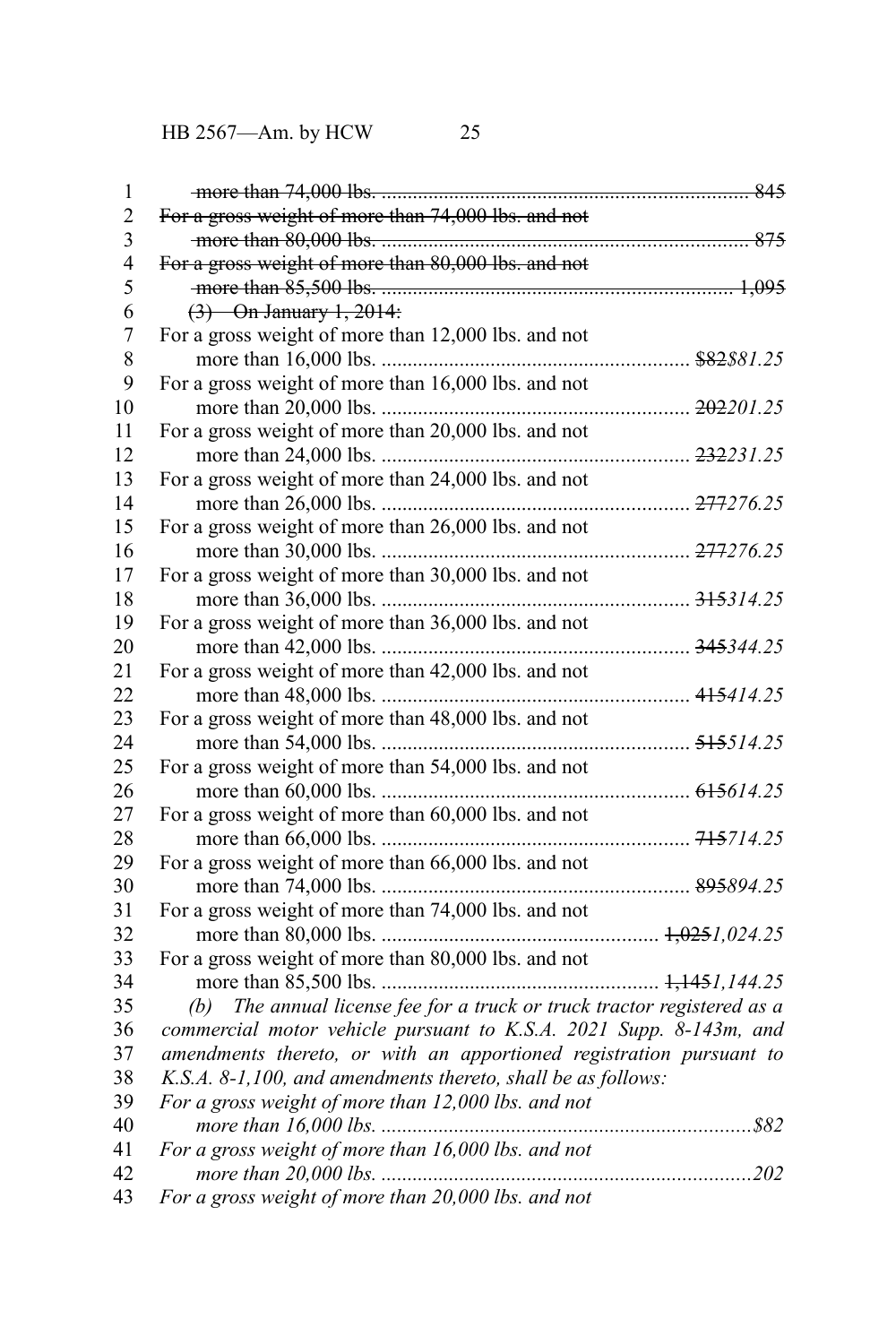| 1              |                                                                                        |
|----------------|----------------------------------------------------------------------------------------|
| $\overline{c}$ | For a gross weight of more than 24,000 lbs. and not                                    |
| 3              |                                                                                        |
| 4              | For a gross weight of more than 26,000 lbs. and not                                    |
| 5              |                                                                                        |
| 6              | For a gross weight of more than 30,000 lbs. and not                                    |
| 7              |                                                                                        |
| $8\,$          | For a gross weight of more than 36,000 lbs. and not                                    |
| 9              |                                                                                        |
| 10             | For a gross weight of more than 42,000 lbs. and not                                    |
| 11             |                                                                                        |
| 12             | For a gross weight of more than 48,000 lbs. and not                                    |
| 13             |                                                                                        |
| 14             | For a gross weight of more than 54,000 lbs. and not                                    |
| 15             |                                                                                        |
| 16             | For a gross weight of more than 60,000 lbs. and not                                    |
| 17             |                                                                                        |
| 18             | For a gross weight of more than 66,000 lbs. and not                                    |
| 19             |                                                                                        |
| 20             | For a gross weight of more than 74,000 lbs. and not                                    |
| 21             |                                                                                        |
| 22             | For a gross weight of more than 80,000 lbs. and not                                    |
| 23             |                                                                                        |
| 24             | $\left(\frac{b}{c}\right)$ A tab or marker shall be issued and displayed in connection |
| 25             | with the regular license plate for a truck or truck tractor registered as a            |
| 26             | farm custom harvesting truck or truck tractor.                                         |
| 27             | Trucks or truck tractors registered under this section shall be<br>$\Theta(d)$         |
| 28             | eligible for apportioned registration under the provisions of K.S.A. 8-1,100           |
| 29             | et seq., and amendments thereto.                                                       |
| 30             | $(d)(e)$ As used in this section, "farm custom harvesting operations"                  |
| 31             | means a person, firm, partnership, association or corporation engaged in               |
| 32             | farm custom harvesting operations if a truck or truck tractor is used to:              |
| 33             | Transport farm machinery, supplies, or both, to or from a farm, for<br>(1)             |
| 34             | custom harvesting operations on a farm;                                                |
| 35             | transport custom harvested crops only from a harvested field to<br>(2)                 |
| 36             | initial storage or to initial market locations; or                                     |
| 37             | transport agricultural products produced by such owner or<br>(3)                       |
| 38             | commodities purchased by such owner for use on the farm owned or                       |
| 39             | rented by the owner of such vehicle.                                                   |
| 40             | Sec. 7. K.S.A. 2021 Supp. 8-145 is hereby amended to read as                           |
| 41             | follows: 8-145. (a) All registration and certificates of title fees shall be           |
| 42             | paid to the division of vehicles, a contractor of the division or the county           |
| 43             | treasurer of the county in which the applicant for registration resides or has         |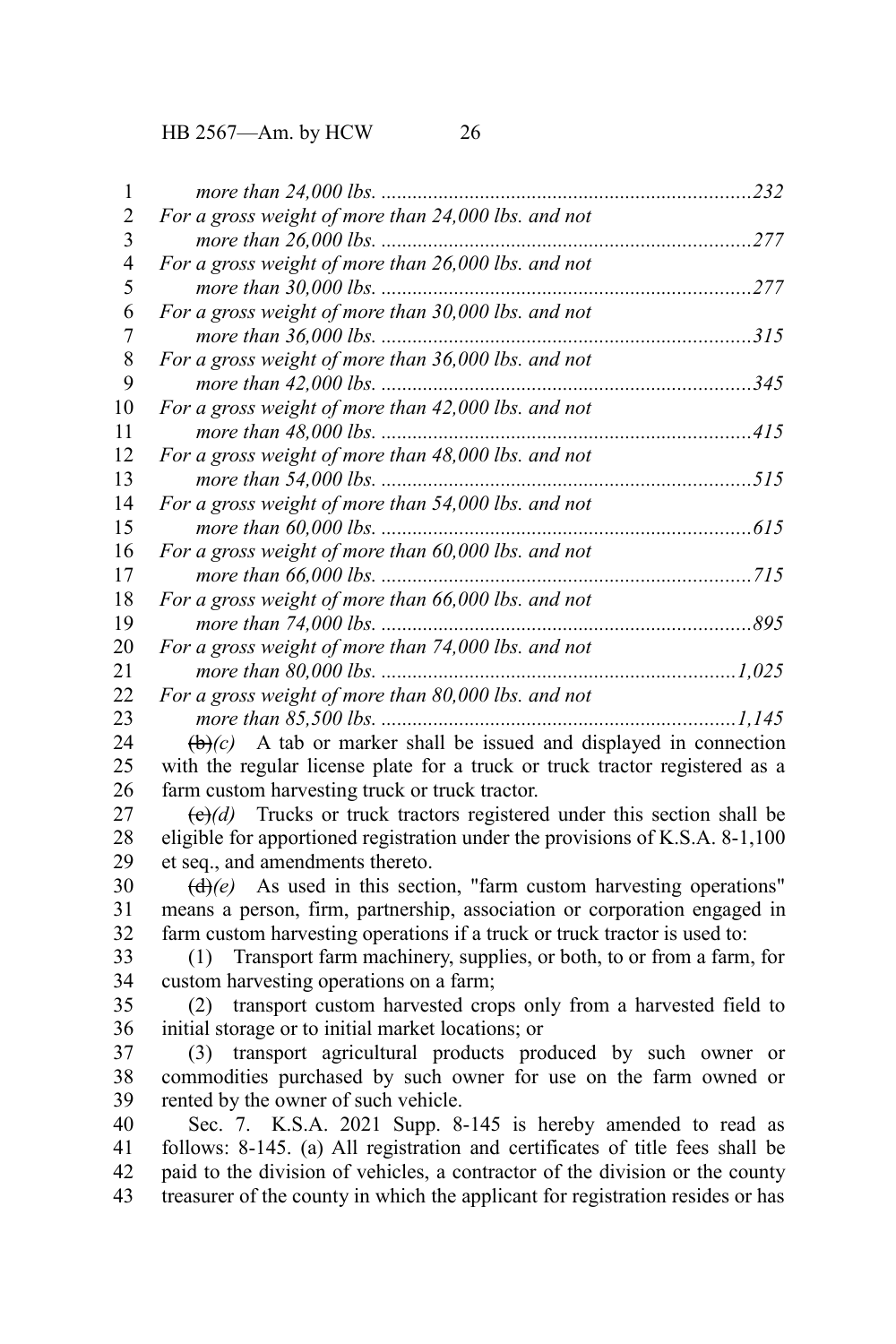an office or principal place of business within this state. The division, contractor or the county treasurer shall issue a receipt to the applicant for such fees paid. 1 2 3

(b) The county treasurer, division or contractor shall deposit  $\frac{15.75}{10.5}$ of each license application, \$.75 out of each application for transfer of license plate and \$2 out of each application for a certificate of title, *the service fees as prescribed in K.S.A. 8-145d, and amendments thereto, and the division or contractor shall deposit \$0.75 of each commercial or apportioned license application* collected under this act, in a special fund, which fund is hereby appropriated for the use of the county treasurer, division or contractor in paying for necessary help and expenses incidental to the administration of duties in accordance with the provisions of this law. The county treasurer shall receive extra compensation for the services performed in administering the provisions of this act<del>, which compensation</del> shall be in addition to any other compensation provided by any other law, except that the county treasurer shall receive as additional compensation for administering the motor vehicle title and registration laws and fees, a sum computed as follows: The county treasurer, during the month of December, shall determine the amount to be retained for extra compensation not to exceed the following amounts each year for calendar year 2006 or any calendar year thereafter: The sum of \$110 per hundred registrations for the first 5,000 registrations; the sum of \$90 per hundred registrations for the second 5,000 registrations; the sum of \$5 per hundred for the third 5,000 registrations; and the sum of \$2 per hundred registrations for all registrations thereafter. In no event, however, shall any county treasurer be entitled to receive more than \$15,000 additional annual compensation. 4 5 6 7 8 9 10 11 12 13 14 15 16 17 18 19 20 21 22 23 24 25 26 27

If more than one person shall hold the office of county treasurer during any one calendar year, such compensation shall be prorated among such persons in proportion to the number of weeks served. The total amount of compensation paid the treasurer together with the amounts expended in paying for other necessary help and expenses incidental to the administration of the duties of the county treasurer in accordance with the provisions of this act, shall not exceed the amount deposited in such special fund. Any balance remaining in such fund at the close of any calendar year shall be withdrawn and credited to the general fund of the county prior to June 1 of the following calendar year. 28 29 30 31 32 33 34 35 36 37

(c) The county treasurer, division or contractor shall remit the remainder of all such fees collected, together with the original copy of all applications, to the secretary of revenue. The secretary of revenue shall remit all such fees remitted to the state treasurer in accordance with the provisions of K.S.A. 75-4215, and amendments thereto. Upon receipt of each such remittance, the state treasurer shall deposit the entire amount in 38 39 40 41 42 43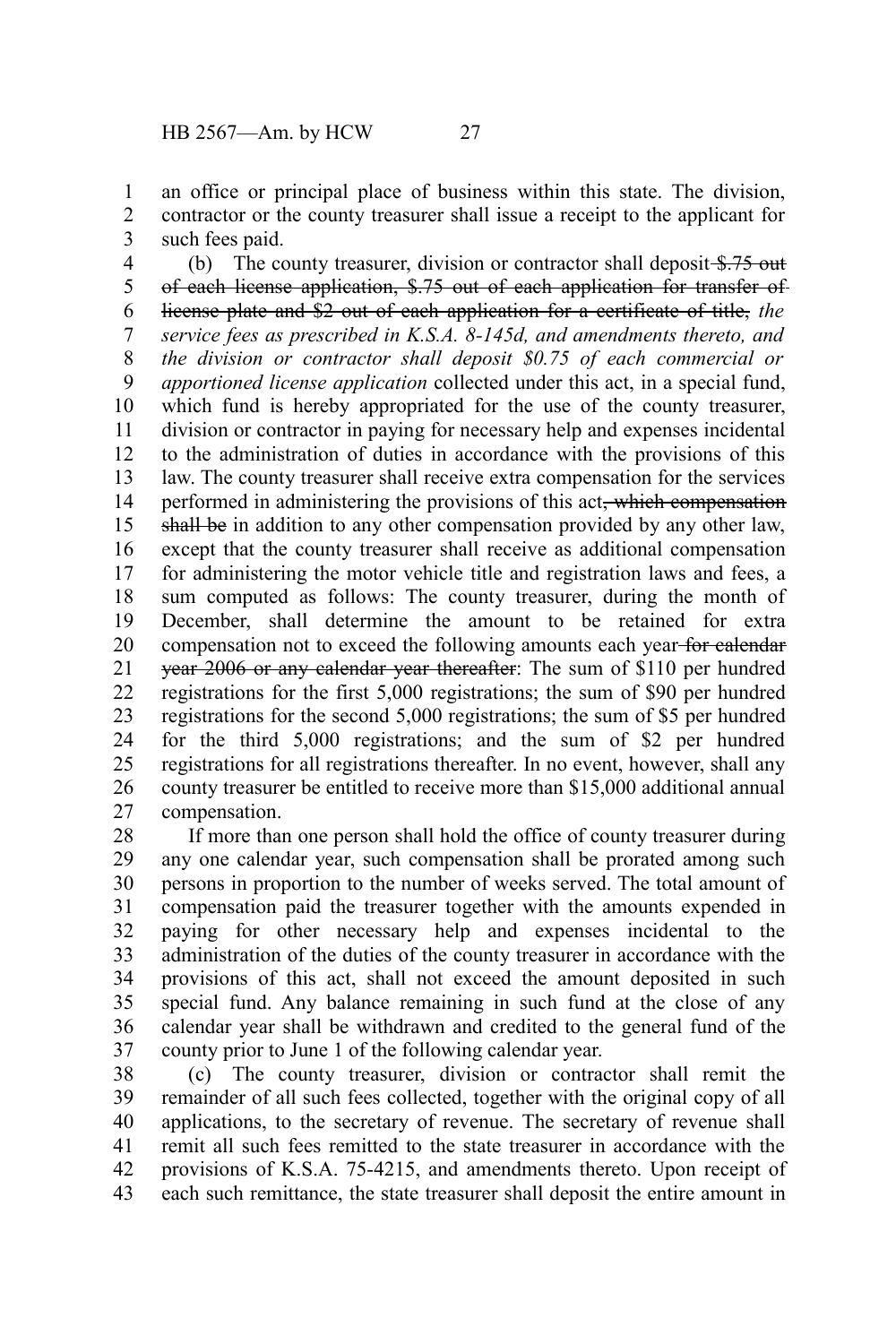the state treasury to the credit of the state highway fund, except as provided in subsection (d). 1 2

(d) (1) Three dollars and fifty cents of each certificate of title fee collected and remitted to the secretary of revenue, shall be remitted to the state treasurer who shall credit such \$3.50 to the Kansas highway patrol motor vehicle fund. Three dollars of each certificate of title fee collected and remitted to the secretary of revenue, shall be remitted to the state treasurer who shall credit such \$3 to the VIPS/CAMA technology hardware fund. 3 4 5 6 7 8 9

(2) For repossessed vehicles, \$3 of each certificate of title fee collected shall be retained by the contractor or county treasurer who processed the application. 10 11 12

(3) Three dollars and fifty cents of each reassignment form fee collected and remitted to the secretary of revenue, shall be remitted to the state treasurer who shall credit such \$3.50 to the Kansas highway patrol motor vehicle fund. Three dollars of each reassignment form fee collected and remitted to the secretary of revenue, shall be remitted to the state treasurer who shall credit such \$3 to the VIPS/CAMA technology hardware fund. 13 14 15 16 17 18 19

(4)*(3)* Four dollars of each division of vehicles modernization surcharge collected and remitted to the secretary of revenue, shall beremitted to the state treasurer who shall credit such \$4 to the state highway fund. 20 21 22 23

(5)*(4)* Two dollars of each Kansas highway patrol staffing and training surcharge collected and remitted to the secretary of revenue, shall be remitted to the state treasurer who shall credit such \$2 to the Kansas highway patrol staffing and training fund. 24 25 26 27

(6)*(5)***{(4)}** One dollar and twenty-five cents of each law enforcement training center surcharge collected and remitted to the secretary of revenue, shall be remitted to the state treasurer who shall credit such \$1.25 to the law enforcement training center fund. 28 29 30 31

(7)*(6)***{(5)}** Fees collected in K.S.A. 8-135 and 8-145, and amendments thereto, that are collected by the division for commercial motor vehicles or vehicles that are part of a commercial fleet, shall be remitted to the state treasurer, who shall credit such amounts to the commercial vehicle administrative fund. 32 33 34 35 36

(8)*(7)***{(6)}** Fees collected in K.S.A. 8-135 and 8-145, and amendments thereto, that are collected by the division for vehicles that are part of a fleet rental pursuant to K.S.A. 2021 Supp. 8-1,189, and amendments thereto, shall be remitted to the state treasurer, who shall credit such amounts to the fleet rental vehicle administration fund. 37 38 39 40 41

Sec. 8. K.S.A. 2021 Supp. 8-145d is hereby amended to read as follows: 8-145d. In addition to the annual vehicle registration fees 42 43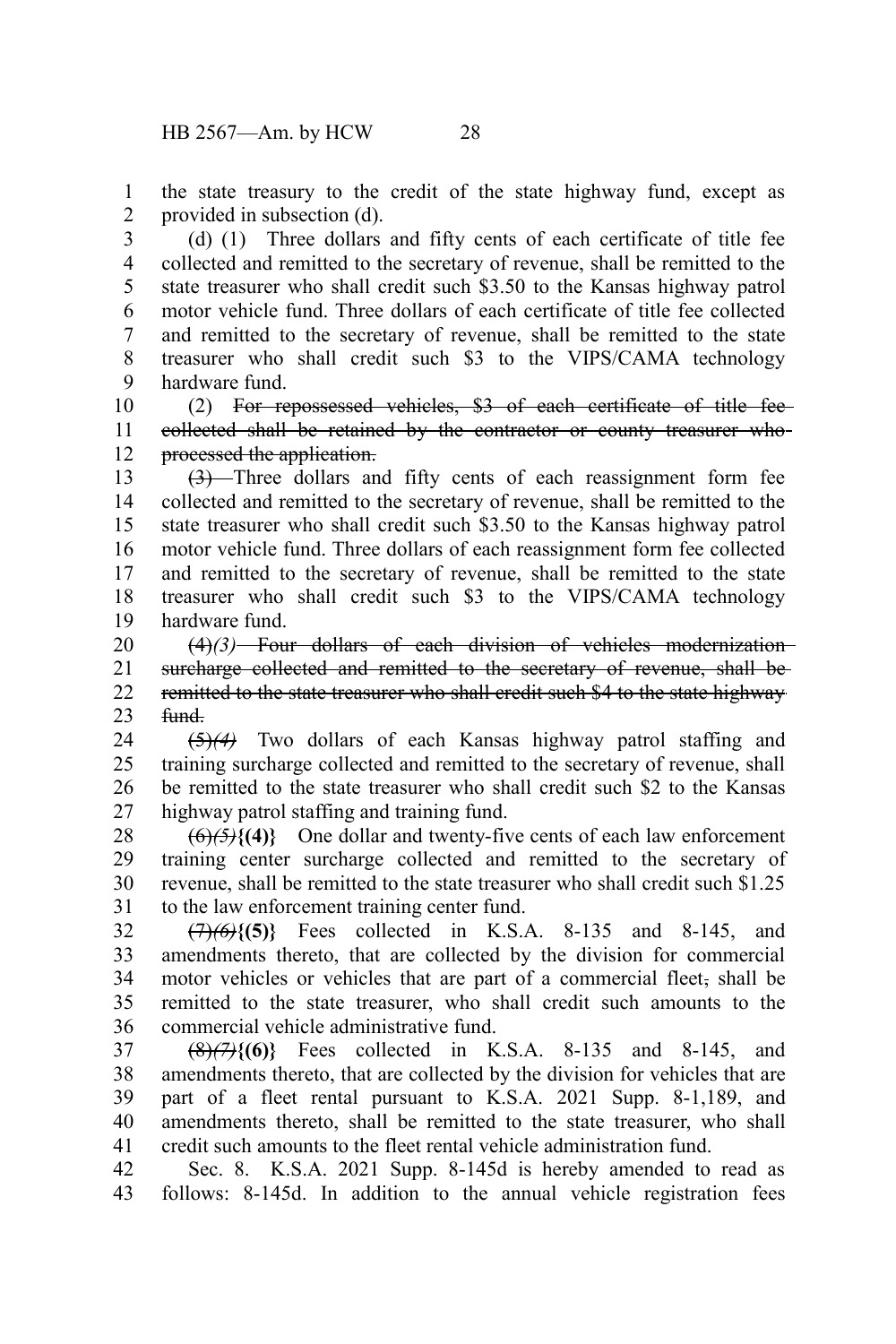prescribed by K.S.A. 8-143, 8-143b, 8-143c, 8-143g, 8-143h, 8-143i, 8- 167, 8-172, 8-195, 8-1,103 and 8-1,108, and amendments thereto, and K.S.A. 2021 Supp. 8-143l, and amendments thereto, any applicant for vehicle *title,* registration or renewal thereof for registration shall pay a service fee in the amount of  $$5 \text{ } $10$  to the county treasurer, the division of vehicles or a contractor of the division at the time of making such application. In addition to such service fee, the county treasurer maycharge any applicant for vehicle registration or renewal thereof for registration, a registration fee as follows: (1) In an amount not to exceed \$5 per vehicle registration or renewal thereof for registration, when such application is made at a registration facility in a county with multiple vehicle registration facilities as established by the county treasurer; and (2) in an amount not to exceed \$2.50 per vehicle registration or renewal thereof for registration, when such application is made at a registration facility in a county with a single vehicle registration facility as established by the county treasurer. The county treasurer, division or contractor shall deposit all amounts received under this section in the special fund created pursuant to K.S.A. 8-145, and amendments thereto, and such amounts shall be used by the county treasurer, division or contractor for all purposes for which such fund has been appropriated by law, and such additional amounts are hereby appropriated as other amounts deposited in such fund. 1 2 3 4 5 6 7 8 9 10 11 12 13 14 15 16 17 18 19 20 21 22

Sec. 9. K.S.A. 2021 Supp. 8-167 is hereby amended to read as follows: 8-167. (a) Every owner of an antique motor vehicle intended to be operated upon any highway in this state shall, before the same is operated, apply for the registration thereof, as provided by this act. 23 24 25 26

(b) In addition to the registration required under the provisions of subsection (a)  $-$ of this section and K.S.A. 8-168 et seq., and amendments thereto, each antique vehicle shall be registered for the purpose of taxation as prescribed by article 51 of chapter 79 of the Kansas Statutes Annotated, and amendments thereto, at the time such owner intends to commence the operation of the same upon the highways of the state and at the times prescribed by K.S.A. 8-134, and amendments thereto, for the registration of any other motor vehicle owned by the owner of such antique vehicle. The fee for registration of an antique vehicle under the provisions of this subsection shall be five dollars. 27 28 29 30 31 32 33 34 35 36

Sec. 10. K.S.A. 2021 Supp. 8-170 is hereby amended to read as follows: 8-170. (a) Upon the transfer of ownership of any vehicle registered under the foregoing provisions of this act, its registration and right to use the license plates thereon shall expire and thereafter there shall be no transfer of any registration, and the license plates shall be removed by the owner thereof and it shall be unlawful for any person other than the person to whom such license plates were originally issued to have the 37 38 39 40 41 42 43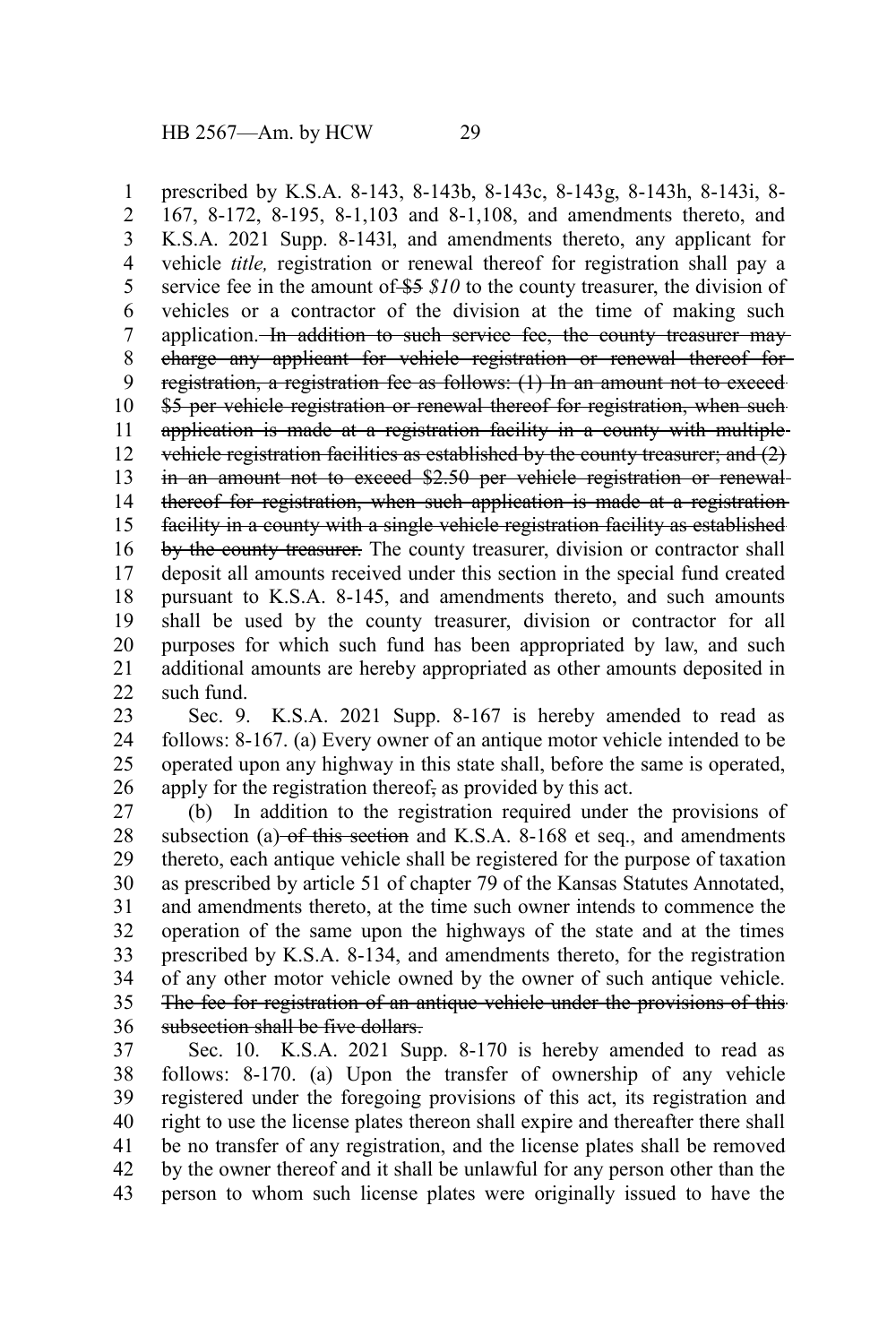same in possession. In case of a transfer of ownership of a registered vehicle the original owner of the license plates may register another antique vehicle under the same license plate designation, upon application therefor and the payment of a fee of  $$1.50$   $$0.75$ . On and after January 1, 2000, Any model year license plate transferred shall comply with the provisions of subsection (c) of K.S.A. 8-172*(c)*, and amendments thereto. 1 2 3 4 5 6

(b) Upon the transfer and sale of a registered vehicle by any person, the new owner thereof, before using a vehicle on the highways of this state, shall make application to the division for registration of the vehicle. 7 8 9

10

(c) Certificate of title:

(1) Application for certificate of title on an antique vehicle shall be made by the owner or the owner's agent upon a blank form to be furnished by the division and shall contain such information as the division shall determine necessary. The division may waive any information requested on the form if it is not available. For any antique vehicle having a model year prior to 1950, the application together with a bill of sale for the antique vehicle shall be accepted as prima facie evidence that the applicant is the owner of the vehicle and the certificate of title shall be issued for such vehicle. If the application and bill of sale are used to obtain a certificate of title for any antique vehicle having a model year of 1950 or later, the certificate of title shall not be issued until an inspection in accordance with subsection  $(a)$  of K.S.A. 8-116 $(a)$ , and amendments thereto, has been completed. The certificate of title shall be delivered to the applicant. The certificate shall contain the words "antique vehicle." 11 12 13 14 15 16 17 18 19 20 21 22 23 24

(2) The certificate of title shall contain upon the reverse side a form for assignment of title to be executed by the owner. A certificate of title may be issued under the provisions of this act without an application for registration. 25 26 27 28

(3) The fee for each original certificate of title so issued shall be  $$10$ *\$8*. The certificate of title shall be good for the life of the antique vehicle, so long as the same is owned or held by the original holder of the certificate of title, and shall not have to be renewed. In the event of a sale or transfer of ownership of an antique vehicle for which a certificate of title has been issued under the provisions of this subsection, the holder of such certificate of title shall endorse on the same an assignment thereof, with warranty of title in form printed thereon, as prescribed by the director, and the transferor must *shall* deliver the same *such certificate of title* to the buyer at the time of delivery of the vehicle. The buyer shall then present such certificate of title, assigned as aforesaid, to the director or an authorized agent of the director, whereupon*. The director or an authorized agent shall issue* a new certificate of title shall be issued to the buyer, the fee therefor being \$10 *\$8*. 29 30 31 32 33 34 35 36 37 38 39 40 41 42

Sec. 11. K.S.A. 2021 Supp. 8-172 is hereby amended to read as 43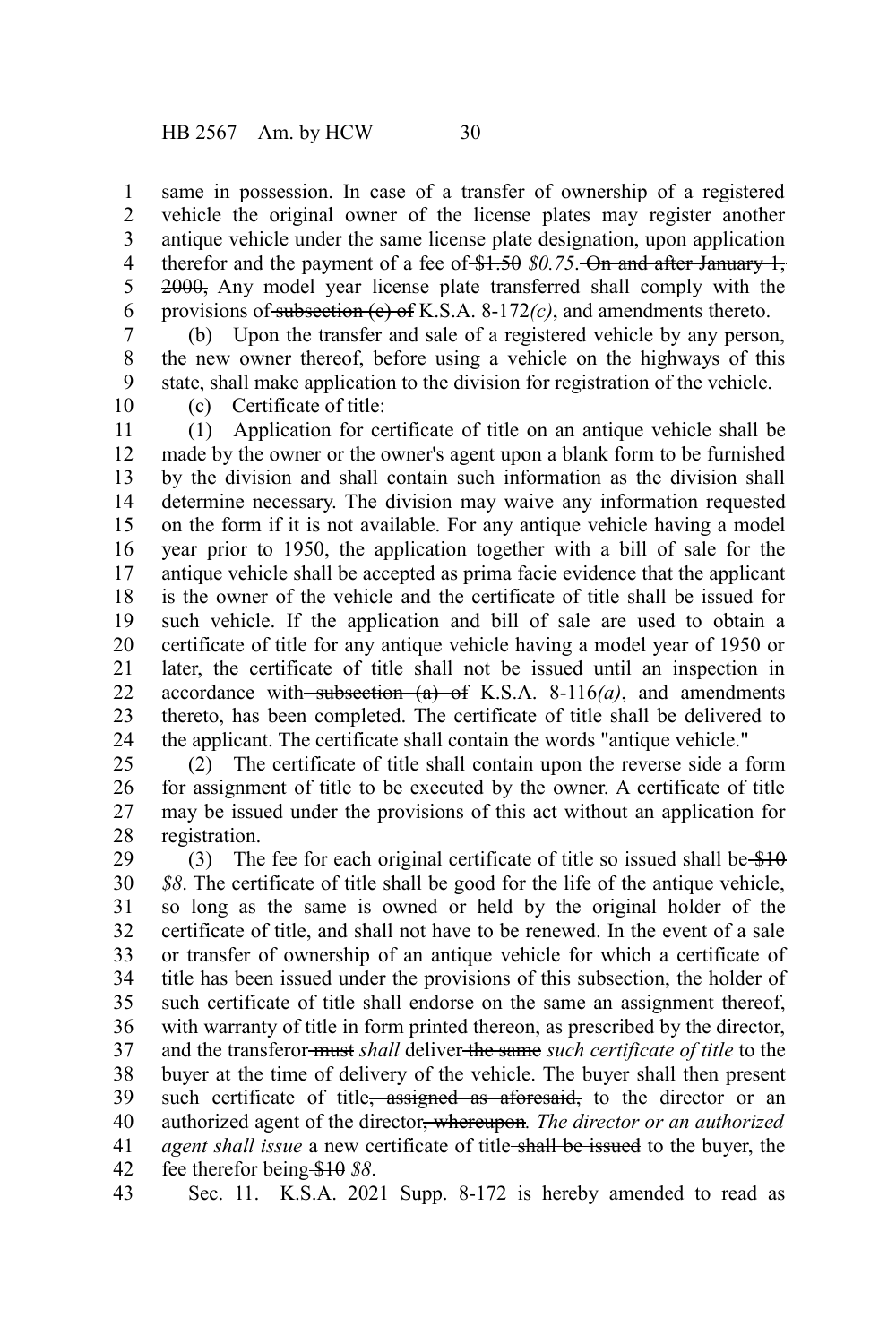follows: 8-172. (a) Except as provided in subsection (c), license plates issued for antique vehicles shall be distinctive and shall contain the words "Kansas" and "antique" and there shall be no year date thereon. The numbering system shall consist of combinations of not more than seven letters of the alphabet or numerals or a combination of such letters and numerals. The combinations of such letters and numerals shall be at the direction of the director of vehicles, except that any person owning an antique vehicle, other than an antique motorcycle, may make application for a special combination of letters and numerals not exceeding seven. Antique motorcycle license plates shall be the same as other antique vehicle license plates, except the numbering system shall consist of not more than five letters of the alphabet or numerals or a combination of letters and numerals. Such application shall be made in a manner prescribed by the director of vehicles and shall be accompanied by a special combination fee of \$40 \$39.25. Unless the combination of letters or numerals designated by the applicant have been assigned to another antique vehicle registered in this state, or unless the combination of letters or numerals designated by the applicant have a profane, vulgar, lewd or indecent meaning or connotation, as determined by the director, the division shall assign such combination of letters to the applicant's vehicle. 1 2 3 4 5 6 7 8 9 10 11 12 13 14 15 16 17 18 19 20

(b) In addition to the fees required under subsection  $(b)$  of K.S.A. 8- $167<sub>(b)</sub>$ , and amendments thereto, and subsection (a) or (c)-of this section, the registration fee for any antique vehicle shall be \$40 *\$39.25* and once paid shall not be required to be renewed. 21 22 23 24

(c) In lieu of the license plate issued under subsection (a), a person who owns an antique vehicle who wants to display a model year license plate on the vehicle shall make application in a manner prescribed by the director of vehicles, including the execution of an affidavit setting forth that the model year license plate the person wants to display on the person's antique vehicle is a legible and serviceable license plate that originally was issued by this state or a license plate originally issued by a Kansas city or a reproduction of such city issued license plate. Except for license plates issued prior to 1921, such license plate shall be inscribed with the date of the year corresponding to the model year when the vehicle was manufactured. For license plates issued prior to 1921, such license plate shall be the license plate issued by the state or a Kansas city or a reproduction of such city issued license plate corresponding to the model year when the vehicle was manufactured. Duplicate numbers for any year shall not be allowed for any model year license plate under the provisions of this subsection. Upon application to display a reproduction of a city issued license plate, the division of vehicles shall issue a number to be used for such reproduction license plate. The model year license plate fee shall be \$40 *\$39.25*. 25 26 27 28 29 30 31 32 33 34 35 36 37 38 39 40 41 42 43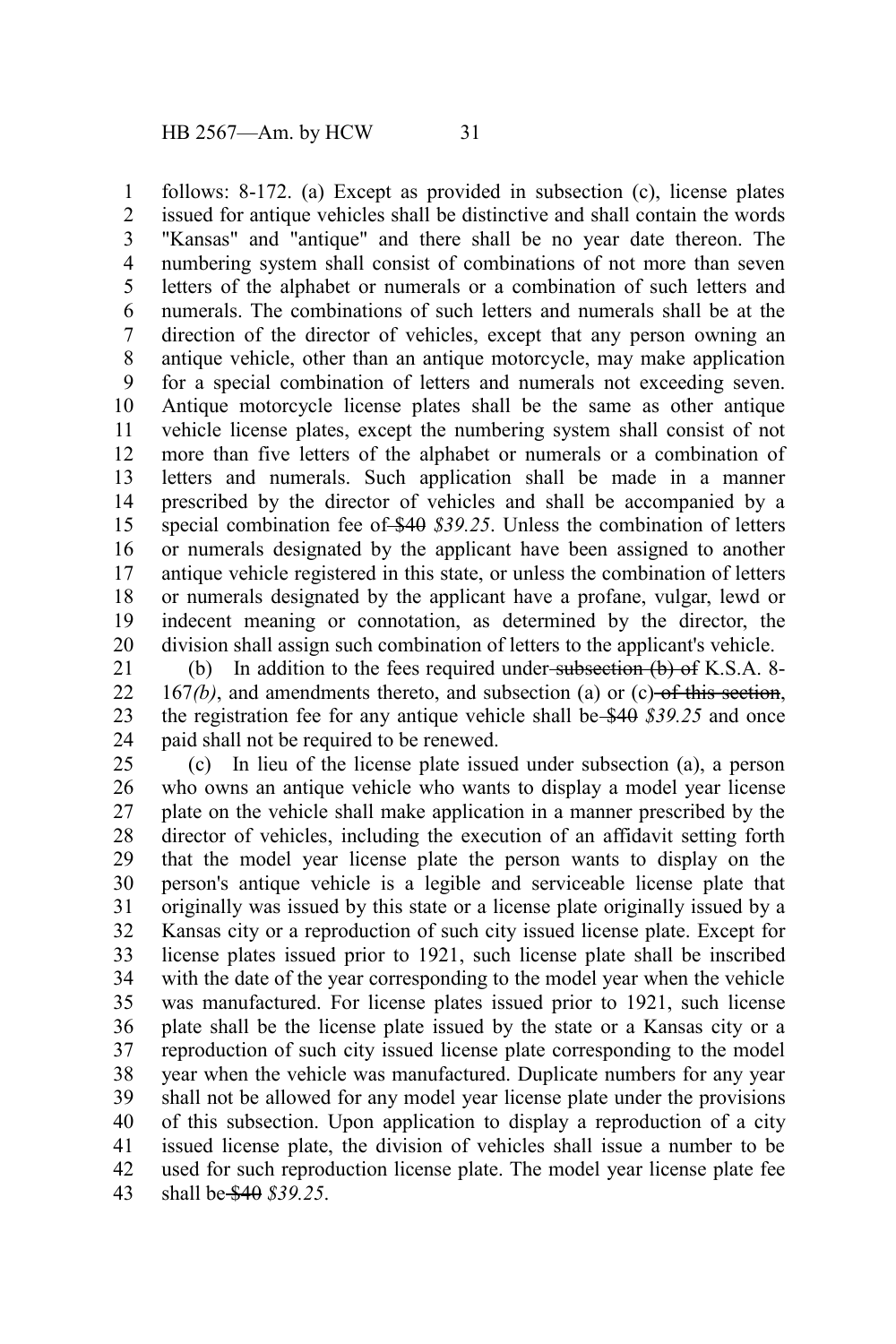(d) In addition to the license plates authorized under subsection (a) or (c), a person who owns an antique vehicle may display a model year license plate originally issued by the state of Kansas or a Kansas city or a reproduction of such city issued license plate on the front of an antique vehicle. Except for license plates issued prior to 1921, such license plate shall be inscribed with the date of the year corresponding to the model year when the vehicle was manufactured. For license plates issued prior to 1921, such license plate shall be the license plate issued by the state or a Kansas city or a reproduction of such city issued license plate corresponding to the model year when the vehicle was manufactured. 1 2 3 4 5 6 7 8 9 10

(e) For a model year license plate issued during calendar year 1976 or thereafter, and which *that* is displayed on an antique vehicle pursuant to subsection (c), the owner may display a decal of the type described in K.S.A. 8-132, and amendments thereto, for the year of the vehicle so long as such decal is legible. Otherwise, on and after January 1, 2013, the owner may obtain a replacement decal from the county treasurer which displays the year of the vehicle. 11 12 13 14 15 16 17

Sec. 12. K.S.A. 2021 Supp. 8-195 is hereby amended to read as follows: 8-195. (a) Any person who is the owner of a special interest vehicle, street rod vehicle or military surplus vehicle at the time of making application for registration or transfer of title of the vehicle may, upon application, register the same as a special interest vehicle, street rod vehicle or military surplus vehicle upon payment of an annual fee of \$26 *\$25.25* and be furnished each year upon the payment of such fee license plates of a distinctive design in lieu of the usual license plates that shall show, in addition to the identification number, that the vehicle is a special interest vehicle or that the vehicle is a special interest vehicle and it meets the qualifications of a street rod vehicle or military surplus vehicle, as the case may be, owned by a Kansas collector. The registration shall be valid for one year and may be renewed by payment of such annual fee. Special interest vehicles including street rod vehicles and military surplus vehicles may be used as are other vehicles of the same type, except that special interest vehicles including street rod vehicles and military surplus vehicles may not transport passengers for hire. Special interest vehicles including street rod vehicles shall not haul material weighing more than 500 pounds. 18 19 20 21 22 23 24 25 26 27 28 29 30 31 32 33 34 35

(b) Each collector applying for special interest vehicle, street rod vehicle or military surplus vehicle license plates will be issued a collector's identification number that will appear on each license plate. Second and all subsequent registrations under this section by the same collector will bear the same collector's identification number followed by a suffix letter for vehicle identification. 36 37 38 39 40 41

(c) A collector must own and have registered one or more vehicles with regular license plates that are used for regular transportation. 42 43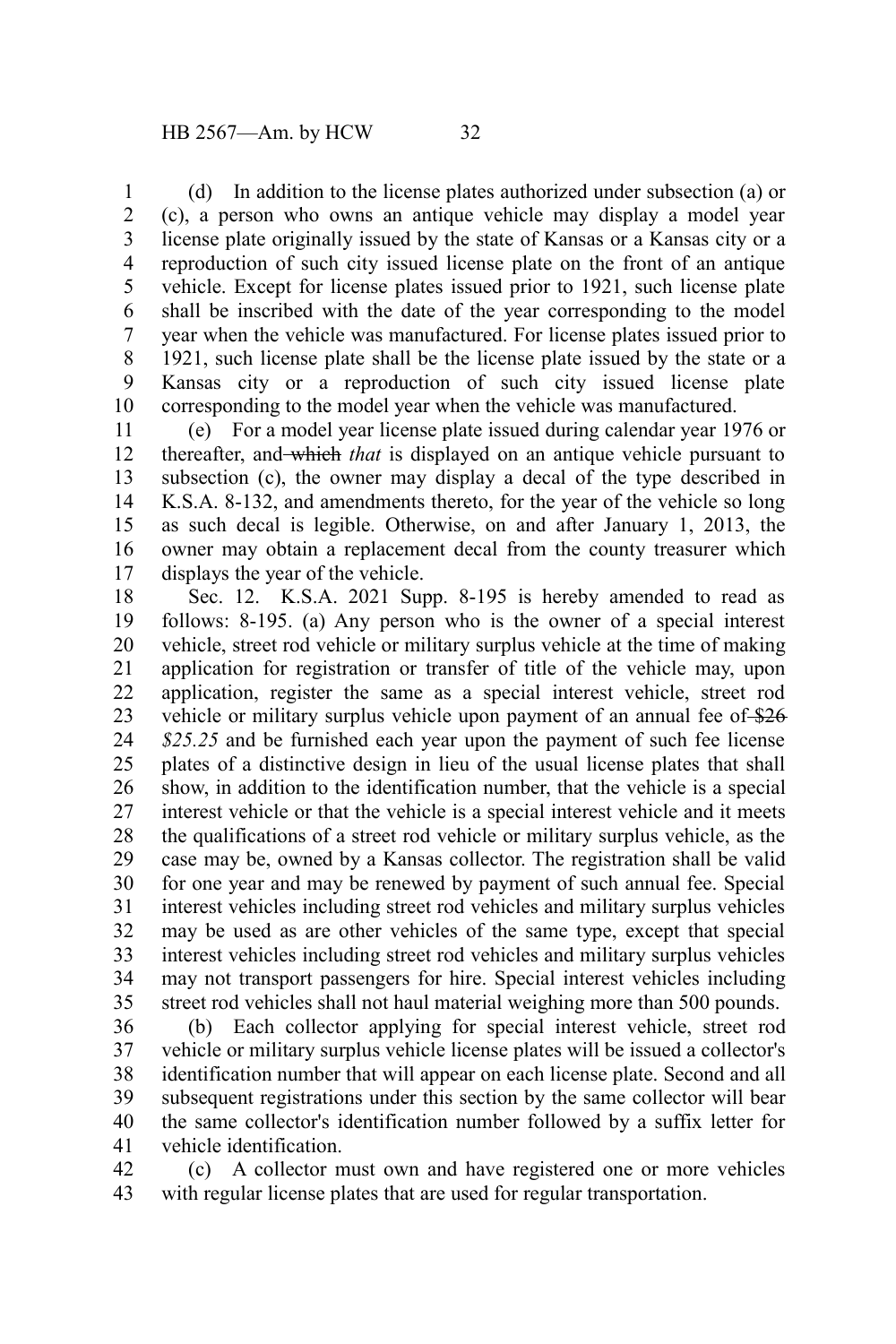(d) Special interest license plates issued to military surplus vehicles shall display a decal on such plates identifying the vehicle as a military surplus vehicle. 1 2 3

(e) A military surplus vehicle shall not be registered until an inspection has been completed in accordance with K.S.A. 2021 Supp. 8- 116a, and amendments thereto. 4 5 6

Sec. 13. K.S.A. 2021 Supp. 8-198 is hereby amended to read as follows: 8-198. (a) A nonhighway or salvage vehicle shall not be required to be registered in this state, as provided in K.S.A. 8-135, and amendments thereto, but nothing in this section shall be construed as abrogating, limiting or otherwise affecting the provisions of K.S.A. 8-142, and amendments thereto, which *that* make it unlawful for any person to operate or knowingly permit the operation in this state of a vehicle required to be registered in this state. 7 8 9 10 11 12 13 14

(b) Upon the sale or transfer of any nonhighway vehicle or salvage vehicle, the purchaser thereof shall obtain a nonhighway certificate of title or salvage title, whichever is applicable, in the following manner: 15 16 17

(1) If the transferor is a vehicle dealer, as defined in K.S.A. 8-2401, and amendments thereto, and a certificate of title has not been issued for such vehicle under this section or under the provisions of K.S.A. 8-135, and amendments thereto, such transferor shall make application for and assign a nonhighway certificate of title or a salvage title, whichever is applicable, to the purchaser of such nonhighway vehicle or salvage vehicle in the same manner and under the same conditions prescribed by K.S.A. 8- 135, and amendments thereto, for the application for and assignment of a certificate of title thereunder. Upon the assignment thereof, the purchaser shall make application for a new nonhighway certificate of title or salvage title, as provided in subsection (c) or (d). 18 19 20 21 22 23 24 25 26 27 28

(2) Except as provided in K.S.A. 8-199(b), and amendments thereto, if a certificate of title has been issued for any such vehicle under the provisions of K.S.A. 8-135, and amendments thereto, the owner of such nonhighway vehicle or salvage vehicle may surrender such certificate of title to the division of vehicles and make application to the division for a nonhighway certificate of title or salvage title, whichever is applicable, or the owner may obtain from the county treasurer's office a form prescribed by the division of vehicles and, upon proper execution thereof, may assign the nonhighway certificate of title, salvage title or the regular certificate of title with such form attached to the purchaser of the nonhighway vehicle or salvage vehicle. Upon receipt of the nonhighway certificate of title, salvage title or the regular certificate of title with such form attached, the purchaser shall make application for a new nonhighway certificate of title or salvage title, whichever is applicable, as provided in subsection (c) or (d). 29 30 31 32 33 34 35 36 37 38 39 40 41 42 43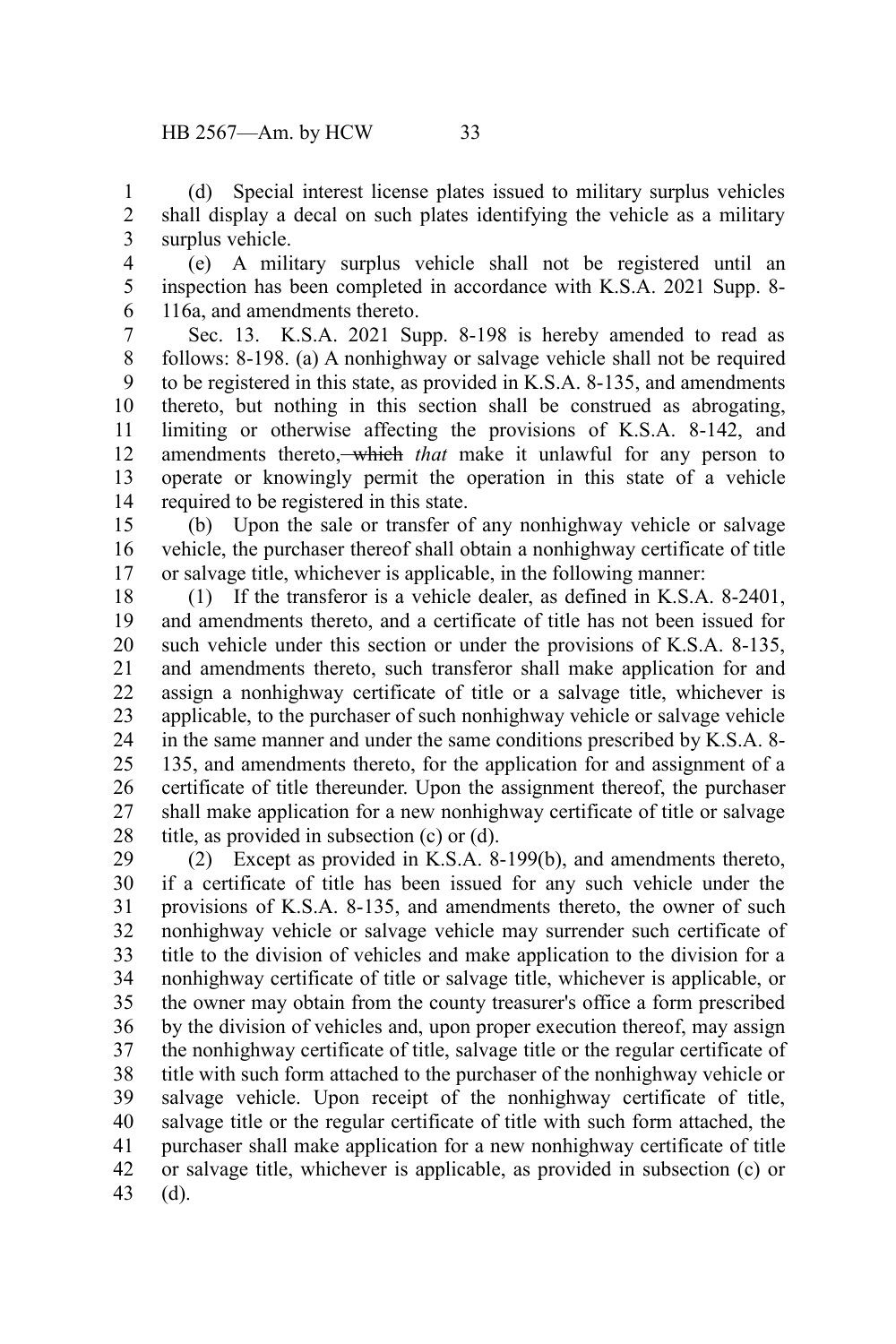(3) If the transferor is not a vehicle dealer, as defined in K.S.A. 8- 2401, and amendments thereto, and a certificate of title has not been issued for the vehicle under this section or a certificate of title was not required under K.S.A. 8-135, and amendments thereto, the transferor shall make application to the division for a nonhighway certificate of title or salvage title, whichever is applicable, as provided in this section, except that in addition thereto, the division shall require a bill of sale or such transferor's affidavit, with at least one other corroborating affidavit, that such transferor is the owner of such nonhighway vehicle or salvage vehicle. If the division is satisfied that the transferor is the owner, the division shall issue a nonhighway certificate of title or salvage title, whichever is applicable, for such vehicle, and the transferor shall assign the same to the purchaser, who shall make application for a new nonhighway certificate of title or salvage title, whichever is applicable, as provided in subsection (c) or (d). 1 2 3 4 5 6 7 8 9 10 11 12 13 14 15

(c) Every purchaser of a nonhighway vehicle, whether assigned a nonhighway certificate of title or a regular certificate of title with the form specified in subsection (b)(2) attached, shall make application to the county treasurer of the county where such person resides for a new nonhighway certificate of title in the same manner and under the same conditions as for an application for a certificate of title under K.S.A. 8- 135, and amendments thereto. Such application shall be in the form prescribed by the director of vehicles and shall contain substantially the same provisions as required for an application under K.S.A. 8-135(c)(1), and amendments thereto. In addition, such application shall provide a place for the applicant to certify that the vehicle for which the application for a nonhighway certificate of title is made is a nonhighway vehicle and other provisions the director deems necessary. Each application for a nonhighway certificate of title shall be accompanied by a fee of \$10 *\$8*, and if the application is not made to the county treasurer within the time prescribed by K.S.A. 8-135, and amendments thereto, for making application for a certificate of title thereunder, an additional fee of \$2. 16 17 18 19 20 21 22 23 24 25 26 27 28 29 30 31 32

(d) (1) Except as otherwise provided by this section, the owner of a vehicle that meets the definition of a salvage vehicle shall apply for a salvage title before the ownership of the motor vehicle or travel trailer is transferred. In no event shall such application be made more than 60 days after the vehicle is determined to be a salvage vehicle. 33 34 35 36 37

(2) Every insurance company that, pursuant to a damage settlement, acquires ownership of a vehicle that has incurred damage requiring the vehicle to be designated a salvage vehicle, shall apply for a salvage title within 60 days after the title is assigned and delivered by the owner to the insurance company, with all liens released. In the event that an insurance company is unable to obtain voluntary assignment of the title after 30 days 38 39 40 41 42 43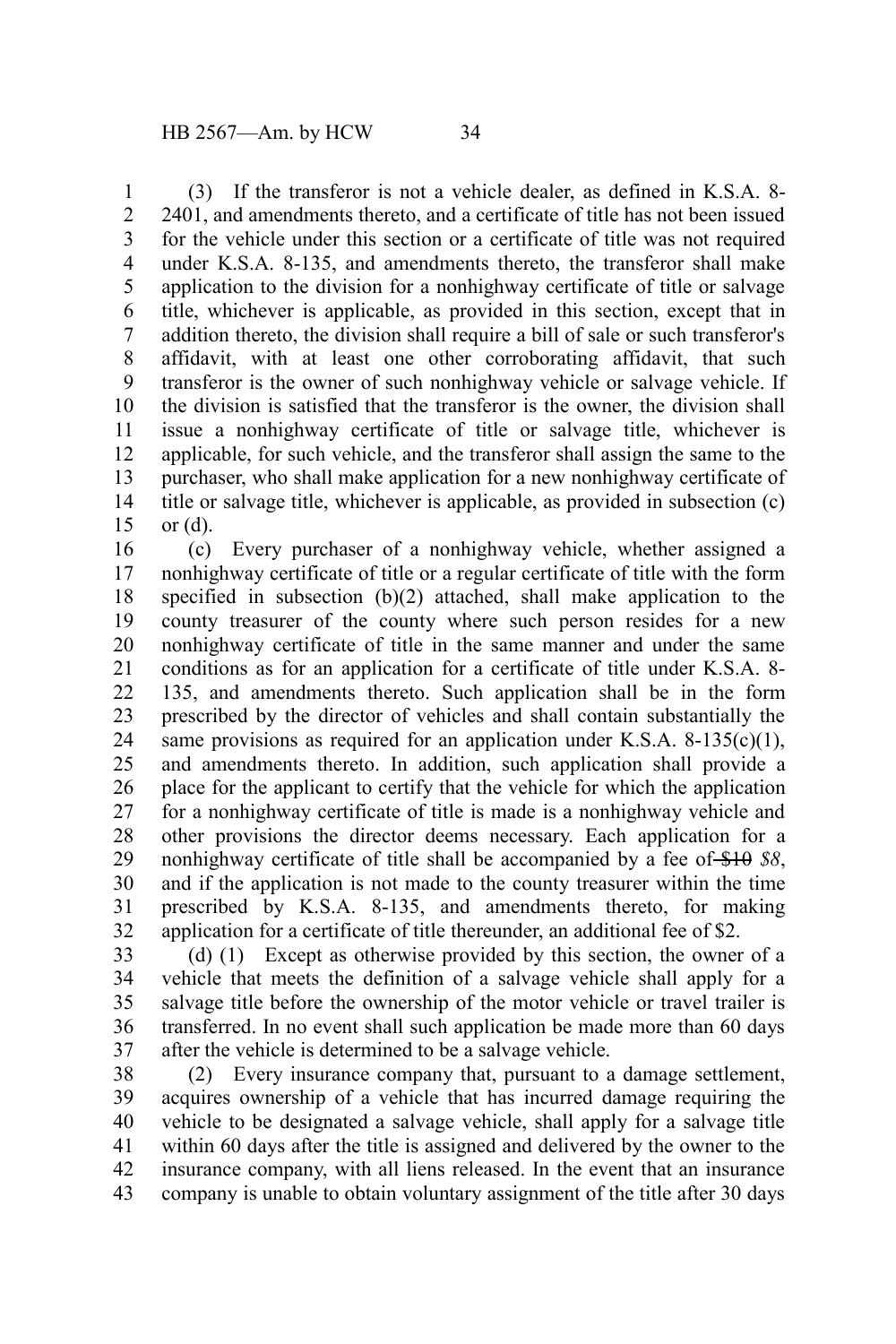from the date the vehicle owner enters into an oral or written damage settlement agreement where the owner agrees to transfer the title, the insurance company may submit an application on a form prescribed by the division for a salvage title. The form shall be accompanied by an affidavit from the insurance company stating that: (A) The insurance company is unable to obtain a transfer of the title from the owner following an oral or written acceptance of an offer of damage settlement; (B) there is evidence of the damage settlement; (C) that there are no existing liens on the vehicle or all liens on the vehicle have been released; (D) the insurance company has physical possession of the vehicle; and (E) the insurance company has provided the owner, at the owner's last known address, 30 days' prior notice of such intent to transfer and the owner has not delivered a written objection to the insurance company. 1 2 3 4 5 6 7 8 9 10 11 12 13

(3) Every insurance company that makes a damage settlement for a vehicle that has incurred damage requiring such vehicle to be designated a salvage vehicle, but does not acquire ownership of the vehicle, shall notify the vehicle owner of the owner's obligation to apply for a salvage title for the motor vehicle or travel trailer, and shall notify the division of this fact in accordance with procedures established by the division. The vehicle owner shall apply for a salvage title within 60 days after being notified by the insurance company. 14 15 16 17 18 19 20 21

(4) The lessee of any vehicle that incurs damage requiring the vehicle to be designated a salvage vehicle shall notify the lessor of this fact within 30 days of the determination that the vehicle is a salvage vehicle. 22 23 24

(5) The lessor of any motor vehicle or travel trailer that has incurred damage requiring the vehicle to be titled as a salvage vehicle, shall apply for a salvage title within 60 days after being notified of this fact by the lessee. 25 26 27 28

(6) Every person acquiring ownership of a motor vehicle or travel trailer that meets the definition of a salvage vehicle, for which a salvage title has not been issued, shall apply for the required document prior to any further transfer of such vehicle, but in no event, more than 60 days after ownership is acquired. 29 30 31 32 33

(7) Every purchaser of a salvage vehicle, whether assigned a salvage title or a regular certificate of title with the form specified in subsection (b) (2) attached, shall make application to the county treasurer of the county where such person resides for a new salvage title, in the same manner and under the same condition as for an application for a certificate of title under K.S.A. 8-135, and amendments thereto. Such application shall be in the form prescribed by the director of vehicles and shall contain substantially the same provisions as required for an application under K.S.A.  $8-135(c)(1)$ , and amendments thereto. In addition, such application shall provide a place for the applicant to certify that the vehicle for which 34 35 36 37 38 39 40 41 42 43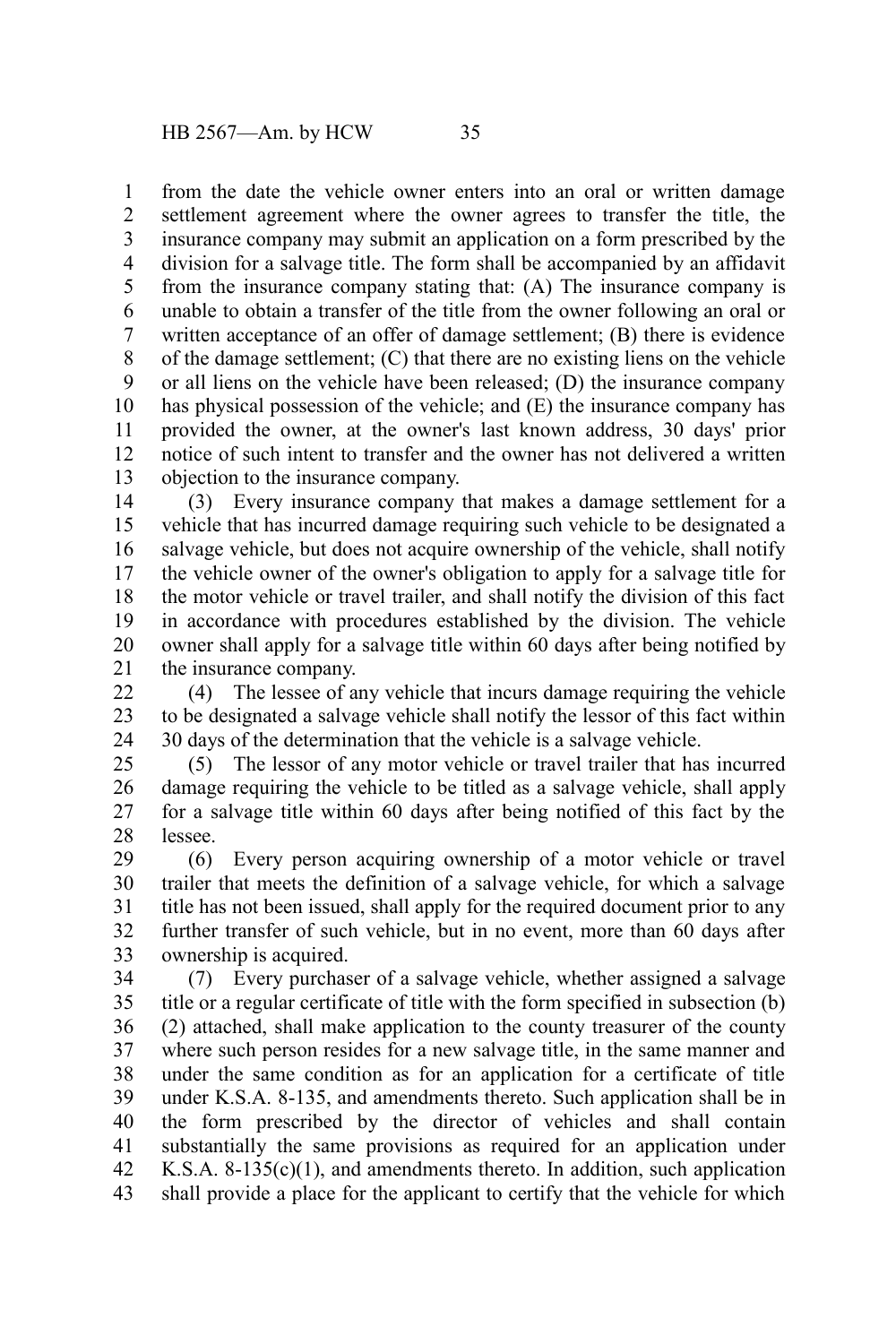the application for salvage title is made is a salvage vehicle, and other provisions the director deems necessary. Each application for a salvage title shall be accompanied by a fee of \$10 *\$8* and if the application is not made to the county treasurer within the time prescribed by K.S.A. 8-135, and amendments thereto, for making application for a certificate of title thereunder, an additional fee of \$2. 1 2 3 4 5 6

(8) Failure to apply for a salvage title as provided by this subsection shall be a class C nonperson misdemeanor. 7 8

(e) A nonhighway certificate of title or salvage title shall be in form and color as prescribed by the director of vehicles. A nonhighway certificate of title or salvage title shall indicate clearly and distinctly on its face that it is issued for a nonhighway vehicle or salvage vehicle, whichever is applicable. A nonhighway certificate of title or salvage title shall contain substantially the same information as required on a certificate of title issued under K.S.A. 8-135, and amendments thereto, and other information the director deems necessary. 9 10 11 12 13 14 15 16

(f) (1) A nonhighway certificate of title or salvage title may be transferred in the same manner and under the same conditions as prescribed by K.S.A. 8-135, and amendments thereto, for the transfer of a certificate of title, except as otherwise provided in this section. A nonhighway certificate of title or salvage title may be assigned and transferred only while the vehicle remains a nonhighway vehicle or salvage vehicle. 17 18 19 20 21 22 23

(2) Upon transfer or sale of a nonhighway vehicle in a condition that will allow the registration of such vehicle, the owner shall assign the nonhighway certificate of title to the purchaser, and the purchaser shall obtain a certificate of title and register such vehicle as provided in K.S.A. 8-135, and amendments thereto. No regular certificate of title shall be issued for a vehicle for which there has been issued a nonhighway certificate of title until there has been compliance with K.S.A. 8-116a, and amendments thereto. 24 25 26 27 28 29 30 31

(3) (A) Upon transfer or sale of a salvage vehicle that has been rebuilt or restored or is otherwise in a condition that will allow the registration of such vehicle, the owner shall assign the salvage title to the purchaser, and the purchaser shall obtain a rebuilt salvage title and register such vehicle as provided in K.S.A. 8-135, and amendments thereto. No rebuilt salvage title shall be issued for a vehicle for which there has been issued a salvage title until there has been compliance with K.S.A. 8-116a, and amendments thereto, and the notice required in subsection  $(f)(3)(B)$  has been attached to such vehicle. 32 33 34 35 36 37 38 39 40

(B) As part of the inspection for a rebuilt salvage title conducted under K.S.A. 8-116a, and amendments thereto, the Kansas highway patrol shall attach a notice affixed to the left door frame of the rebuilt salvage 41 42 43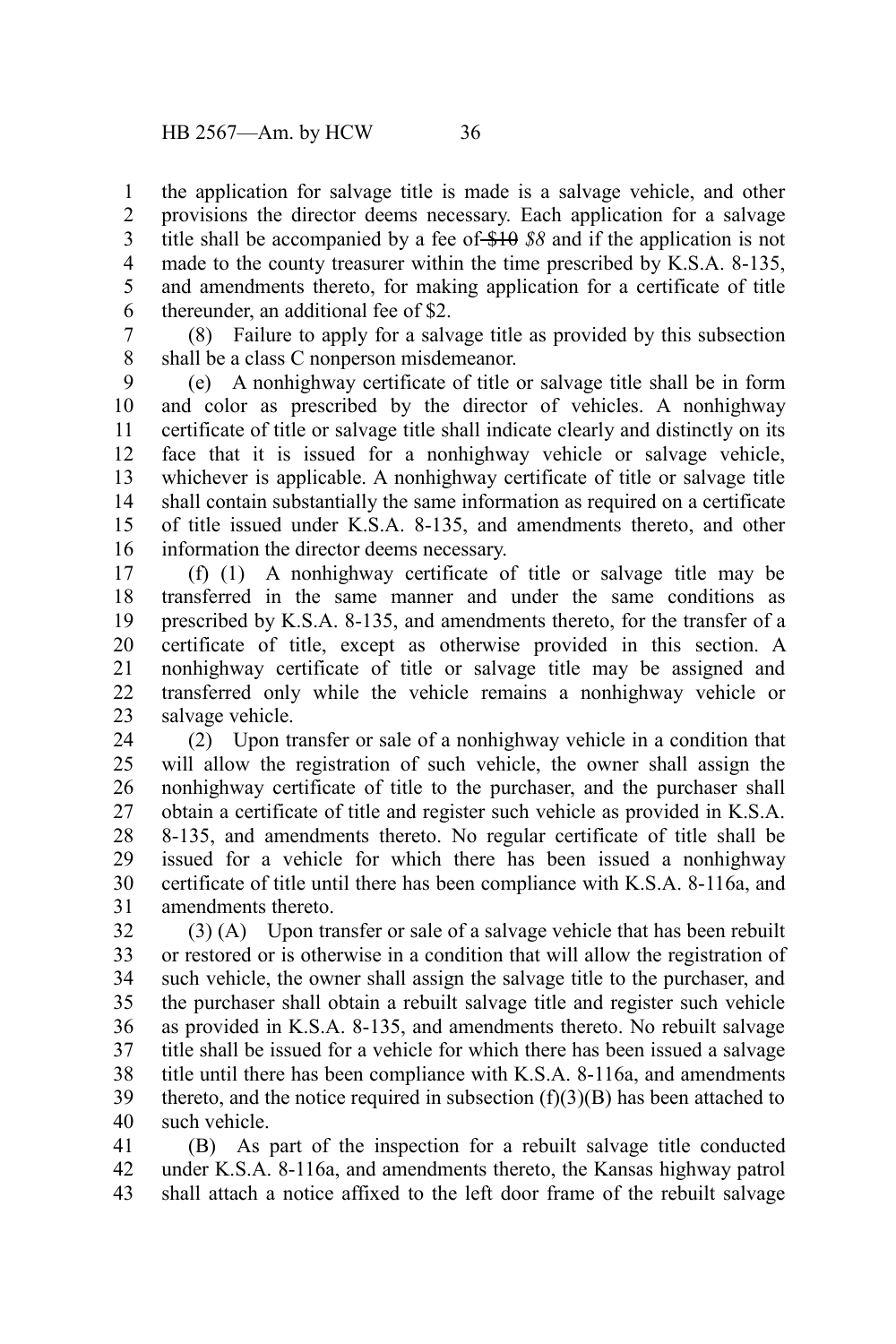vehicle indicating the vehicle identification number of such vehicle and that such vehicle is a rebuilt salvage vehicle. In addition to any fee allowed under K.S.A. 8-116a, and amendments thereto, a fee of \$5 shall be collected from the owner of such vehicle requesting the inspection for the notice required under this paragraph. All moneys received under this paragraph shall be remitted in accordance with K.S.A. 8-116a(e), and amendments thereto. 1 2 3 4 5 6 7

8

(C) Failure to apply for a rebuilt salvage title as provided by this paragraph shall be a class C nonperson misdemeanor. 9

(g) The owner of a salvage vehicle that has been issued a salvage title and has been assembled, reconstructed, reconstituted or restored or otherwise placed in an operable condition may make application to the county treasurer for a permit to operate such vehicle on the highways of this state over the most direct route from the place such salvage vehicle is located to a specified location named on the permit and to return to the original location. No such permit shall be issued for any vehicle unless the owner has motor vehicle liability insurance coverage or an approved selfinsurance plan under K.S.A. 40-3104, and amendments thereto. Such permit shall be on a form furnished by the director of vehicles and shall state the date the vehicle is to be taken to the other location, the name of the insurer, as defined in K.S.A. 40-3103, and amendments thereto, and the policy number or a statement that the vehicle is included in a selfinsurance plan approved by the commissioner of insurance, a statement attesting to the correctness of the information concerning financial security, the vehicle identification number and a description of the vehicle. Such permit shall be signed by the owner of the vehicle. The permit shall be carried in the vehicle for which it is issued and shall be displayed so that it is visible from the rear of the vehicle. The fee for such permit shall be \$1 *\$10* and shall be retained by the county treasurer. 10 11 12 13 14 15 16 17 18 19 20 21 22 23 24 25 26 27 28 29

(h) A nonhighway vehicle or salvage vehicle for which a nonhighway certificate of title or salvage title has been issued pursuant to this section shall not be deemed a motor vehicle for the purposes of K.S.A. 40-3101 through 40-3121, and amendments thereto, except when such vehicle is being operated pursuant to subsection (g). Any person who knowingly makes a false statement concerning financial security in obtaining a permit pursuant to subsection (g), or who fails to obtain a permit when required by law to do so is guilty of a class C misdemeanor. 30 31 32 33 34 35 36 37

(i) Any person who, on July 1, 1996, is the owner of an all-terrain vehicle, as defined in K.S.A. 8-126, and amendments thereto, shall not be required to file an application for a nonhighway certificate of title under the provisions of this section for such all-terrain vehicle, unless the person transfers an interest in such all-terrain vehicle. 38 39 40 41 42

(j) Any person who, on July 1, 2006, is the owner of a work-site 43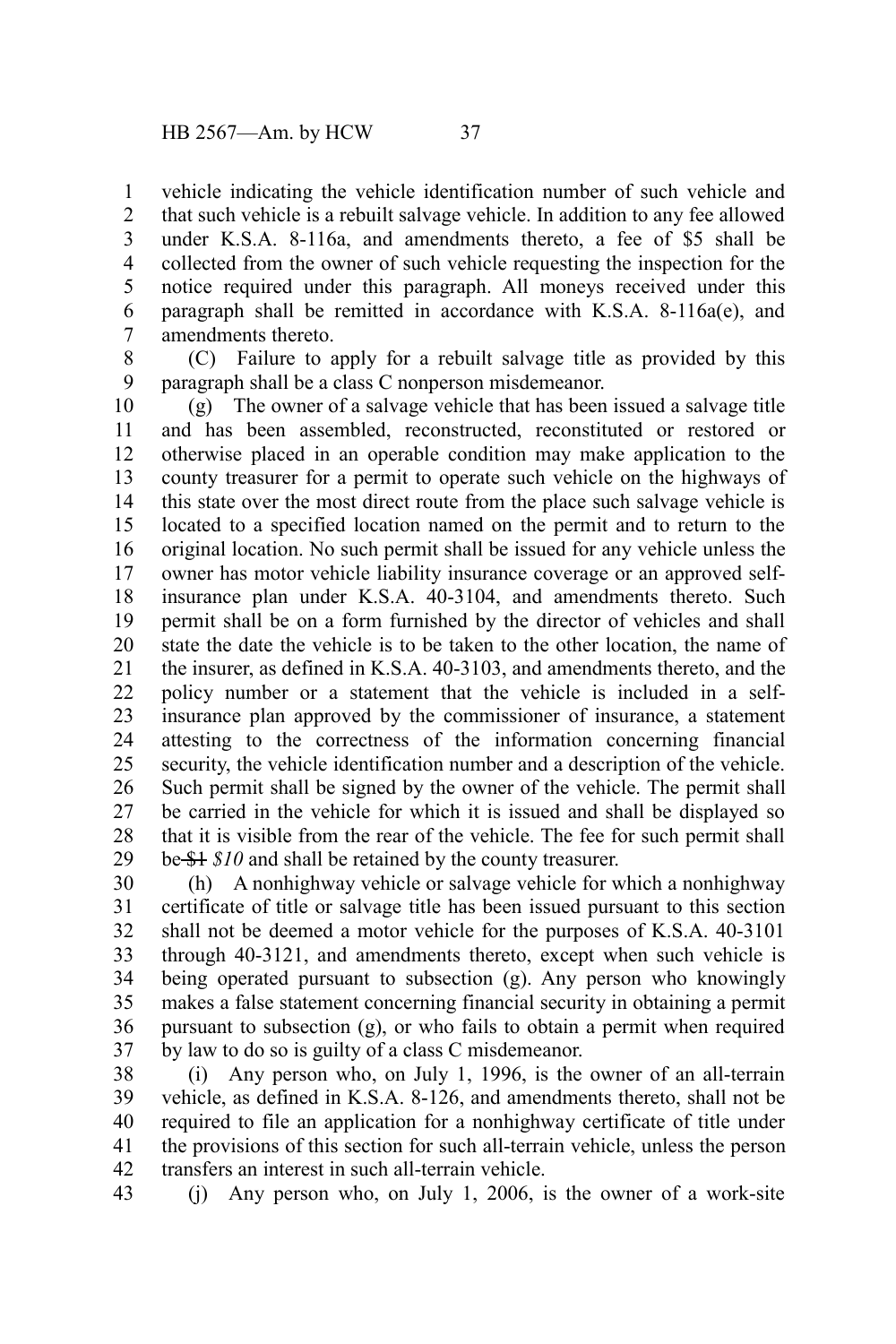utility vehicle, as defined in K.S.A. 8-126, and amendments thereto, shall not be required to file an application for a nonhighway certificate of title under the provisions of this section for such work-site utility vehicle, unless the person transfers an interest in such work-site utility vehicle. 1 2 3 4

(k) (1) A salvage vehicle pool, or a salvage vehicle dealer, as both are defined and licensed to operate in this state pursuant to K.S.A. 8-2401 et seq., and amendments thereto, may apply for an ownership document with the division of vehicles without forwarding the certificate of title to the division for a vehicle that is the subject of an insurance claim when: 5 6 7 8 9

(A) At the request of an insurance company, the salvage vehicle pool or salvage vehicle dealer obtains possession of the vehicle; 10 11

(B) the insurance claim for the vehicle has been closed without payment or denied by the insurance company; and 12 13

(C) the vehicle has remained unclaimed at the salvage vehicle pool's or salvage vehicle dealer's facility for more than 30 days. 14 15

(2) An application made pursuant to this subsection shall provide sufficient evidence that at least two written notices were delivered by certified mail to the address provided by the division of vehicles' ownership verification, or through another courier service that provides proof of delivery, to the owner of the vehicle and any lienholder of the vehicle identified in the division of vehicles' records requesting that the vehicle be removed from the salvage vehicle pool's or salvage vehicle dealer's facility. A salvage vehicle dealer shall also provide sufficient evidence to the division of the request by the insurance company to obtain possession of the vehicle. Such written notice shall specify that the owner of the vehicle and any lienholder of the vehicle identified in the division of vehicles' records has at least 30 days from the receipt of the notice to remove the vehicle. If the salvage vehicle pool or salvage vehicle dealer does not receive proof of delivery for the notices, the salvage vehicle pool or salvage vehicle dealer shall cause notice of the application for an ownership document to be published in a newspaper of general circulation in the county where the vehicle is located. 16 17 18 19 20 21 22 23 24 25 26 27 28 29 30 31 32

(3) If the most recent ownership document for the vehicle was not issued by this state, the application shall also include evidence of an inspection of the vehicle completed pursuant to K.S.A. 8-116a, and amendments thereto. The application shall also indicate whether a salvage title or a nonrepairable vehicle certificate shall be issued for the vehicle. 33 34 35 36 37

(4) Upon receipt of the application and all information required by this subsection, the division shall issue to the salvage vehicle pool or salvage vehicle dealer a salvage title or a nonrepairable vehicle certificate free and clear of all liens, security interests and encumbrances. 38 39 40 41

Sec. 14. K.S.A. 2021 Supp. 58-4204 is hereby amended to read as follows: 58-4204. (a) For purposes of this section, a manufactured home or 42 43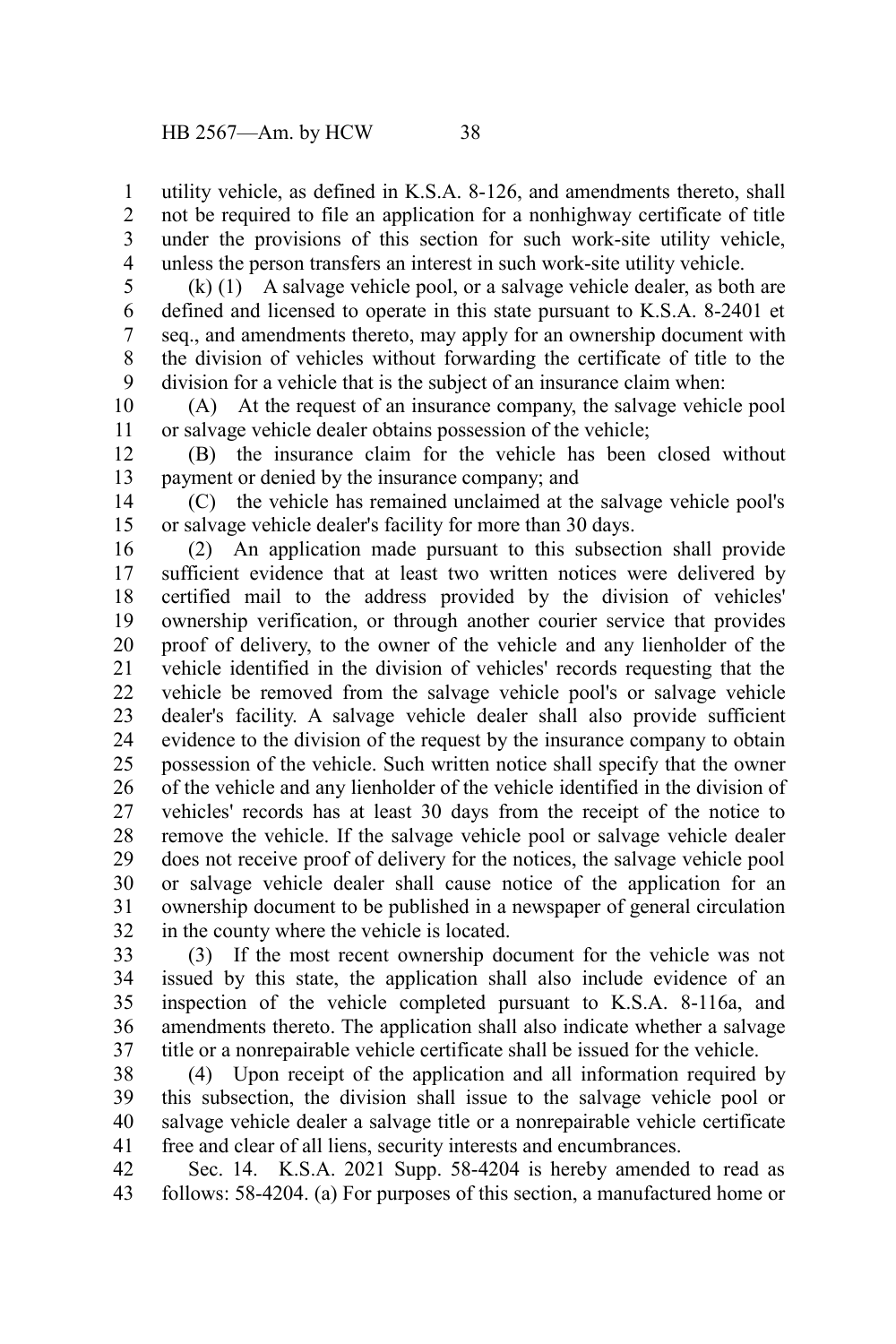mobile home shall be considered to be personal property. 1

(b) The provisions of this section shall apply to any electronic certificate of title, except to the extent such provisions are made inapplicable by or are inconsistent with K.S.A. 58-4204a, and amendments thereto, or with rules and regulations adopted pursuant to K.S.A. 58- 4204a, and amendments thereto. 2 3 4 5 6

*(c)* The provisions of this section shall apply to any certificate of title issued prior to January 1, 2003, which *that* indicates that there is a lien or encumbrance on such manufactured home or mobile home. 7 8 9

 $\left(\frac{\theta}{\theta}\right)(d)$  Upon the transfer or sale of any manufactured home or mobile home by any person or dealer, the new owner thereof, within 30 days, inclusive of weekends and holidays, from the date of such transfer or sale, shall make application to the division for the issuance of a certificate of title evidencing the new owner's ownership of such manufactured home or mobile home. An application for certificate of title shall be made by the owner of the manufactured home or mobile home, or the owner's agent, upon a form furnished by the division, and it shall state all liens or encumbrances thereon and such other information as the director may require. Notwithstanding any other provision of this section, no certificate of title shall be issued for a manufactured home or mobile home having any unreleased lien or encumbrance thereon, unless the transfer of such manufactured home or mobile home has been consented to in writing by the holder of the lien or encumbrance. Such consent shall be in a form approved by the director. The county treasurer shall use reasonable diligence in ascertaining whether the facts stated in such application are true, and if satisfied that the applicant is the lawful owner of the manufactured home or mobile home, or otherwise entitled to have the certificate of title therefor issued in such applicant's name, shall so notify the division, who shall issue an appropriate certificate of title. 10 11 12 13 14 15 16 17 18 19 20 21 22 23 24 25 26 27 28 29

(d)*(e)* The director shall design a distinctive certificate of title to be issued to owners of manufactured homes and mobile homes, so as to be distinguishable from certificates of title issued to owners of vehicles. The certificate of title shall contain a statement of any liens or encumbrances which the application discloses and shall provide such other information as the director determines necessary and appropriate. The certificate of title shall contain upon the reverse side a form for assignment of title to be executed by the owner. This assignment shall contain a statement of all liens or encumbrances on the manufactured home or mobile home at the time of assignment. When the ownership of any manufactured home or mobile home passes by operation of law or by repossession upon default of a lease, security agreement or executory sales contract, the person owning such manufactured home or mobile home, upon furnishing satisfactory proof to the county treasurer of such ownership, may procure a 30 31 32 33 34 35 36 37 38 39 40 41 42 43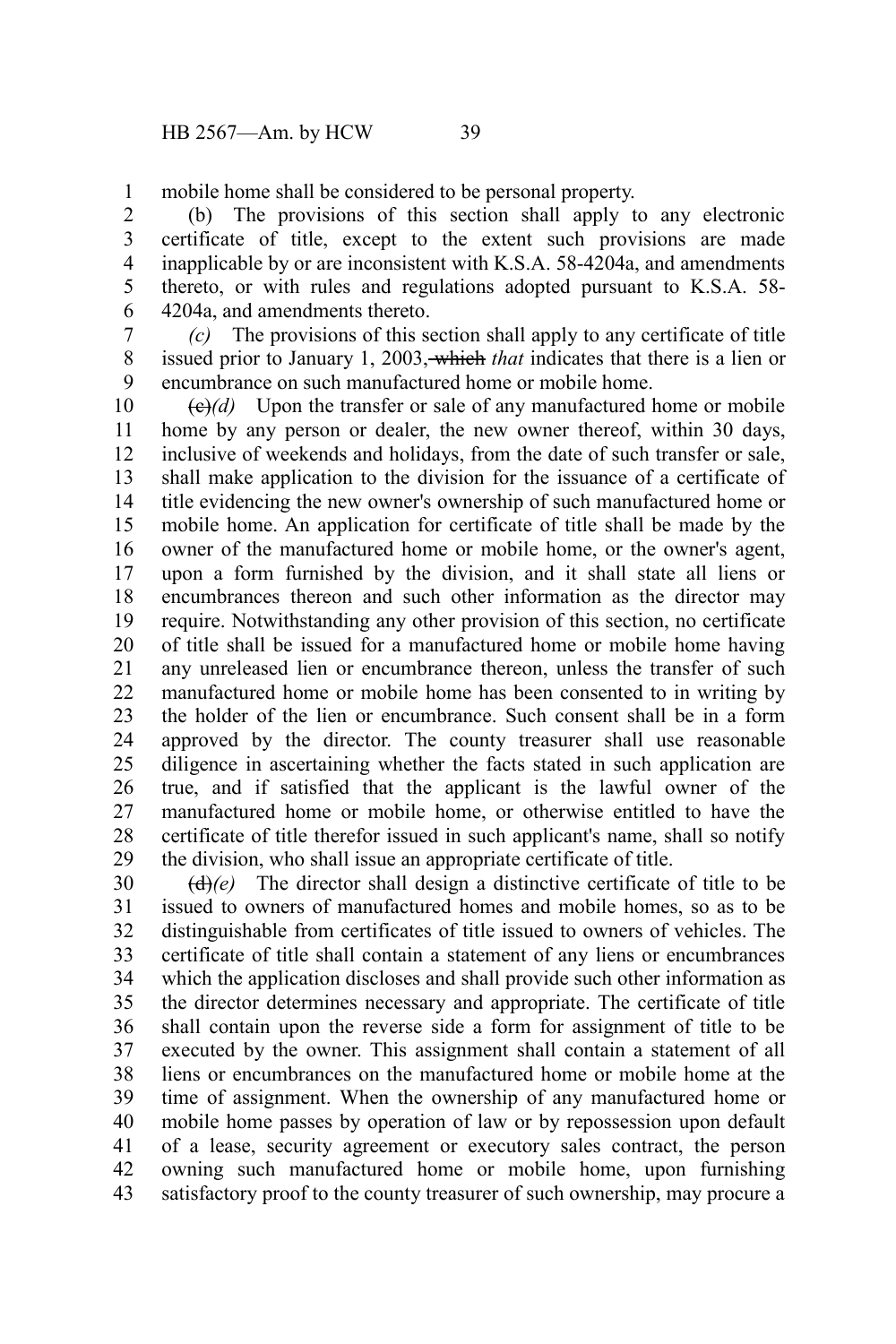certificate of title to the manufactured home or mobile home. 1

(e)*(f)* Dealers shall execute, upon delivery to the purchaser of every new manufactured home, a manufacturer's statement of origin stating the liens and encumbrances thereon. Such statement of origin shall be delivered to the purchaser at the time of delivery of the manufactured home or at a time agreed upon by the parties, not to exceed 30 days, inclusive of weekends and holidays. The agreement of the parties shall be executed on a form approved by the director. In the event delivery of title cannot be made personally, the seller may deliver the manufacturer's statement of origin by restricted mail to the address of the purchaser shown on the purchase agreement. The manufacturer's statement of origin may include an attachment containing assignment of such statement of origin on forms approved by the director. Upon the presentation to the division of a manufacturer's statement of origin, by a manufacturer or dealer for a new manufactured home, sold in this state, a certificate of title shall be issued. 2 3 4 5 6 7 8 9 10 11 12 13 14 15 16

(f)*(g)* The fee for each original certificate of title shall be \$10 *\$8*. The certificate of title shall be good for the life of the manufactured home or mobile home while owned or held by the original holder of the certificate of title. 17 18 19 20

 $\left(\frac{g}{g}\right)$  Upon sale and delivery to the purchaser of every manufactured home or mobile home subject to a purchase money security interest, as provided for in article 9 of chapter 84 of the Kansas Statutes Annotated, and amendments thereto, the dealer or secured party may complete a notice of security interest and, when so completed, the purchaser shall execute the notice, in a form prescribed by the director, describing the manufactured home or mobile home and showing the name and address of the secured party and of the debtor and such other information as the director may require. The dealer or secured party may, within 30 days of the sale and delivery, mail or deliver the notice of security interest, together with a fee of \$2.50, to the division. The notice of security interest shall be retained by the division, until it receives an application for a certificate of title to the manufactured home or mobile home and a certificate of title is issued. The certificate of title shall indicate any security interest in the manufactured home or mobile home. Upon issuance of the certificate of title, the division shall mail or deliver confirmation of the receipt of the notice of security interest, the date the certificate of title is issued and the security interest indicated, to the secured party at the address shown on the notice of security interest. The proper completion and timely mailing or delivery of a notice of security interest by a dealer or secured party shall perfect a security interest in the manufactured home or mobile home, as referenced in K.S.A. 2021 Supp. 84-9-311, and amendments thereto, on the date of such mailing or delivery. 21 22 23 24 25 26 27 28 29 30 31 32 33 34 35 36 37 38 39 40 41 42 43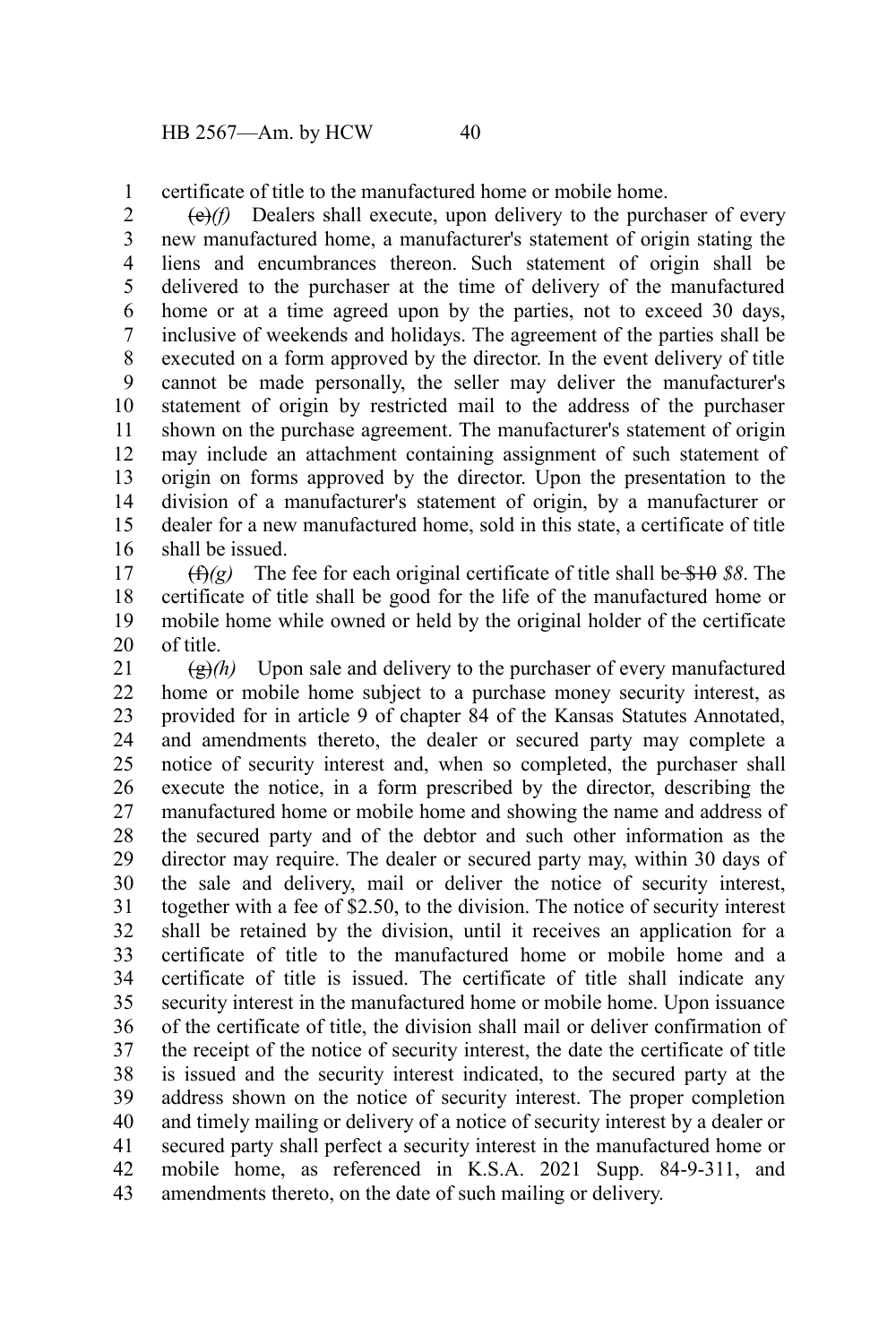$\left(\frac{h}{h}\right)(i)$  (1) In the event of a sale or transfer of ownership of a manufactured home or mobile home for which a certificate of title has been issued, which certificate of title is in the possession of the transferor at the time of delivery of the manufactured home or mobile home, the holder of such certificate of title shall endorse on the same an assignment thereof, with warranty of title in a form prescribed by the director and printed thereon, and the transferor shall deliver the same to the buyer at the time of delivery to the buyer of the manufactured home or mobile home, or at a time agreed upon by the parties, not to exceed 30 days, inclusive of weekends and holidays, after the time of delivery. The sale of a mobile home or manufactured home by a manufactured home dealer without such delivery of an assigned certificate of title is fraudulent and void, and it shall constitute a violation of the Kansas manufactured housing act. The agreement of the parties shall be executed on a form provided by the division. The requirements of this subsection concerning delivery of an assigned title are satisfied, if the transferor mails to the transferee, by restricted mail, the assigned certificate of title within the 30 days, and if the transferor is a dealer, as defined by K.S.A. 58-4202, and amendments thereto, such transferor shall be deemed to have possession of the certificate of title, if the transferor has made application therefor to the division. 1 2 3 4 5 6 7 8 9 10 11 12 13 14 15 16 17 18 19 20 21

*(2)* The buyer shall then present such assigned certificate of title to the division, and a new certificate of title shall be issued to the buyer upon payment of the fee of \$10 *\$8*. If such manufactured home or mobile home is sold to a resident of another state or country, the dealer or person making the sale shall notify the division of the sale and the division shall make notation thereof in the records of the division. If any manufactured home or mobile home is destroyed, dismantled or sold as junk, the owner shall immediately notify the division by surrendering the original or assigned certificate of title.  $22$ 23 24 25 26 27 28 29 30

 $\Theta(i)$  When a person acquires a security agreement on a manufactured home or mobile home subsequent to the issuance of the original title on such manufactured home or mobile home, such person shall require the holder of the certificate of title to surrender the same and sign an application for a mortgage title in such form as prescribed by the director. Upon such surrender, the person shall immediately deliver the certificate of title, application and a fee of \$10 \$8 to the division. Upon receipt thereof the division shall issue a new certificate of title, showing the liens or encumbrances so created, but not more than two liens or encumbrances may be shown upon a title. The delivery of the certificate of title, application and fee to the division shall perfect such person's security interest in the manufactured home or mobile home described in the certificate of title, as referenced in K.S.A. 2021 Supp. 84-9-311, and 31 32 33 34 35 36 37 38 39 40 41 42 43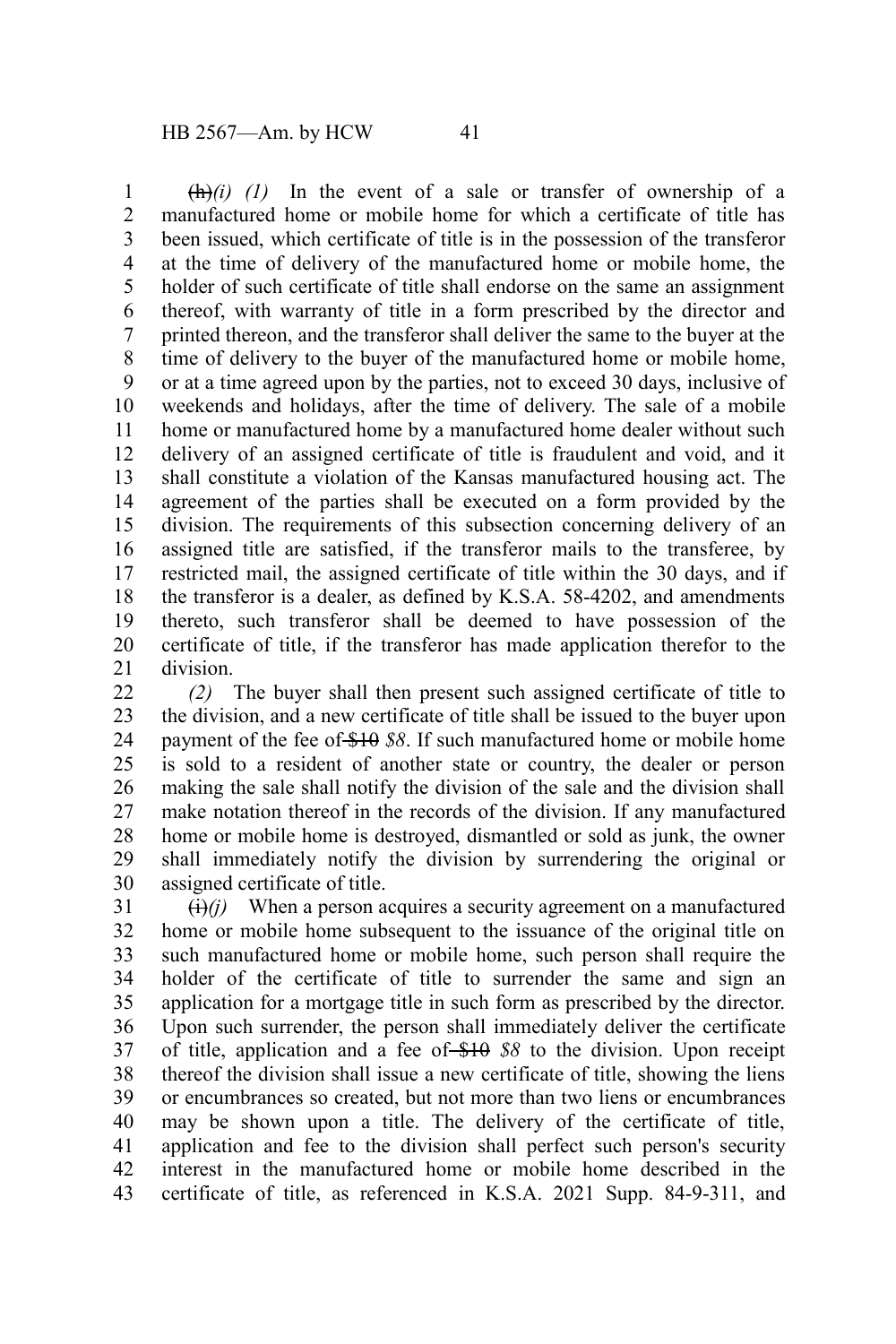amendments thereto. When a prior lienholder's name is removed from the 1

title, there must be satisfactory evidence presented to the division that the lien or encumbrance has been paid. When the indebtedness to a lienholder, whose name is shown upon a title, is paid in full, such lienholder, within 10 days after written demand by restricted mail, shall furnish to the holder of the title a release of lien or execute such a release in the space provided on the title. For failure to comply with such a demand, the lienholder shall be liable to the holder of the title for \$100 and also shall be liable for any loss caused to the holder by such failure. When the indebtedness to a lienholder, whose name is shown upon a title, is collected in full, such lienholder, within 30 days, shall furnish notice to the holder of title that such indebtedness has been paid in full and that such title may be presented to the lienholder at any time for release of lien. 2 3 4 5 6 7 8 9 10 11 12 13

 $\Theta(k)$  In the event of the sale of a manufactured home or mobile home under the order of a court, the officer conducting such sale shall issue to the purchaser a certificate naming the purchaser and reciting the facts of the sale, which certificate shall be prima facie evidence of the ownership of such purchaser for the purpose of obtaining a certificate of title to such manufactured home or mobile home. Any such purchaser shall be allowed 30 days, inclusive of weekends and holidays, from the date of sale to make application to the division for a certificate of title. 14 15 16 17 18 19 20 21

(k)*(l)* Any dealer who has acquired a manufactured home or mobile home, the title for which was issued under the laws of and in a state other than the state of Kansas, shall not be required to retain a Kansas certificate of title therefor during the time such manufactured home or mobile home remains in such dealer's possession and at such dealer's established or supplemental place of business for the purpose of sale. Upon the sale of any such manufactured home or mobile home, the dealer immediately shall deliver to the purchaser or transferee the certificate of title issued by the other state, properly endorsed and assigned to the purchaser or transferee, together with an affidavit executed by the dealer setting forth: 22 23 24 25 26 27 28 29 30 31

(1) That the dealer warrants to the purchaser or transferee and all other persons who claim through the purchaser or transferee that, at the time of the sale transfer and delivery by the dealers, the manufactured home or mobile home was free and clear of all liens, mortgages and other encumbrances, except those otherwise appearing on the title; 32 33 34 35 36

(2) the information shown on the title relating to all previous assignments, including the names of all previous titleholders shown thereon; and 37 38 39

(3) that the dealer has the right to sell and transfer the manufactured home or mobile home. 40 41

Sec. 15. K.S.A. 74-2013 is hereby amended to read as follows: 74- 2013. Upon application signed by the owner or the owner's agent and 42 43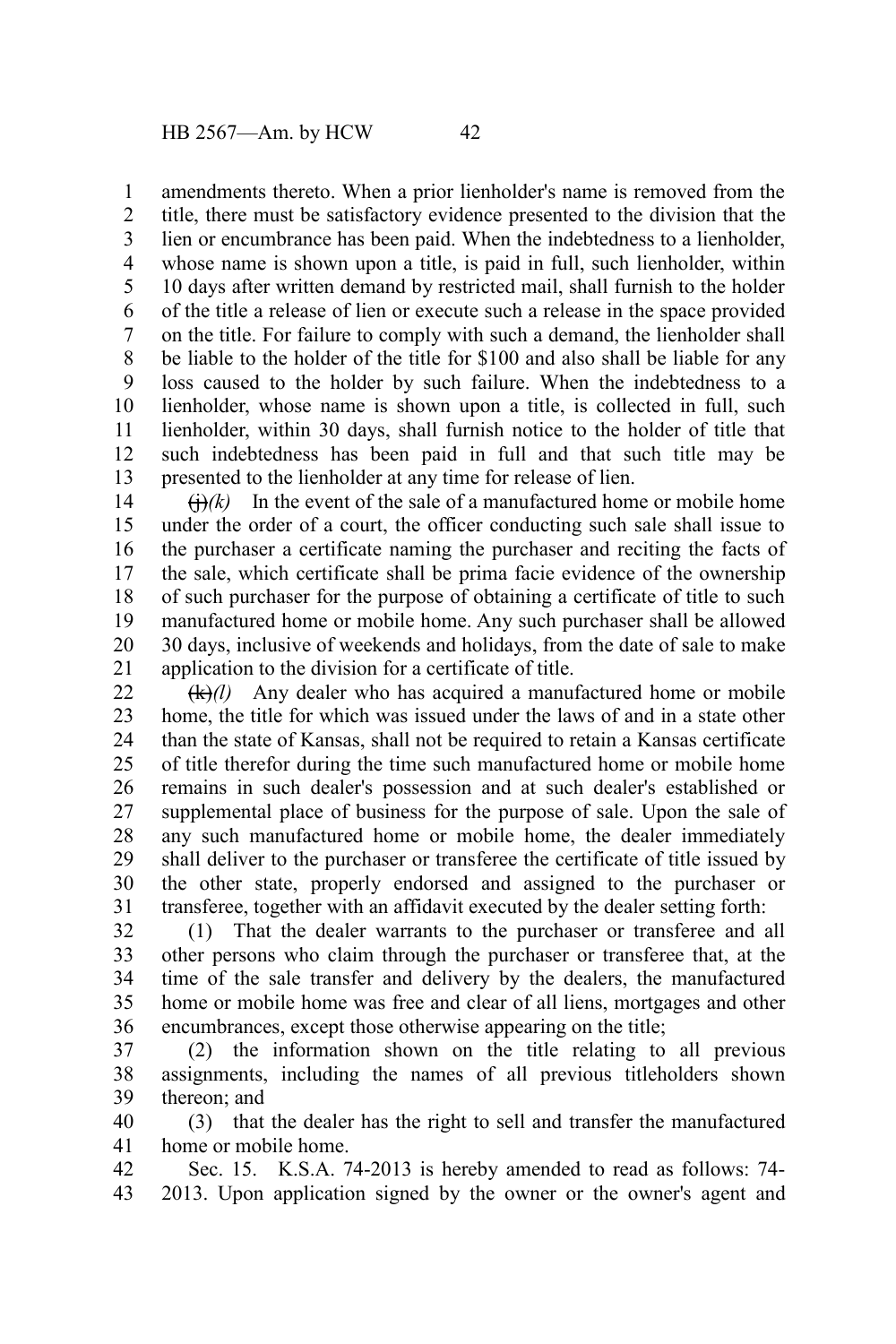payment of a fee of \$10 *\$8* and surrender of the original title together with satisfactory evidence that the lien has been paid, the department is hereby authorized to grant a reissue of a certificate of title showing the vehicle to be clear of any lien. 1 2 3 4

Sec. 16. K.S.A. 79-3604 is hereby amended to read as follows: 79- 3604. *(a)* The tax levied under the Kansas retailers' sales tax act shall be paid by the consumer or user to the retailer and it shall be the duty of each and every retailer in this state to collect from the consumer or user, the full amount of the tax imposed or an amount equal as nearly as possible or practicable to the average equivalent thereof. Such tax shall be a debt from the consumer or user to the retailer, when so added to the original purchase price, and shall be recoverable at law in the same manner as other debts, except that the tax levied on isolated or occasional sales of motor vehicles or trailers within the state and upon the sales of taxable tangible personal property or services when the director shall determine the same to be necessary as hereinafter provided shall be paid and collected as herein provided for. 5 6 7 8 9 10 11 12 13 14 15 16 17

*(b)* The tax on such isolated or occasional sales shall be paid to the director of taxation by the purchaser of the motor vehicle or trailer or to the county treasurer upon application for certificate of registration or ownership. The purchaser shall sign and present to the county treasurer or director of taxation a statement specifying the true and correct selling price of the motor vehicle or trailer and containing a warning to the purchaser of the consequences of making false statements or information or presenting falsified documents related thereto. Such statement shall be in a form promulgated by the director of taxation. If payment is made to the director of taxation, the director shall issue a receipt therefor. If the sales tax is not paid to the director of taxation, the county treasurer, upon application for certificate of registration or ownership, shall collect such sales tax payment from the applicant. The county treasurer shall-charge theapplicant a collection service fee of \$.50, and shall give the applicant a receipt showing the tax-and fee paid in full. The county treasurer shall transmit monthly all such sales tax moneys collected to the director of taxation and shall place the fees collected in the special fund provided in K.S.A. 8-145, and amendments thereto, to be used for the purpose of paying necessary extra help and expenses. 18 19 20 21 22 23 24 25 26 27 28 29 30 31 32 33 34 35 36

*(c)* Whenever the director of taxation determines that in the retail sale of any tangible personal property or services because of the nature of the operation of the business including the turnover of independent contractors, the lack of a place of business in which to display a registration certificate or keep records, the lack of adequate records or because such retailers are minors or transients there is a likelihood that the state will lose tax funds due to the difficulty of policing such business 37 38 39 40 41 42 43